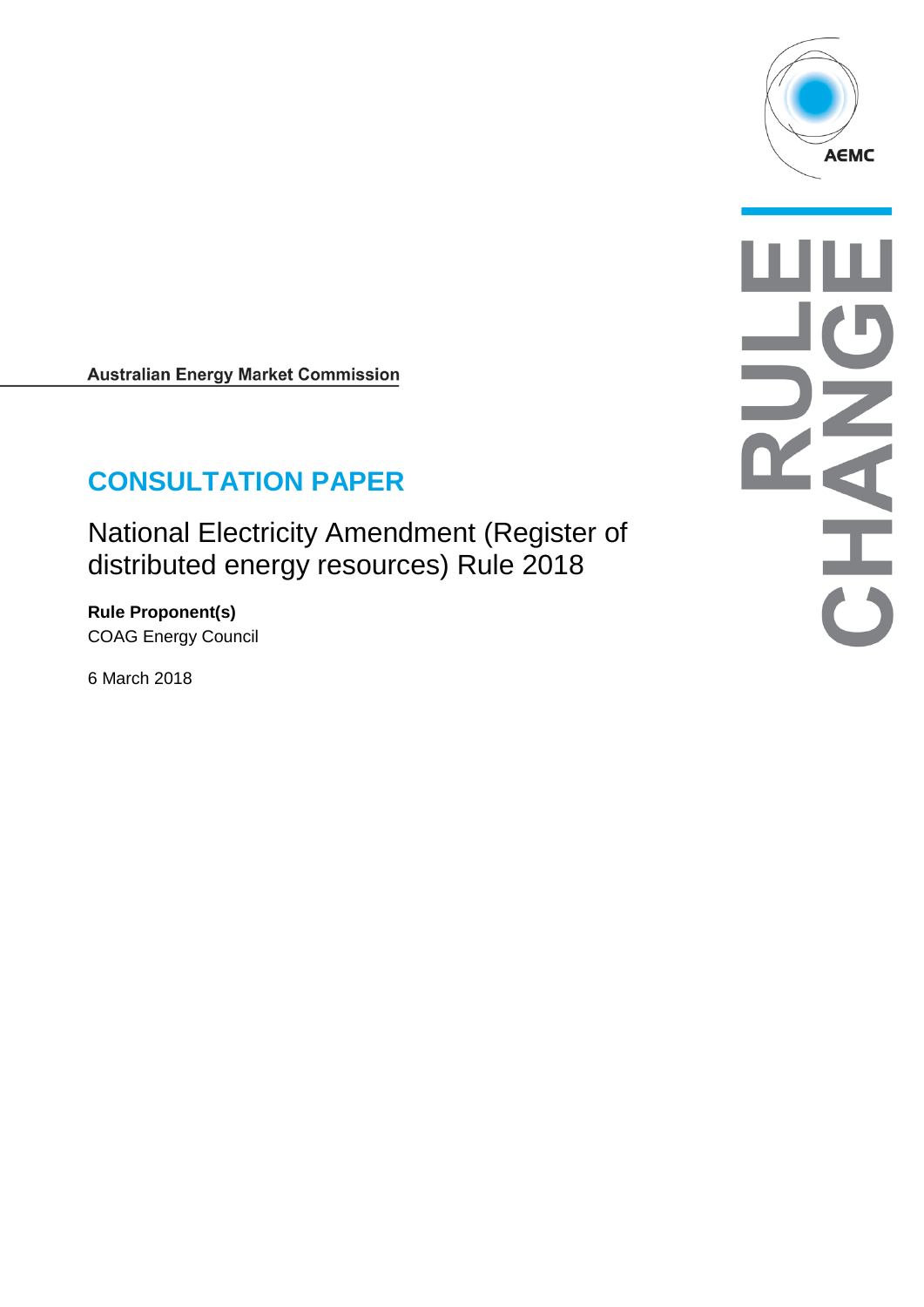#### **Inquiries**

Australian Energy Market Commission PO Box A2449 Sydney South NSW 1235

**E**: aemc@aemc.gov.au **T**: (02) 8296 7800 **F**: (02) 8296 7899

Reference: ERC0227/RRC0011

#### **Citation**

AEMC 2018, *Register of distributed energy resources*, consultation paper, 6 March 2018, Sydney

#### **About the AEMC**

The AEMC reports to the Council of Australian Governments (COAG) through the COAG Energy Council. We have two functions. We make and amend the national electricity, gas and energy retail rules and conduct independent reviews for the COAG Energy Council.

This work is copyright. The Copyright Act 1968 permits fair dealing for study, research, news reporting, criticism and review. Selected passages, tables or diagrams may be reproduced for such purposes provided acknowledgement of the source is included.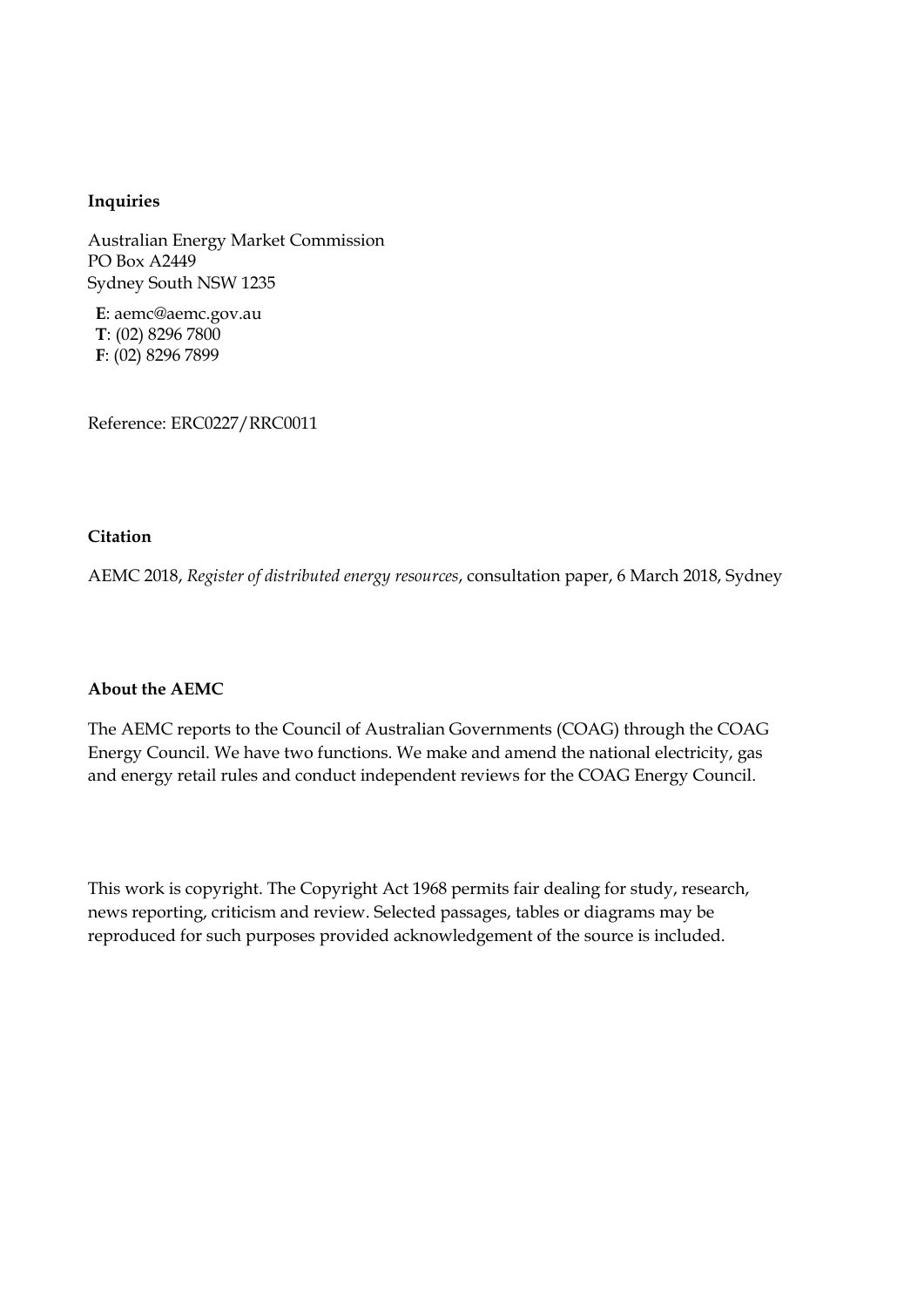# **Contents**

| $\mathbf{1}$            |     |  |
|-------------------------|-----|--|
| $\mathbf{2}$            |     |  |
|                         | 2.1 |  |
|                         | 2.2 |  |
| 3                       |     |  |
|                         | 3.1 |  |
|                         | 3.2 |  |
|                         | 3.3 |  |
| $\overline{\mathbf{4}}$ |     |  |
|                         | 4.1 |  |
|                         | 4.2 |  |
| 5                       |     |  |
|                         | 5.1 |  |
|                         | 5.2 |  |
|                         | 5.3 |  |
|                         | 5.4 |  |
|                         | 5.5 |  |
| 6                       |     |  |
|                         |     |  |
|                         | 6.2 |  |
|                         |     |  |
| A                       |     |  |
|                         | A.1 |  |
|                         | A.2 |  |
|                         | A.3 |  |
|                         | A.4 |  |
|                         | A.5 |  |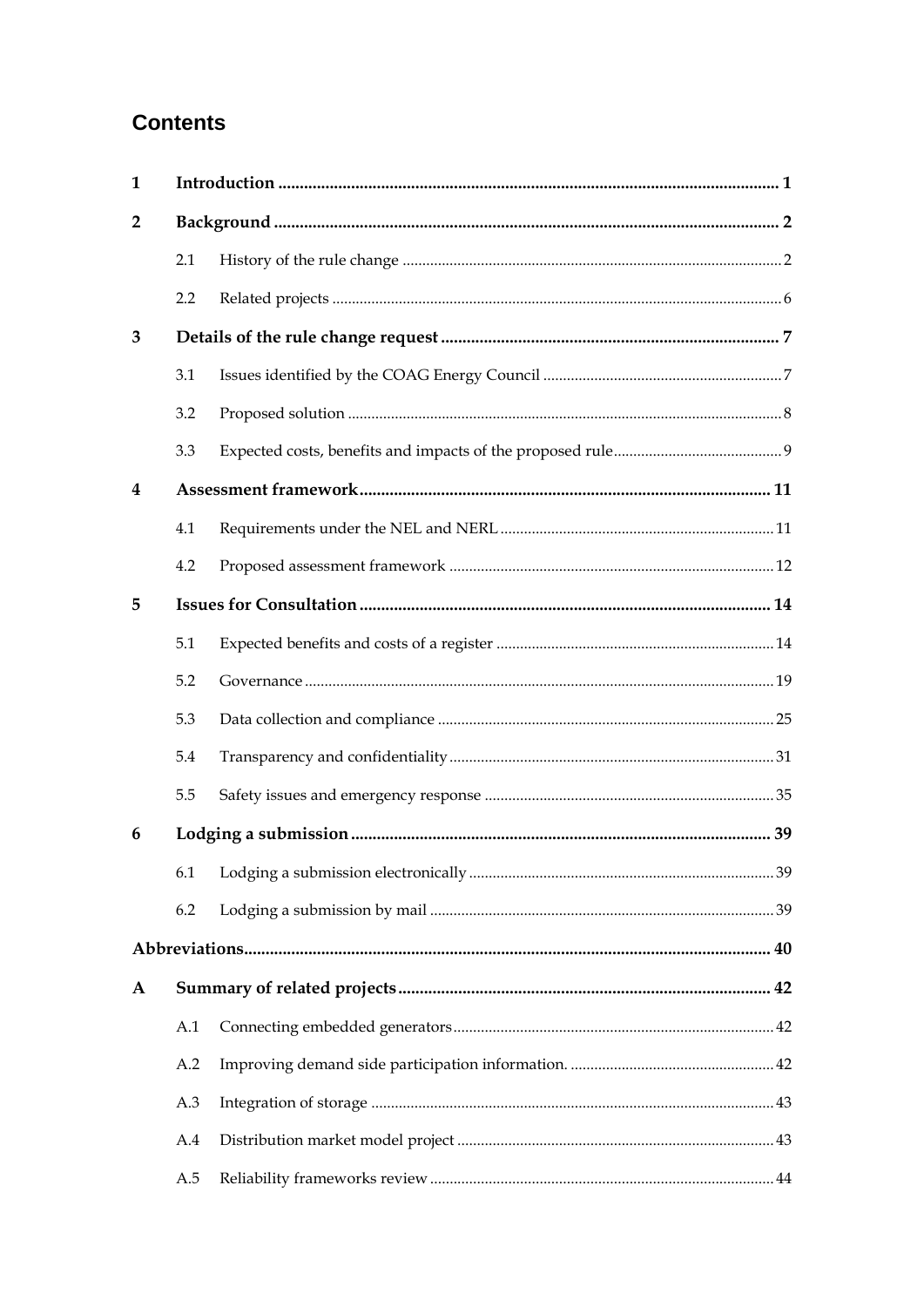| B |            |                                                                 |  |
|---|------------|-----------------------------------------------------------------|--|
|   | <b>B.1</b> | Small-scale Renewable Energy Scheme (Clean Energy Regulator) 45 |  |
|   | B.2        |                                                                 |  |
|   | <b>B.3</b> |                                                                 |  |
| C |            |                                                                 |  |
|   | C.1        |                                                                 |  |
|   | C.2        |                                                                 |  |
|   | C.3        |                                                                 |  |
|   | C.4        |                                                                 |  |
|   | C.5        |                                                                 |  |
|   |            |                                                                 |  |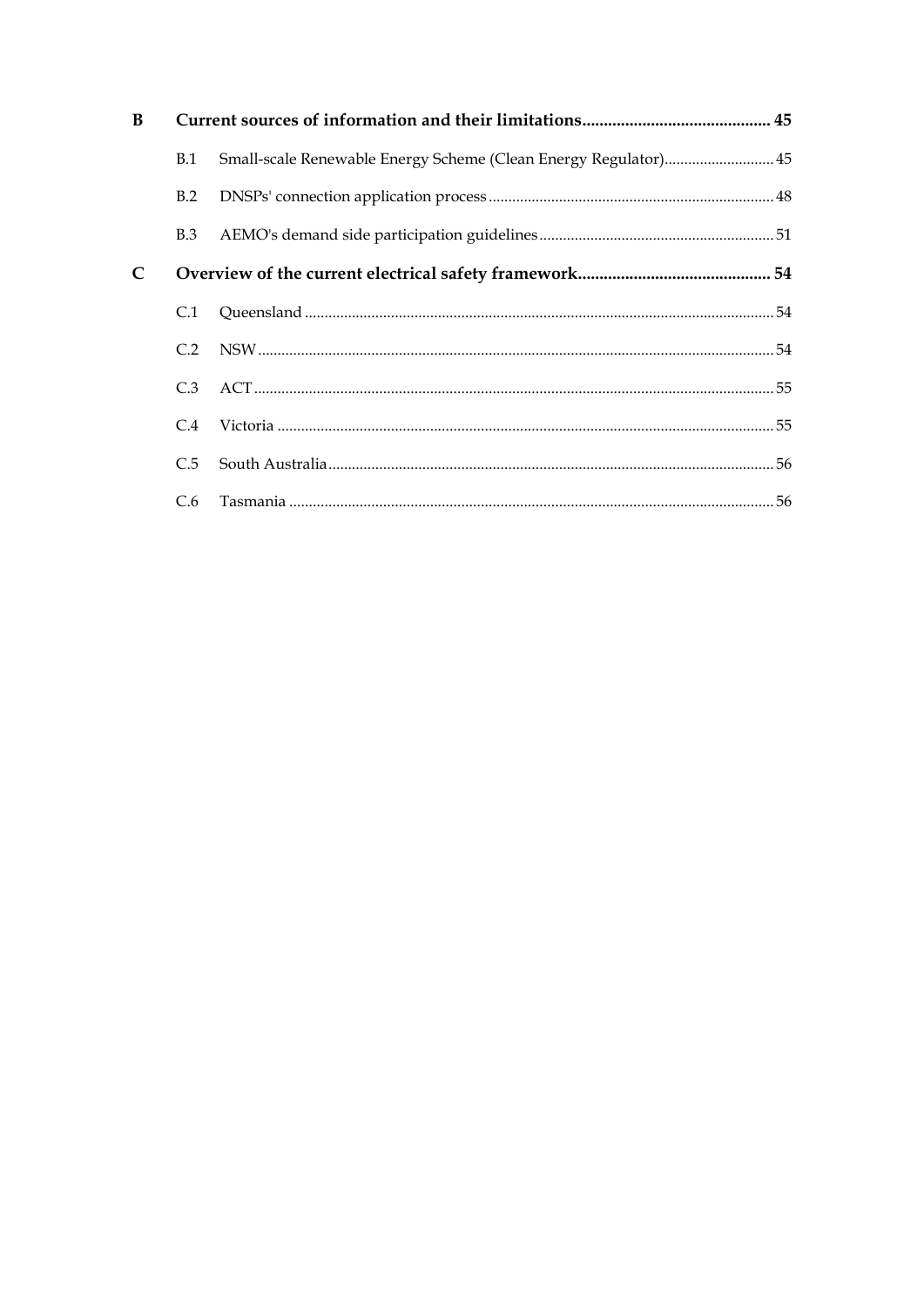# <span id="page-4-0"></span>**1 Introduction**

On 5 October 2017, the Council of Australian Governments Energy Council (COAG Energy Council or proponent) submitted a rule change request to the Australian Energy Market Commission (AEMC or Commission) seeking to improve the collection and sharing of information about small-scale behind the meter distributed energy resources (DER) in the National Electricity Market (NEM).

According to the proponent, the primary objectives of the register are to improve power system and network security and operation, through the provision of better information on behind the meter DER.

This consultation paper has been prepared to facilitate public consultation on the rule change request and to seek stakeholder submissions.

This paper:

- sets out a summary of, and a background to, the rule change request;
- sets out the proposed assessment framework to be used by the Commission in assessing the rule change request;
- identifies a number of questions and issues to facilitate the consultation on this rule change request; and
- outlines the process for making submissions.

Submissions on this consultation paper are due by no later than **17 April 2018**. Details on how to lodge a submission are contained in Chapter [6](#page-42-0) of this consultation paper. A template is available to help stakeholders provide their views on the issues raised in the paper.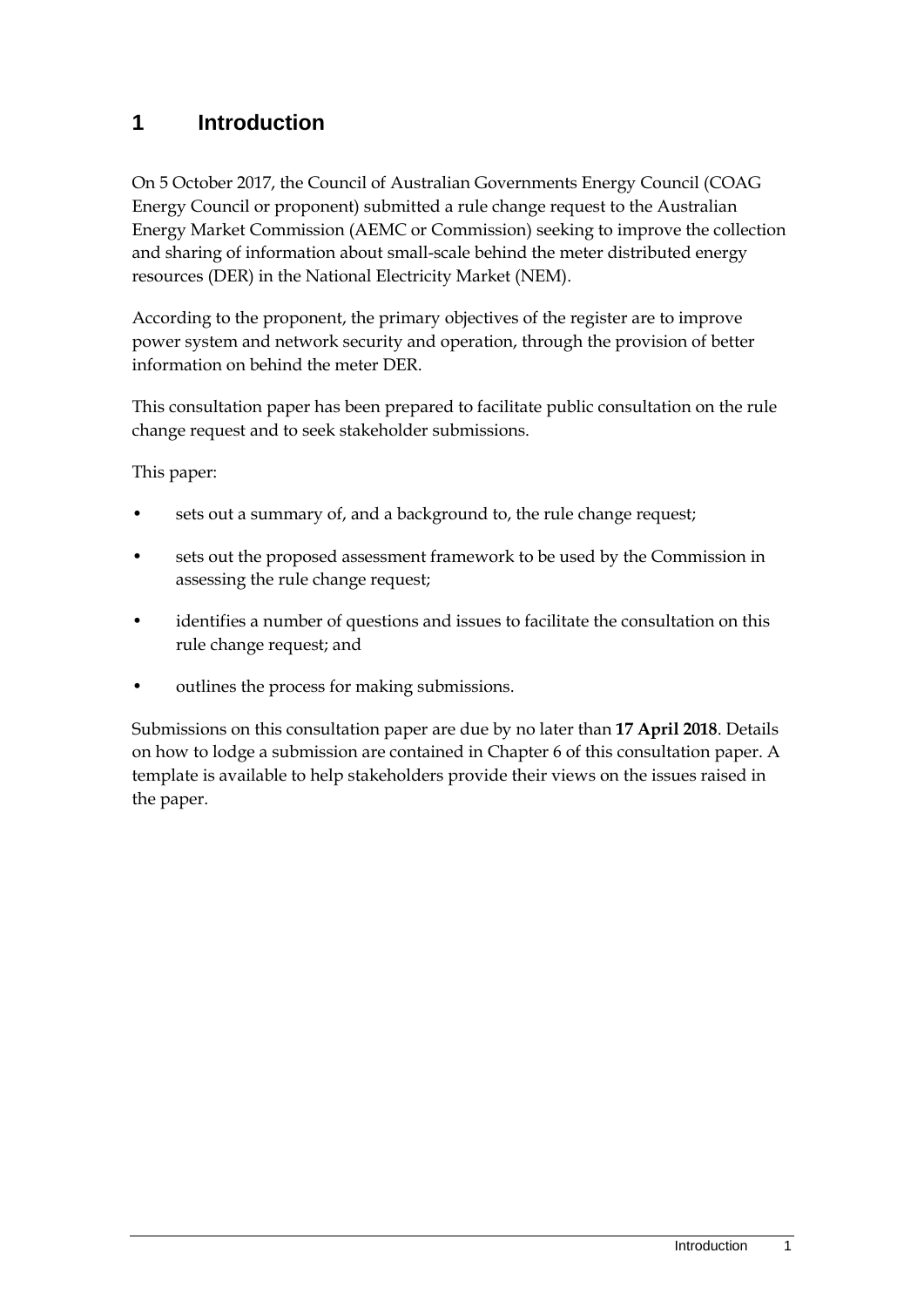# <span id="page-5-0"></span>**2 Background**

This chapter provides background to the rule change request, including an explanation of relevant work undertaken by the COAG Energy Council.

### <span id="page-5-1"></span>**2.1 History of the rule change**

At its December 2015 meeting, the COAG Energy Council endorsed its Energy Market Transformation Project Team (EMTPT) to progress a work program aimed at ensuring that the energy market is receptive to new technologies.<sup>[1](#page-5-2)</sup> Part of this work program was to launch a consultation process on the merits of a national battery storage register.

### **2.1.1 COAG Energy Storage Registration Consultation Paper**

In August 2016, the EMTPT launched a consultation process on the merits of establishing a national register of small-scale battery storage systems.<sup>[2](#page-5-3)</sup>

A consultation paper on which submissions were sought considered that the take-up of DER would increase and that a register of DER may:

- improve power system and network security this is because expected take-up of DER by consumers will reduce the amount of generation over which the Australian Energy Market Operator (AEMO) has visibility and control to operationally manage the power system
- be useful for emergency response purposes, given the potential for fire or explosion with DER technology – when emergency response teams are called to respond to an incident, the EMTPT noted that a register could potentially inform them of the location and chemistry type of both grid-connected and off-grid storage devices
- promote industry integrity by helping consumers, line workers and installers obtain critical information before conducting activities related to battery storage.

Of the 25 submissions received through the consultation process, more than half agreed that the register should be established. There was broad agreement that the data should be collected by distribution network service providers (DNSPs) or energy storage installers, and that the register should be administered by a national government agency.[3](#page-5-4)

<span id="page-5-2"></span><sup>1</sup> COAG Energy Council, *Meeting Communique*, 4 December 2015, Canberra.

<span id="page-5-3"></span><sup>2</sup> Energy Market Transformation Project Team, *Energy Storage Registration*, Consultation Paper, 19 August 2016.

<span id="page-5-4"></span><sup>3</sup> Submissions to the consultation paper: Ausgrid p. 1; ANU Energy Change Institute, pp. 3-4; Clean Energy Council, pp. 7-8; Endeavour Energy, p. 1; Energy Consumers Australia, p. 7; Energy Networks Australia, p. 3; Ethnic Communities' Council of NSW, p. 3; K&W Mallesons, p. 9.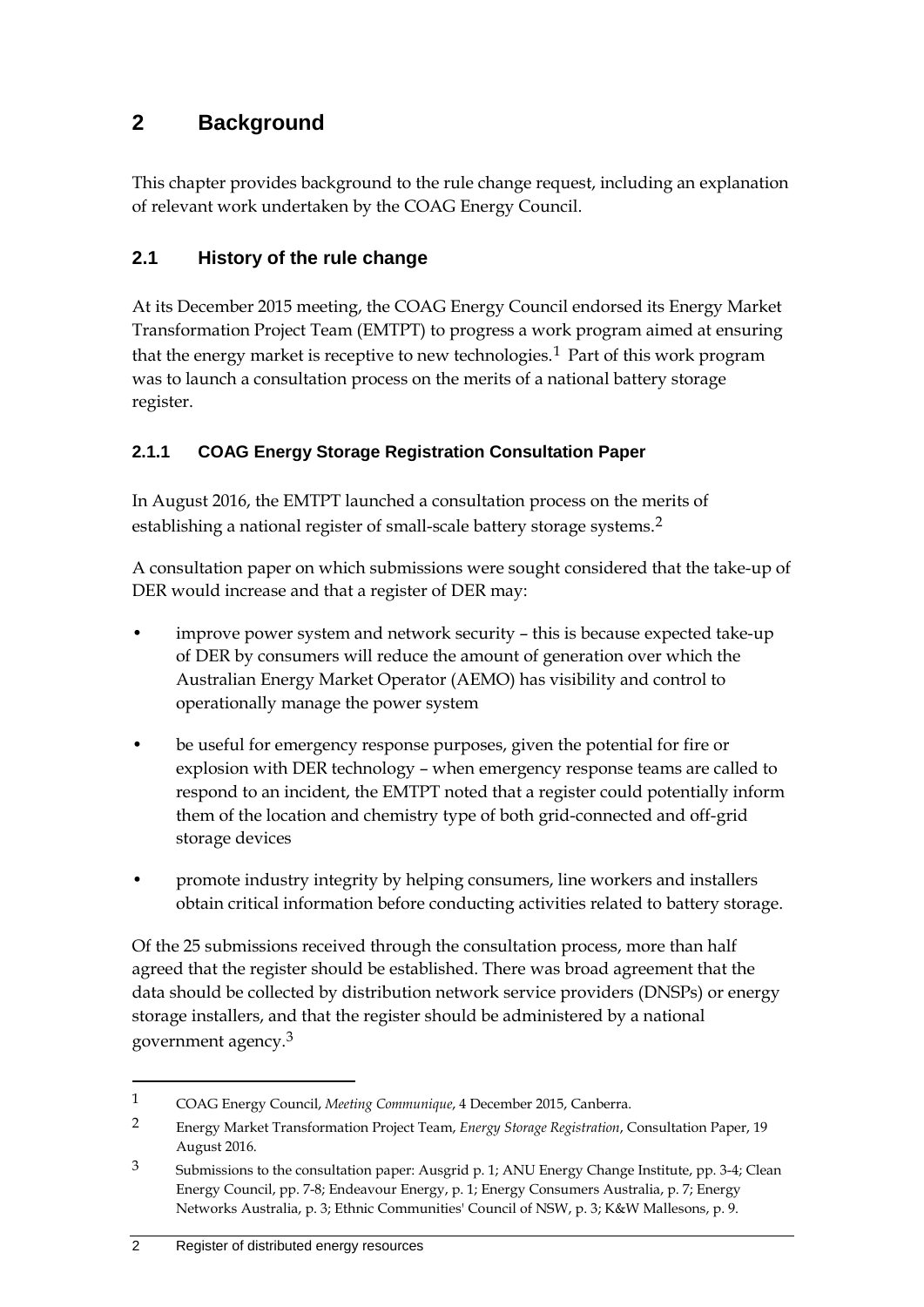There were some concerns expressed about whether the costs of developing and maintaining a register would outweigh the benefits. Electricity retailers, in particular, were concerned that a register might add unneeded regulatory burden to an emerging industry.[4](#page-6-0) There were also several concerns expressed about consumer privacy, with several stakeholders advocating that consumers should at minimum have a right to access and correct their own information.[5](#page-6-1)

Views expressed in submissions are further discussed in Chapter [5.](#page-17-0)

### **2.1.2 Cost-Benefit Analysis**

At its 14 December 2016 meeting, the COAG Energy Council agreed in principle to develop a national battery storage register subject to the outcome of a cost-benefit analysis (CBA).[6](#page-6-2) The EMTPT subsequently commissioned Jacobs in March 2017 to develop this analysis, with the COAG Energy Council endorsing the final CBA report for public release in July 2017.[7](#page-6-3)

Jacobs' CBA compared a register hosted by AEMO or, alternatively, the Clean Energy Regulator (CER) with a base case scenario of no register.<sup>[8](#page-6-4)</sup> Key assumptions and design features of the register are listed in Table 2.1 below. A third scenario whereby DNSPs hosted their own databases was not explicitly quantified as it was deemed to be prohibitive in cost.

|                      | <b>Option 1</b>                                                                                                      | <b>Option 2</b>                                      |
|----------------------|----------------------------------------------------------------------------------------------------------------------|------------------------------------------------------|
| Database host        | <b>AEMO</b>                                                                                                          | <b>CER</b>                                           |
| Collection mechanism | <b>Expand existing DNSP</b><br>connection agreements<br>through a new app designed<br>for the register. <sup>9</sup> | <b>Expand existing CER</b><br>collection mechanisms. |
| Data collector       | <b>Installers</b>                                                                                                    |                                                      |

#### **Table 2.1 Cost-benefit analysis options**

<span id="page-6-0"></span><sup>4</sup> Submissions to the consultation paper: AGL, p. 1; Climateworks, p. 1; Origin energy, p. 3.

<span id="page-6-1"></span><sup>5</sup> Submissions to the consultation paper: AESA, p. 2; Electrical Trades Union of Australia, p. 2; Dr Penelope Crossley, p. 15; Public Interest Advocacy Centre, p. 2.

<span id="page-6-2"></span><sup>6</sup> Energy Market Transformation Project Team, *Energy Market Transformation Bulletin No 04 - National Battery Storage Register Consultation*, 22 May 2017.

<span id="page-6-3"></span><sup>7</sup> COAG Energy Council, *Register of distributed energy resources*, rule change request (rule change request), October 2017, p. 6.

<span id="page-6-4"></span><sup>&</sup>lt;sup>8</sup> The base case was that: (1) There would be no further investment in a national register; (2) AEMO would continue pursuing and eventually installing a separate real time database; and (3) Distributors would continue to enhance and develop their own databases, but because of data collection issues would only collect around 30% of new storage installations.

<span id="page-6-5"></span><sup>&</sup>lt;sup>9</sup> It is assumed that data is collected using a new fit for purpose app that can be used to streamline existing DNSP processes.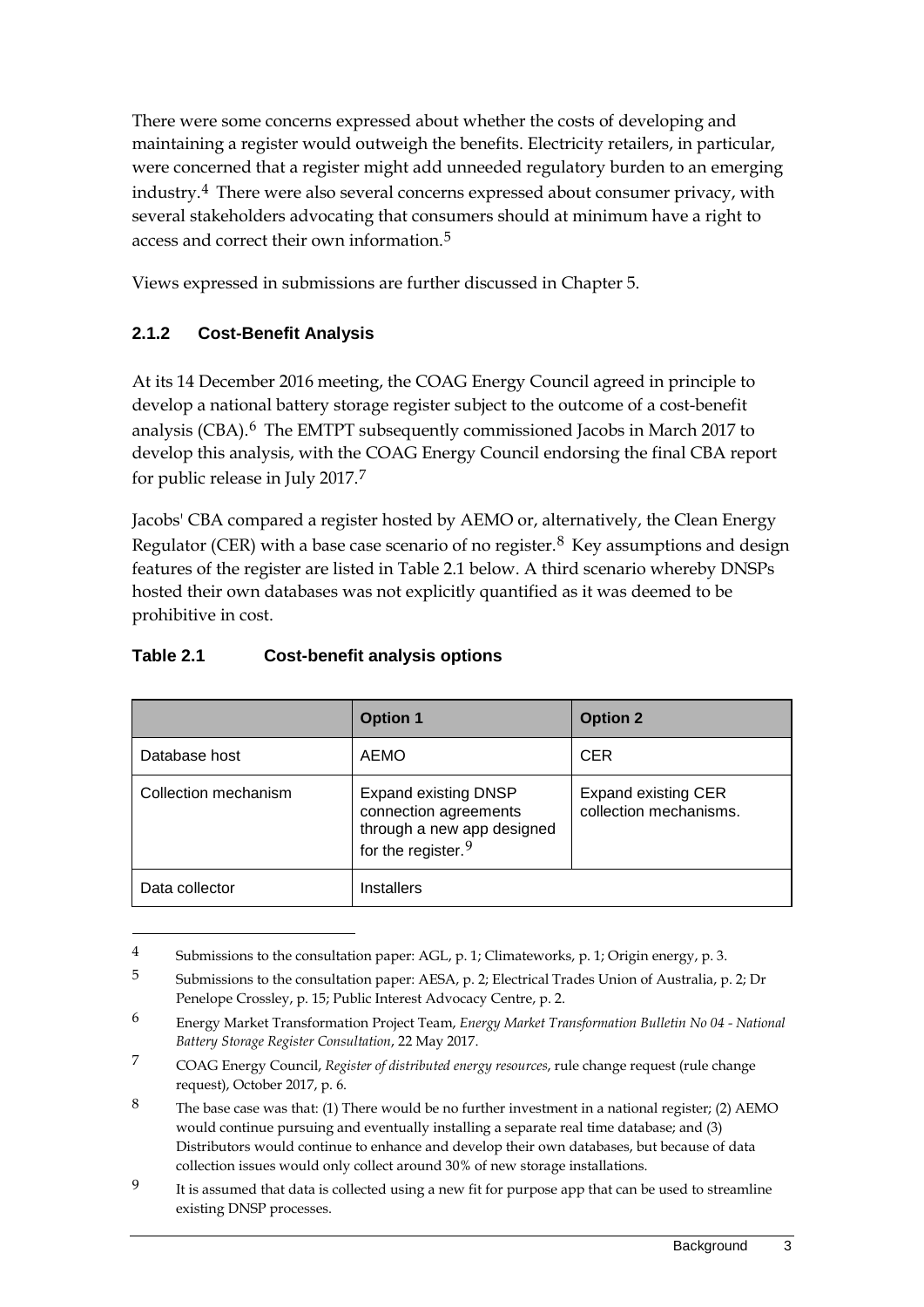|                 | <b>Option 1</b>                                                                                                                                                                                                                          | <b>Option 2</b>                                           |  |
|-----------------|------------------------------------------------------------------------------------------------------------------------------------------------------------------------------------------------------------------------------------------|-----------------------------------------------------------|--|
| Technologies    | Batteries (assumed life: 10 years), solar photovoltaic (PV)<br>systems (assumed life: 20 years), inverters, with the flexibility<br>to include other DER.                                                                                |                                                           |  |
| Key assumptions | 100 per cent of new DER installations, including retrofits<br>٠<br>would be captured by the register. The register would not<br>capture installations that were in place before the register<br>commenced, unless they are altered. $10$ |                                                           |  |
|                 | The register would include static data only <sup>11</sup>                                                                                                                                                                                |                                                           |  |
|                 | The study evaluated costs and benefits to 2030, using a<br>٠<br>discount rate of seven per cent                                                                                                                                          |                                                           |  |
|                 | It is estimated that solar PV systems data would be less<br>$\bullet$<br>reliable from 2024 when incentives to register with CER<br>are much lower than at present                                                                       |                                                           |  |
|                 | The app in option 1 would reduce the time taken to<br>٠<br>complete connection notices by 45 per cent                                                                                                                                    |                                                           |  |
|                 | ٠<br>system.                                                                                                                                                                                                                             | 80 per cent of new batteries would be installed with a PV |  |

To estimate costs, Jacobs considered the information required by different user groups as well as associated access arrangements. It was assumed that the data in Table 2.3 would be collected and provided to different users through four different interfaces (portals), to reflect the various information requirements of users as well as any privacy laws.[12](#page-7-2) Jacobs also noted that some stakeholders had expressed the view that the list of data was too extensive and should be reduced to avoid a burden on installers.[13](#page-7-3)

### **Table 2.2 Data collected and access arrangements[14](#page-7-4)**

| <b>Portal</b> | Portal user(s) | Data collected                     |
|---------------|----------------|------------------------------------|
|               | <b>AEMO</b>    | National Metering Identifier (NMI) |
|               |                | Installation date                  |

<span id="page-7-0"></span><sup>10</sup> It was assumed that under the base case: 100 per cent of new PV systems would be captured in the CER's small-scale technology certificate (STC) database and on individual DNSP databases until 2024, and only 30 per cent of new battery installations would be captured.

<span id="page-7-1"></span><sup>11</sup> The CBA assumed that AEMO would proceed with collecting real-time data regardless of whether the battery register went ahead.

<span id="page-7-2"></span><sup>12</sup> Jacobs, Cost Benefit Analysis of options to collect and share information about small scale battery storage, final CBA report, June 2017, pp. 26-27.

<span id="page-7-3"></span><sup>13</sup> Jacobs, Cost Benefit Analysis of options to collect and share information about small scale battery storage, final CBA report, June 2017, p. 27.

<span id="page-7-4"></span><sup>14</sup> Jacobs determined the data in this table after consultation with AEMO and DNSPs.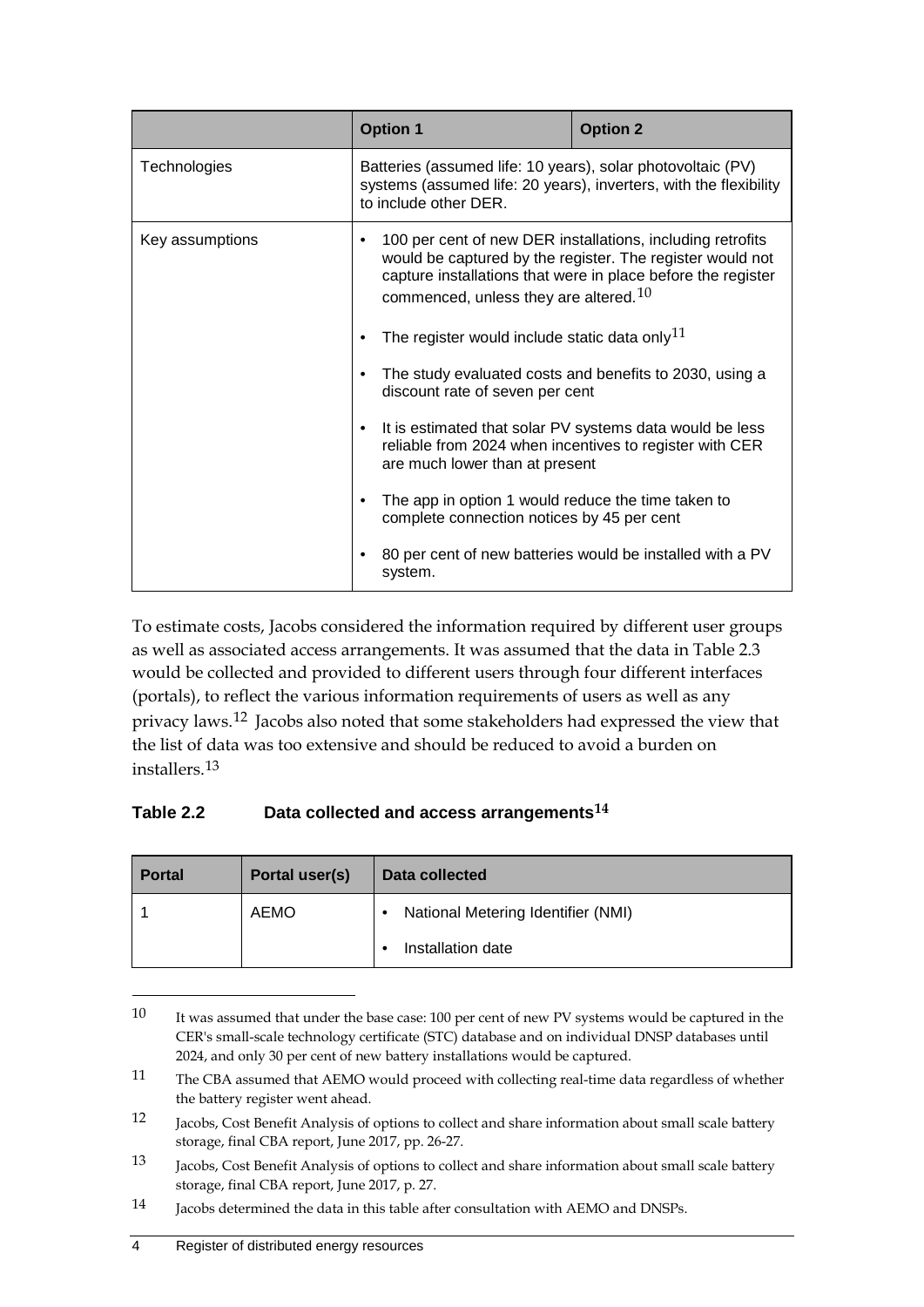| <b>Portal</b> | Portal user(s)                                                        | <b>Data collected</b>                                                       |  |  |
|---------------|-----------------------------------------------------------------------|-----------------------------------------------------------------------------|--|--|
|               |                                                                       | Decommissioning date                                                        |  |  |
|               |                                                                       | Manufacturer make and model number                                          |  |  |
|               |                                                                       | Capacity                                                                    |  |  |
|               |                                                                       | Performance derating                                                        |  |  |
|               |                                                                       | Device part of aggregated control<br>$\bullet$                              |  |  |
|               |                                                                       | Trip settings (inverters)<br>$\bullet$                                      |  |  |
|               |                                                                       | Enabled mode of operations (inverters)<br>$\bullet$                         |  |  |
| 2             | <b>DNSPs</b>                                                          | NMI or postcode<br>٠                                                        |  |  |
|               |                                                                       | Installation date<br>$\bullet$                                              |  |  |
|               |                                                                       | Decommissioning date<br>٠                                                   |  |  |
|               |                                                                       | Manufacturer, make and model number<br>٠                                    |  |  |
|               |                                                                       | Capacity (continuous kW and storage kWh)<br>٠                               |  |  |
|               |                                                                       | Performance derating<br>٠                                                   |  |  |
|               |                                                                       | Device part of aggregated control<br>٠                                      |  |  |
|               |                                                                       | Trip settings (frequency and voltage)<br>٠                                  |  |  |
|               |                                                                       | Enabled mode of operations (inverters)<br>$\bullet$                         |  |  |
|               |                                                                       | Demand side participation contract<br>٠                                     |  |  |
|               |                                                                       | Customer details - customer name, phone numbers,<br>٠<br>email address      |  |  |
| 3             | Emergency<br>response                                                 | <b>NMI</b><br>$\bullet$                                                     |  |  |
|               | agencies                                                              | Address<br>$\bullet$                                                        |  |  |
|               |                                                                       | Contact details<br>$\bullet$                                                |  |  |
|               |                                                                       | Existence of battery<br>$\bullet$                                           |  |  |
|               |                                                                       | Battery type and make<br>$\bullet$                                          |  |  |
|               |                                                                       | Chemical composition<br>٠                                                   |  |  |
|               |                                                                       | Capacity<br>$\bullet$                                                       |  |  |
| 4             | Policy makers,<br>researchers,<br>consultants and<br>market investors | Aggregated data only (by postcode, statistical area or<br>zone substation): |  |  |
|               |                                                                       | Technology<br>$\bullet$                                                     |  |  |
|               |                                                                       | Capacity<br>$\bullet$                                                       |  |  |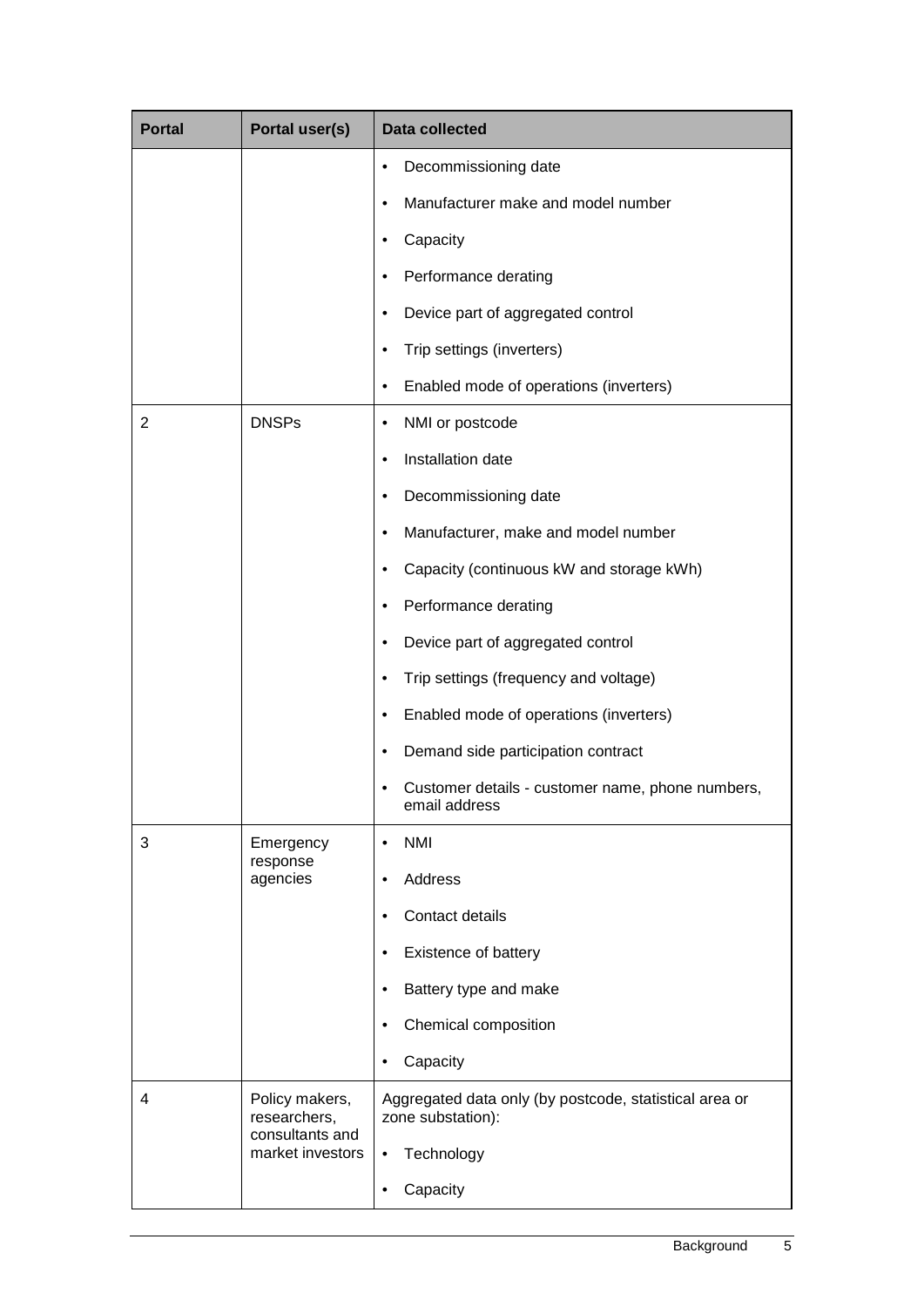In reaching its conclusion, Jacobs quantified benefits to power system and network planning from more accurate long-term forecasting, and surmised qualitative benefits to market operation and safety.

The results of the CBA showed a positive benefit-cost ratio for a register hosted by either AEMO or the CER. In particular, Jacobs' found the net present value (NPV) of Option 1 (AEMO) to be \$15.1m, and of Option 2 (CER) to be \$13.3m. The difference in value between the two options was predominantly due to the collection costs being lower for Option 1, as data was assumed to be collected using a new app. If the same data collection improvements were applied to both models, Jacob's concluded that Option 2 would have the higher NPV.

### **2.1.3 Finkel Recommendation[15](#page-9-1)**

The *Independent Review into the Future Security of the National Electricity Market*[16](#page-9-2) final report was released on 9 June 2017 and outlined 50 key recommendations to reform the energy market. One of these recommendations, Recommendation 2.6, called for the COAG Energy Council to implement a record of static and real-time DER:

"The COAG Energy Council, in addition to its project on energy storage systems, should develop a data collection framework (or other mechanism) to provide static and real-time data for all forms of distributed energy resources at a suitable level of aggregation. The project should be completed by mid-2018."

In line with this recommendation, on 14 July 2017 COAG agreed to initiate the development of a national register for DER (including solar generation and batteries), acknowledging the first step would be the drafting of a rule change proposal.<sup>[17](#page-9-3)</sup>

## <span id="page-9-0"></span>**2.2 Related projects**

-

There are a number of rule changes and reviews undertaken by the Commission that are either ongoing or have been completed in recent years which are related to this rule change request. A summary of each of the projects is set out in Appendix [A.](#page-45-0) Where a project is directly relevant to an issue raised by the rule change request, this is discussed later in this consultation paper.

<span id="page-9-1"></span><sup>15</sup> Dr Alan Finkel, *Independent Review into the Future Security of the National Electricity Market*, final report, June 2017, p. 22.

<span id="page-9-2"></span><sup>16</sup> This review was chaired by Australia's Chief Scientist Dr Alan Finkel AO.

<span id="page-9-3"></span><sup>17</sup> COAG Energy Council, *Meeting Communique*, 14 July 2017, Canberra.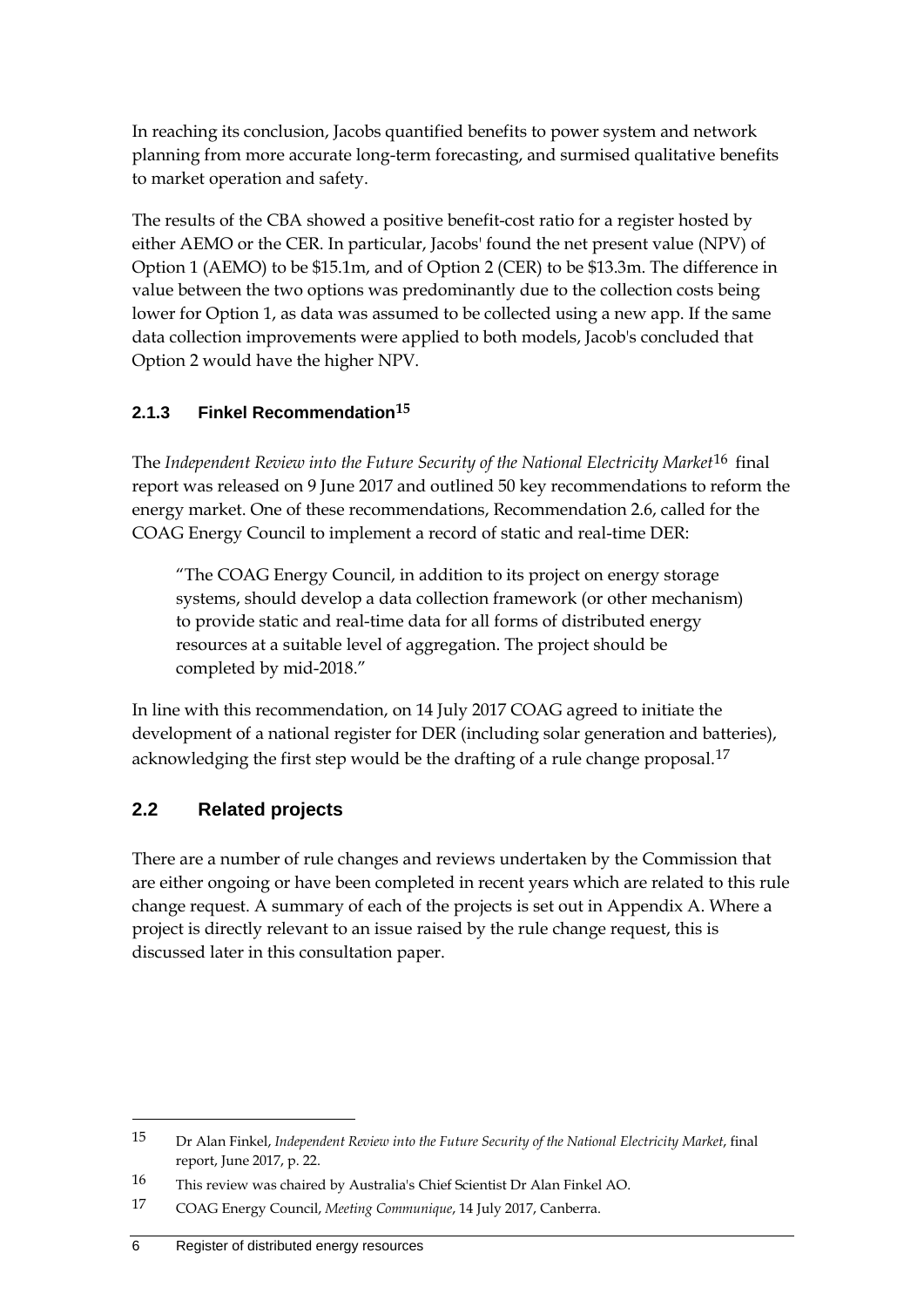# <span id="page-10-0"></span>**3 Details of the rule change request**

This chapter provides an overview of the issues and proposed solution in the rule change request.

The COAG Energy Council's rule change request proposes to set up a national register of DER by placing an obligation on AEMO to establish the register and collect information from DNSPs, in addition to imposing an obligation on DNSPs to collect this information and share it with AEMO.[18](#page-10-2)

Whilst initially suggesting the register would be applicable to small-scale batteries installed at households and small businesses, the COAG Energy Council noted that the register would need to evolve to include other technologies over time. Most notably, this could involve the collection of information about small-scale photovoltaic systems (which is currently captured under the Small Scale Renewable Energy Scheme. See section [5.3](#page-28-0) for more details).<sup>[19](#page-10-3)</sup>

The COAG Energy Council did not propose specific changes to the rules or include drafting for a proposed rule. Instead, it highlighted aspects of the current regulatory framework which may require changes, and proposed potential solutions in general terms.

A copy of the rule change request can be found on the AEMC website, www.aemc.gov.au.

### <span id="page-10-1"></span>**3.1 Issues identified by the COAG Energy Council**

According to the COAG Energy Council, as installations of behind the meter batteries and other distributed energy resources are set to increase in the coming years, system management challenges and safety risks could also increase if information gaps about these installations are not addressed.

The COAG Energy Council noted Bloomberg New Energy Finance projections that 100,000 batteries could be installed by 2020, and one million by 2030.[20](#page-10-4)

The rule change request cites three main problems, as identified by Jacobs<sup>[21](#page-10-5)</sup> that can occur if current information gaps relating to small-scale batteries were to continue:[22](#page-10-6)

• **Inefficient market and network investment** - due to overstated or understated demand forecasts that have not accounted for behind-the-meter battery storage.

<span id="page-10-2"></span><sup>18</sup> Rule change request, cover page.

<span id="page-10-3"></span><sup>19</sup> Rule change request, p. 1.

<span id="page-10-4"></span><sup>20</sup> Bloomberg New Energy Finance, February 2017, cited in the rule change request, p. 3.

<span id="page-10-5"></span><sup>21</sup> Jacobs, *Cost Benefit Analysis of options to collect and share information about small scale battery storage*, final CBA report, June 2017.

<span id="page-10-6"></span><sup>22</sup> Rule change request, p. 6.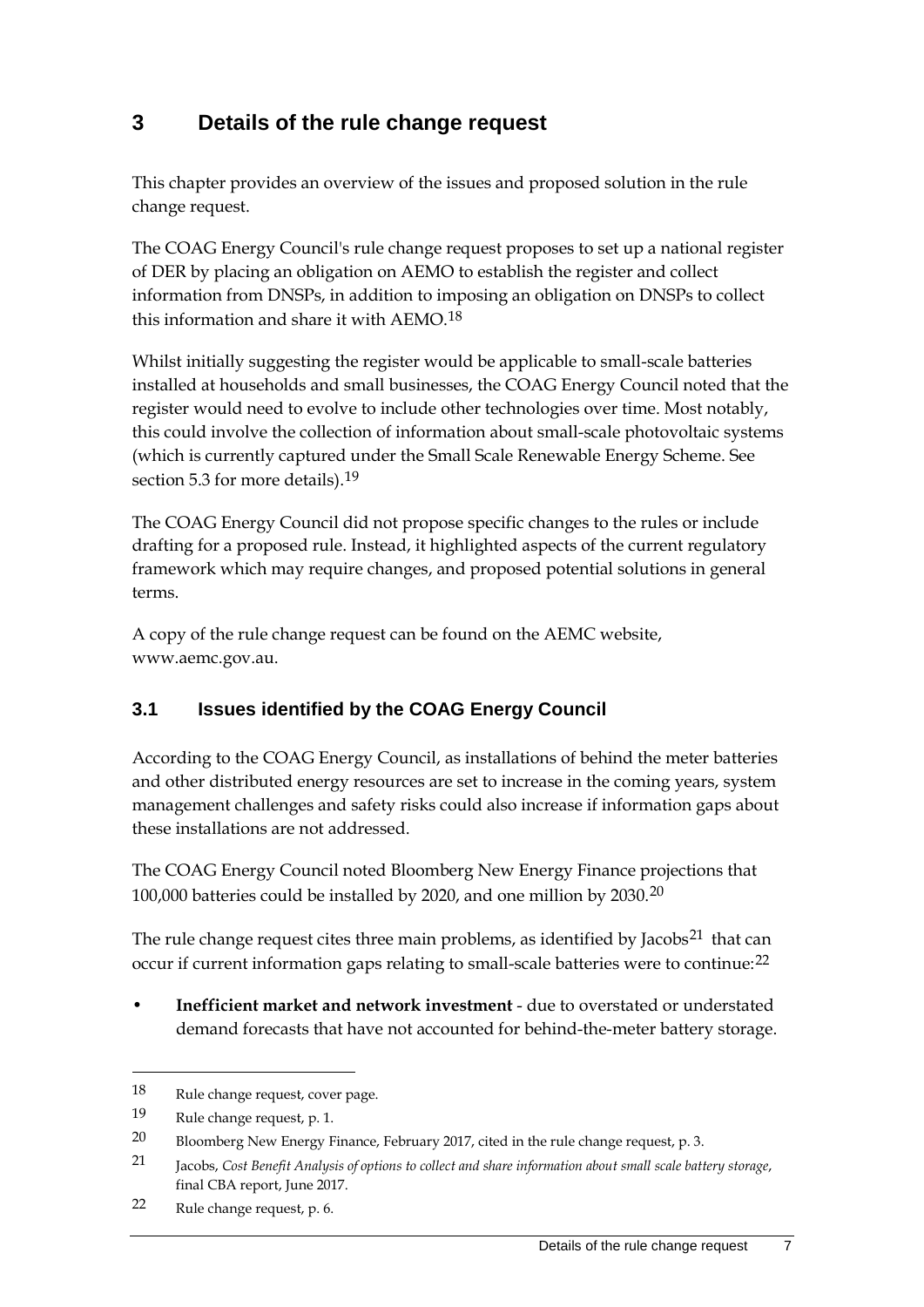- **Inefficient market and network operation** the market operator and distributors may not be able to develop reasonable estimates of short-term demand, making system control more difficult and expensive.
- **Safety risks to workers, installers and the general public** due to emergency services and line workers or electricians not having adequate information on sites with a battery or other DER.

The COAG Energy Council noted AEMO's *Visibility of Distributed Energy Resources* report<sup>23</sup>, which indicated that, in aggregate, DER could have a material and unpredictable impact on the power system unless information about deployments are available, making it more difficult for AEMO to undertake forecasting and manage the power system.[24](#page-11-2)

## <span id="page-11-0"></span>**3.2 Proposed solution**

Bearing in mind the objectives, the COAG Energy Council described the solution as involving the following broad changes:[25](#page-11-3)

- requiring AEMO to administer a register of DER
- establishing principles in the National Electricity Rules (NER) broadly defining how AEMO should determine the types and capacity of DER that should be included in the register, and allowing AEMO to use a guideline to specify the DER systems and data that should be collected
- establishing requirements in the NER that AEMO must follow to develop, maintain, publish and amend a guideline outlining the specific DER types to be included in the register and the required data sets
- allowing AEMO to share information in the register with appropriate parties, where there are recognised benefits for consumers in doing so
- requiring DNSPs to collect information about DER connected to their network, and provide this information to AEMO
- mechanisms or obligations on different parties to support the collection of information about DER at customer sites.

The COAG Energy Council indicated that the type of information envisaged to be collected could include a DER system's location, installation and decommissioning date, the system's capacity and technical characteristics (such as manufacturer, make, model number and inverter settings such as frequency and voltage trip settings).<sup>[26](#page-11-4)</sup>

-

<span id="page-11-4"></span>26 Rule change request, p. 2.

<span id="page-11-1"></span><sup>23</sup> AEMO, *Visibility of Distributed Energy Resources*, January 2017.

<span id="page-11-2"></span><sup>24</sup> Rule change request, p. 4.

<span id="page-11-3"></span><sup>25</sup> Rule change request, p. 1.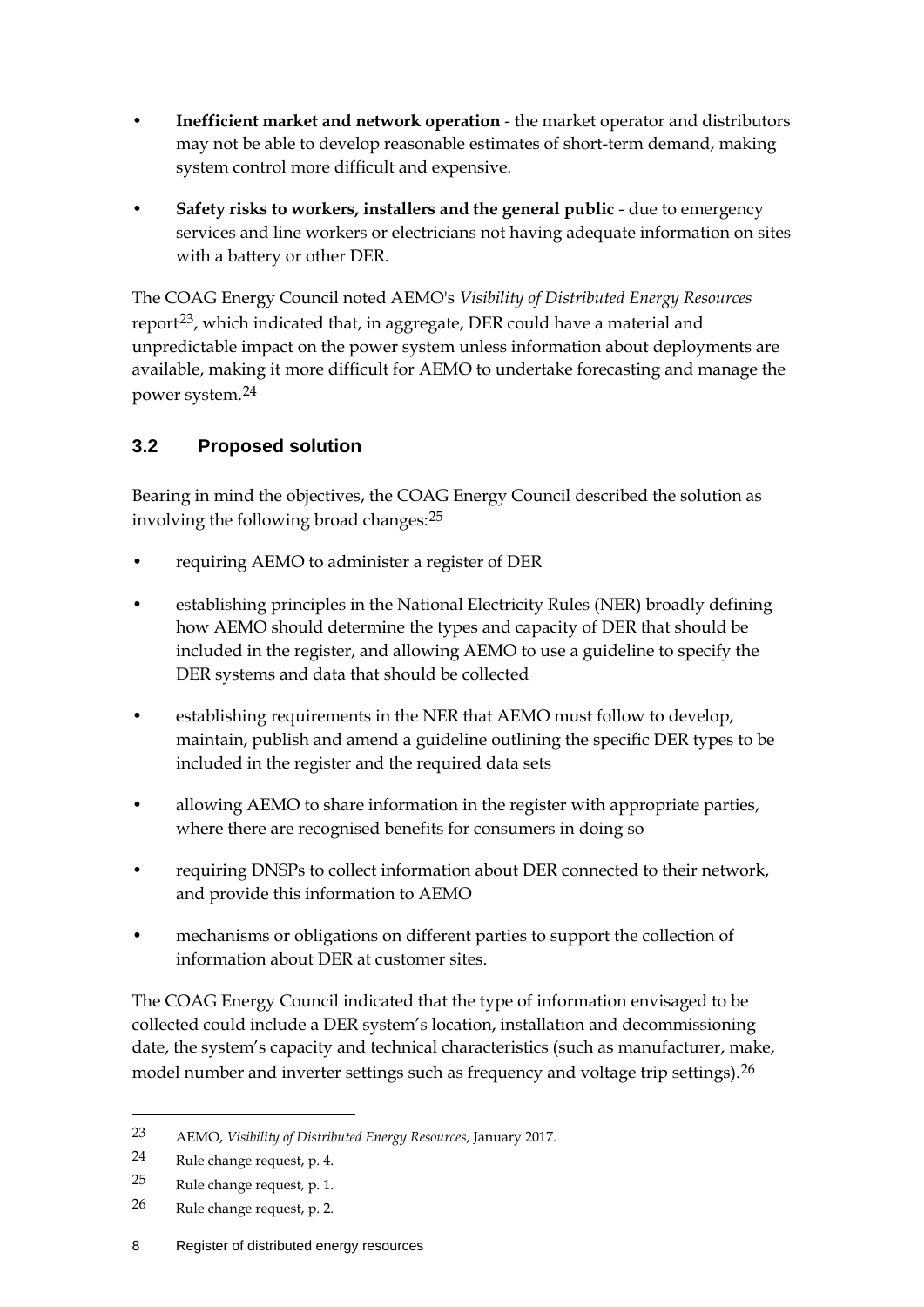### <span id="page-12-0"></span>**3.3 Expected costs, benefits and impacts of the proposed rule**

The COAG Energy Council indicated that the proposed changes will contribute to the achievement of lower costs, improved security and safety and more reliable supply outcomes through having greater visibility of behind the meter systems. In their view, it is expected that the register will contribute to:[27](#page-12-1)

- improved efficiency of network investments
- better medium to long term network planning
- improved ability to manage power system security
- improved ability to respond to emergencies and contingency events.

According to the COAG Energy Council, the changes would do this by allowing DNSPs and AEMO greater visibility of DER on the network in order to better manage power system security and improve efficiency of investments in network assets and services. The COAG Energy Council expects that this will in turn provide benefits to consumers in the form of lower costs, as well as additional benefits for emergency services from having timely and accurate information when responding to an emergency incident where a DER is involved.

As explained above, a cost benefit analysis was commissioned by the COAG Energy Council and prepared by Jacobs (see Section 2.1.2). The analysis indicated a positive benefit-cost ratio for a register hosted by AEMO and using the DNSPs as the primary point of collection. Jacobs quantified benefits from more accurate forecasting through more efficient generation and network investment, and surmised qualitative benefits to market operation and safety.

The COAG Energy Council indicated that the following entities may be impacted as a result of the rule change request: <sup>[28](#page-12-2)</sup>

- **AEMO** will be required to invest in the appropriate systems to develop and maintain a DER register, but the cost-benefit analysis suggests these costs will be more than offset by benefits generated through improved system management.
- **DNSPs** will have their ability enhanced to forecast peak demand and draw on demand response to manage constraints, delaying or avoiding unnecessary network investments.
- **End-use consumers** would receive flow-on benefits from more efficient operation of the electricity system through potential reductions in supply charges and see improved safety outcomes through information being available for emergency response, fire risk management, product safety recalls and proper disposal at end-of-life.

<span id="page-12-1"></span><sup>27</sup> Rule change request, p. 13.

<span id="page-12-2"></span><sup>28</sup> Rule change request, pp. 16-17.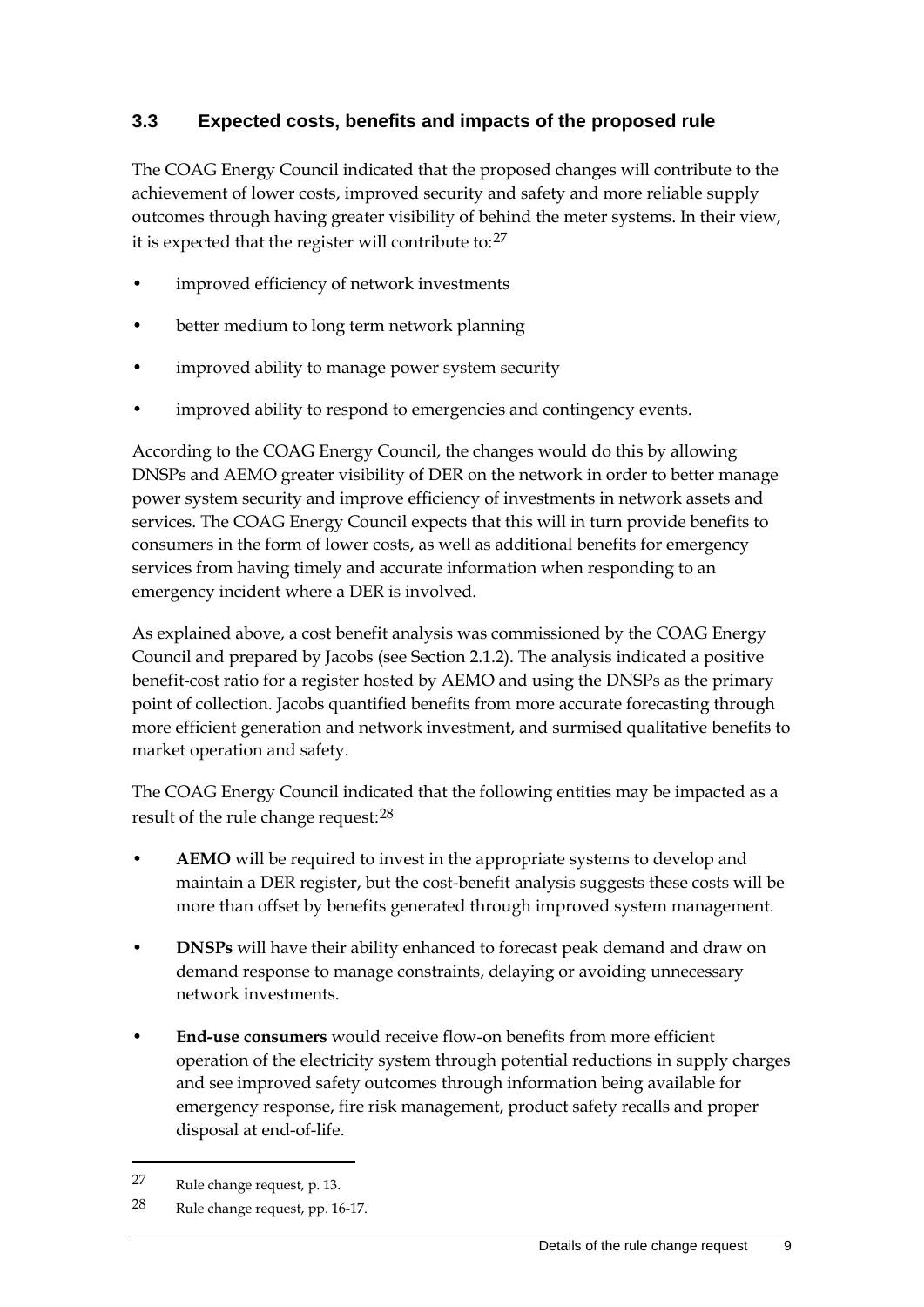- **Public sector stakeholders**: the availability of more reliable and complete information about the uptake of DER in Australia, which could lead to more informed policy decisions by governments to improve market and network efficiency.
- **Emergency services**: access to data on DER systems available from a register would enable emergency services to more accurately target a response knowing the location and type of DER involved in an emergency incident.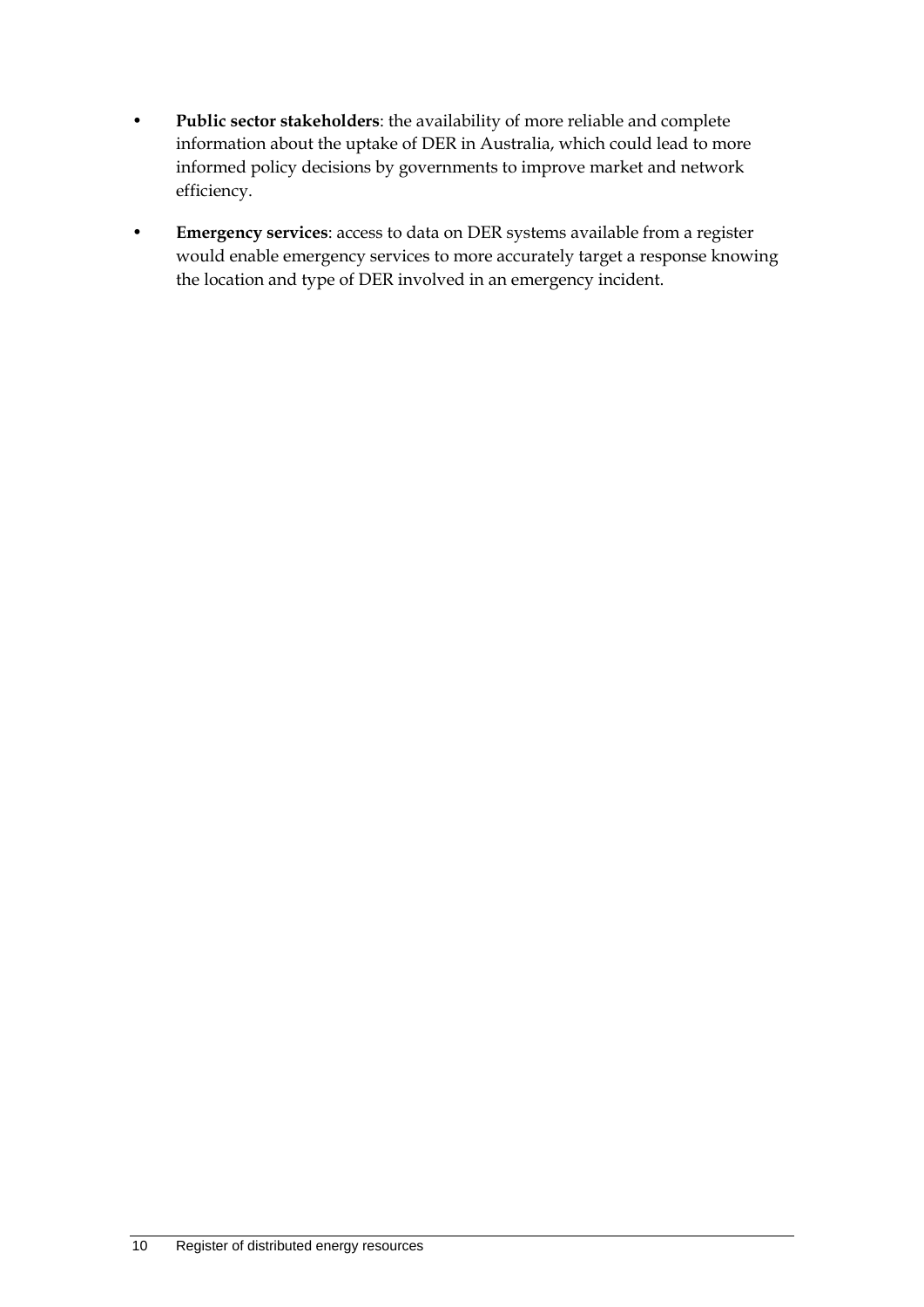# <span id="page-14-0"></span>**4 Assessment framework**

The Commission's assessment of this rule change request must consider whether the proposed rule meets the national electricity objective (NEO) as set out in section 7 of the National Electricity Law (NEL) and the national energy retail objective (NERO) as set out in section 236(1) of the National Energy Retail Law (NERL). This chapter sets out the requirements under NEL and NERL that the Commission must satisfy in considering the rule change request, and provides detail of the proposed approach for assessing the rule change request.

### <span id="page-14-1"></span>**4.1 Requirements under the NEL and NERL**

### **4.1.1 Achieving the national electricity objective**

Under the NEL the Commission may only make a rule if it is satisfied that the rule will, or is likely to, contribute to the achievement of the NEO.[29](#page-14-2)

The NEO is: [30](#page-14-3)

"To promote efficient investment in, and efficient operation and use of, electricity services for the long term interests of consumers of electricity with respect to -

- (a) price, quality, safety, reliability and security of supply of electricity; and
- (b) the reliability, safety and security of the national electricity system."

### **4.1.2 Achieving the national energy retail objective**

This rule change request also relates to aspects of the National Electricity Retail Rules (NERR), therefore the Commission may only make a rule if it is satisfied that the rule will, or is likely to, contribute to the achievement of the NERO.<sup>[31](#page-14-4)</sup>

The NERO is: [32](#page-14-5)

"to promote efficient investment in, and efficient operation and use of, energy services for the long term interests of consumers of energy with respect to price, quality, safety, reliability and security of supply of energy."

- <span id="page-14-4"></span>31 Section 236(1) of the NERL.
- <span id="page-14-5"></span>32 Section 13 of the NERL.

<span id="page-14-2"></span><sup>29</sup> Section 88 of the NEL.

<span id="page-14-3"></span><sup>30</sup> Section 7 of the NEL.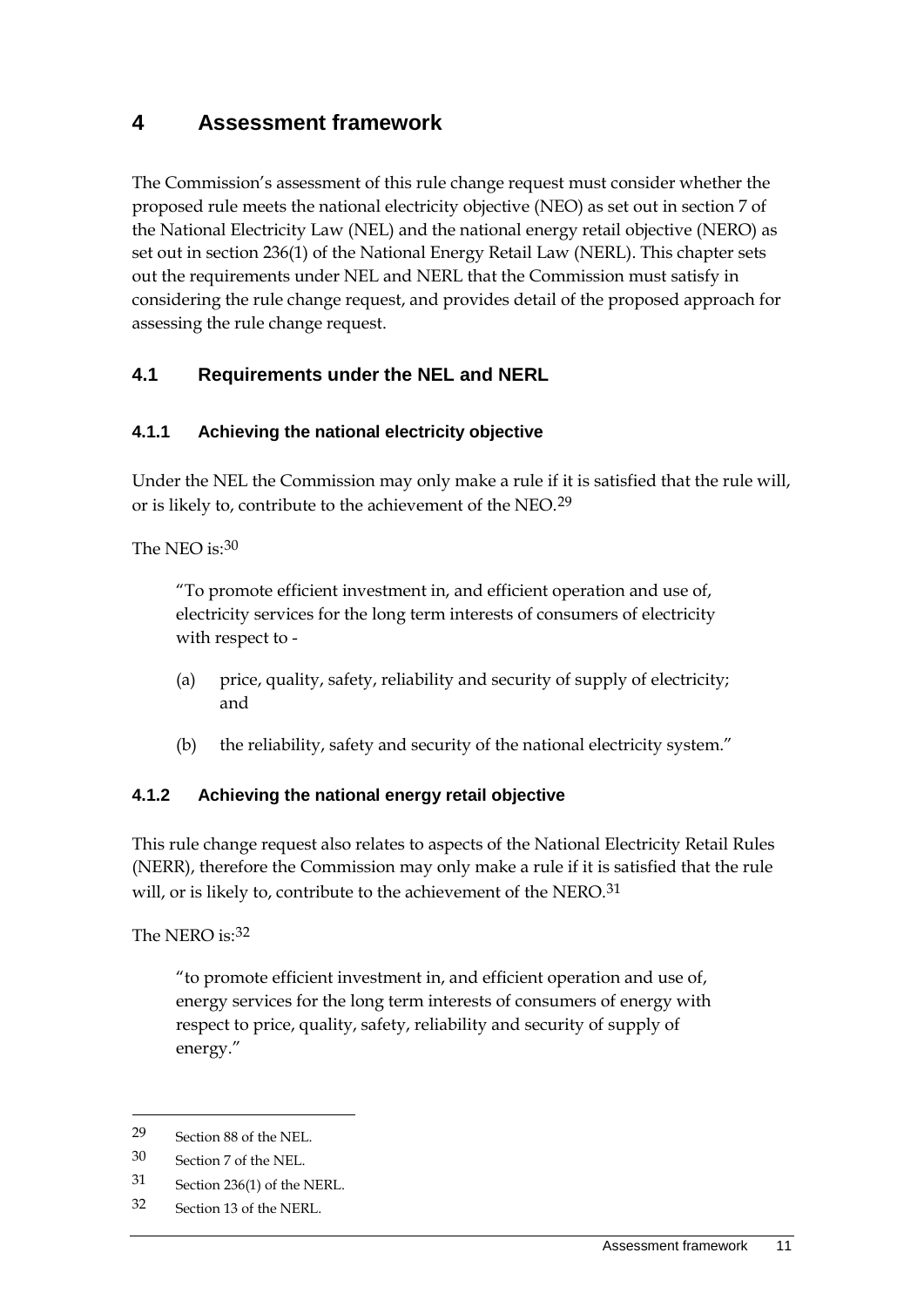The Commission must also, where relevant, satisfy itself that the rule is "compatible with the development and application of consumer protections for small customers, including (but not limited to) protections relating to hardship customers" (the "consumer protections test").[33](#page-15-1)

Where the consumer protections test is relevant in the making of a rule, the Commission must be satisfied that both the NERO test and the consumer protections test have been met.<sup>[34](#page-15-2)</sup> If the Commission is satisfied that one test, but not the other, has been met, the rule cannot be made.

## <span id="page-15-0"></span>**4.2 Proposed assessment framework**

To determine whether the proposed rule change is likely to promote the NEO/NERO the Commission proposes to consider the following criteria as part of its assessment of the rule change request:

- *Improve operation of the power system* the potential of the proposed rule change to better inform AEMO's operational decisions and processes relating to the efficient operation of the power system.
- *Promote better investment decisions* the potential of the proposed rule change to better inform aspects of market participants' decisions-making to promote efficient investment and appropriate risk management.
- *Regulatory and administrative burden* whether the cost of introducing a DER register is proportional to the costs of managing the issue it is trying to resolve.
- *Clear roles and responsibilities* the degree to which the design of a DER register could allocate clear roles and responsibilities to promote effective implementation including appropriate compliance and enforcement functions.
- *Balance information transparency and confidentiality* the degree to which a register could achieve an appropriate balance between information needs and confidentiality needs, including for:
	- AEMO to have access to the granularity and range of data it requires to improve the operation of the power system
	- other market participants to have access to an appropriate level of data to inform operational and commercial decisions
	- consumers to provide important information while their privacy is appropriately protected
	- the Australian Energy Regulator (AER) to have access to information to allow effective compliance monitoring and enforcement of relevant rules.

<span id="page-15-1"></span><sup>33</sup> Section 236(2)(b) of the NERL.

<span id="page-15-2"></span><sup>34</sup> That is, the legal tests set out in s. 236(1) and (2)(b) of the NERL.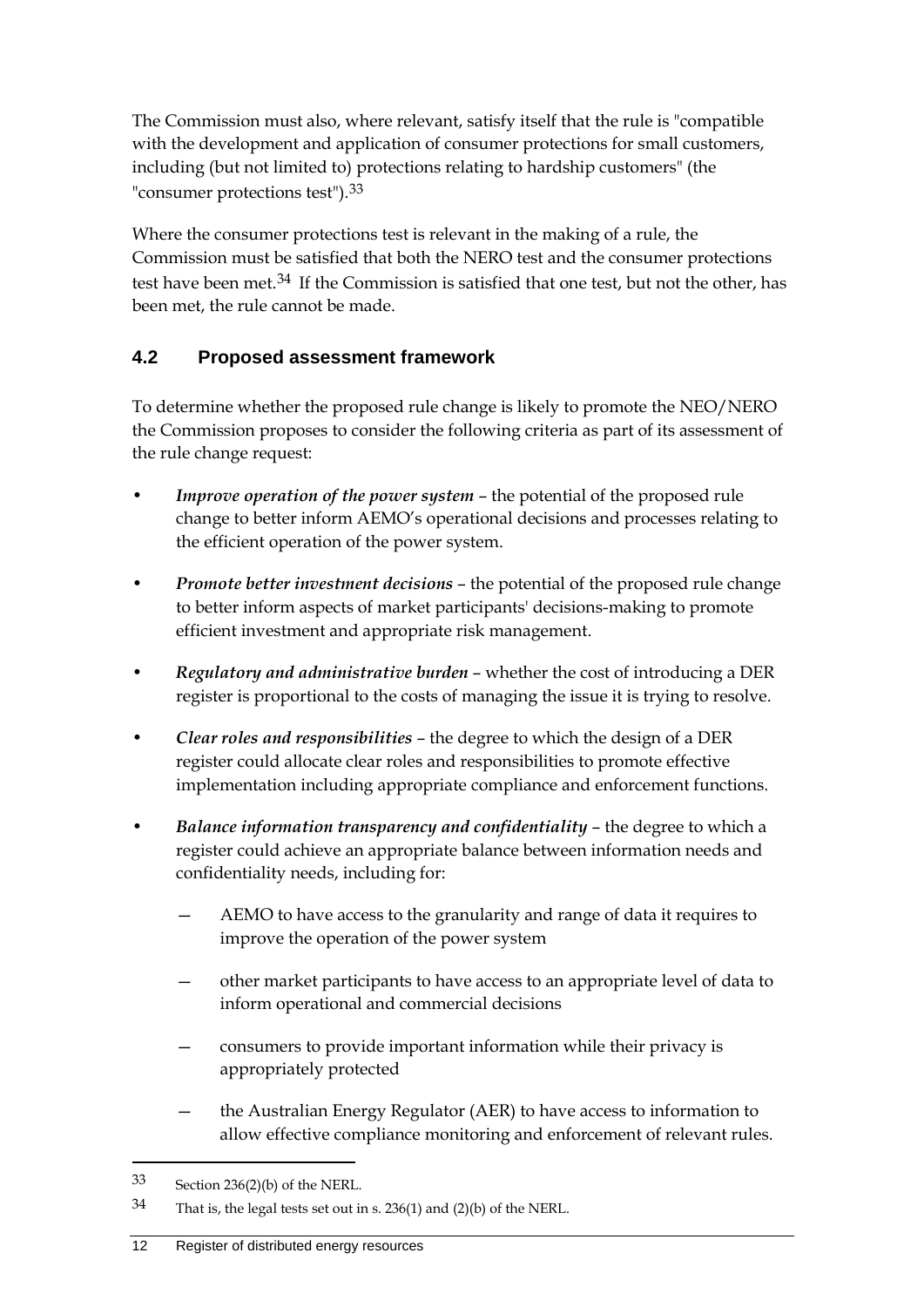• *Compatibility with consumer protections* – whether the development of a DER register is compatible with wider consumer protections and does not conflict with the development and application of relevant consumer protections for small customers in relation to confidentiality and privacy.

#### **Issue 1 Assessment framework**

- 1. Is the assessment framework appropriate for considering the proposed rule changes?
- 2. Are there other relevant considerations that should be included in assessing the proposed rule changes?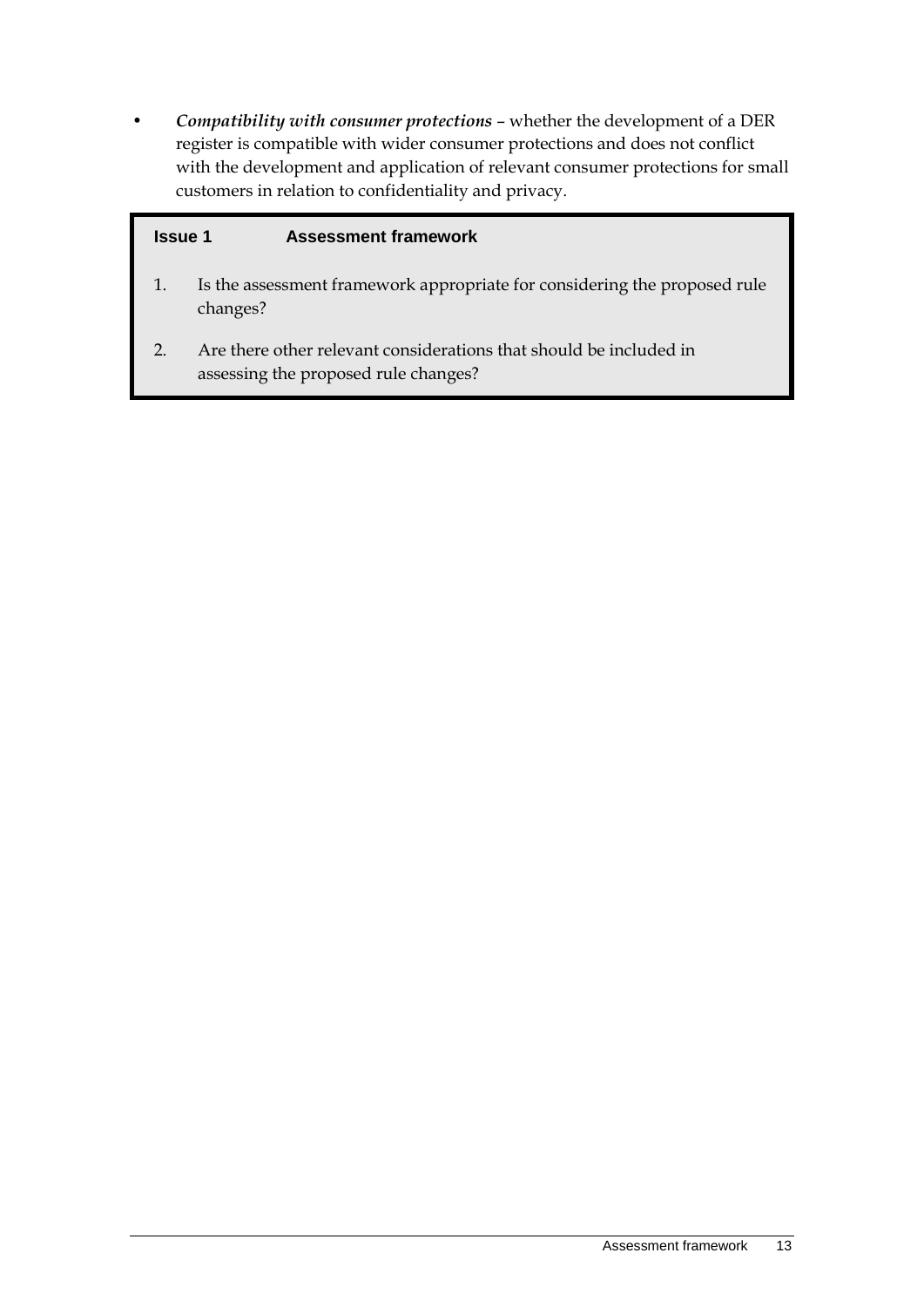# <span id="page-17-0"></span>**5 Issues for Consultation**

Taking into consideration the assessment framework set out in Chapter [4,](#page-14-0) a number of issues have been identified for initial consultation.

This chapter provides background information and poses questions in order to gain feedback from stakeholders on the proposed changes in the rule change request, specifically:

- Section [5.1](#page-17-1) discusses the expected benefits and costs of the register
- Section [5.2](#page-22-0) discusses governance of the register
- Section [5.3](#page-28-0) discusses data collection and compliance
- Section [5.4](#page-34-0) discusses transparency and confidentiality issues
- Section [5.5](#page-38-0) discusses safety issues, including the use of the register for emergency response.

The sections below are provided to help inform stakeholder responses to the rule change request, and are provided for guidance only. Stakeholders are encouraged to provide written submissions to the AEMC on them, as well as any other issues they consider relevant to the rule change request.

### <span id="page-17-1"></span>**5.1 Expected benefits and costs of a register**

### **5.1.1 Expected benefits**

As outlined in Chapter [3,](#page-10-0) the COAG Energy Council expects the primary benefits of the proposed rule change to accrue through improving power system operation. These potential benefits are set out in further detail below.[35](#page-17-2)

It is important to note that the materialisation of these benefits will depend on the types of systems and data that are collected by a DER register and the level of compliance, as discussed in sections [5.2](#page-22-0) and [5.3.](#page-28-0)

### **Power system operation**

<span id="page-17-3"></span>-

If the uptake of distributed energy resources continues to expand, there is the potential for these devices to increasingly affect power system security at the transmission level and demand at the wholesale level.[36](#page-17-3)

<span id="page-17-2"></span><sup>35</sup> The COAG Energy Council also envisaged that a register would provide a range of secondary benefits, including: helping protect the safety of the public in the event of emergencies involving DER; and improving policy and market outcomes by providing access to aggregated information on DER to certain third parties.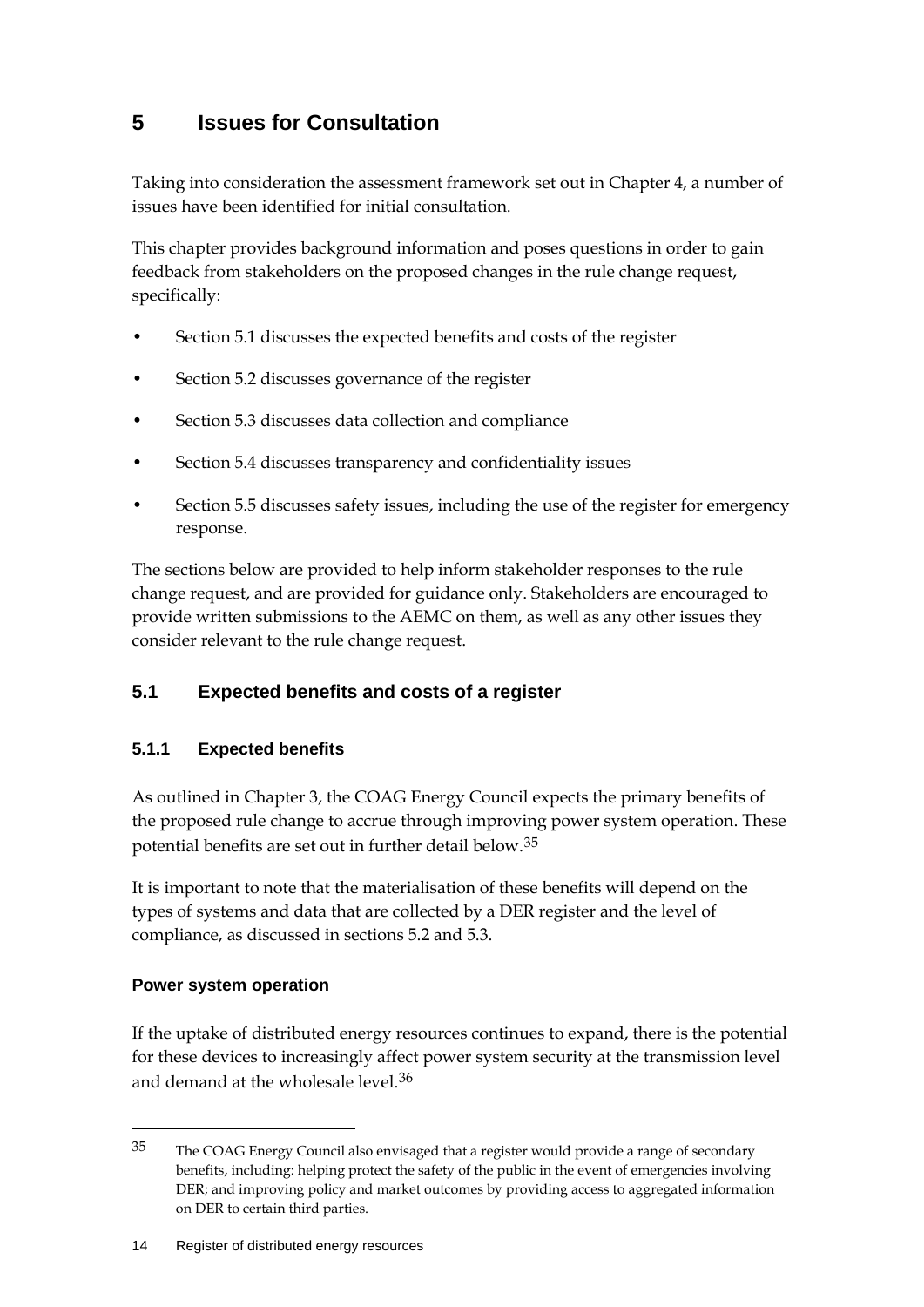AEMO is responsible for the operation of the NEM, and for maintaining NEM power system security. AEMO has noted that there are two broad areas where a lack of visibility of DER could directly impact on these functions. These areas can be split into: [37](#page-18-0)

- load forecasting
- the response of load.

### **Load forecasting**

Load forecasting is a crucial component of AEMO's day-to-day operation of the power system.[38](#page-18-1) Load forecasting also plays an important role in short-term reserve management, and for infrastructure assessment and planning over the medium and longer term. To efficiently carry out these functions, AEMO needs to be able to predict the daily load profile, as well as how quickly demand will change, in addition to the minimum and maximum demand sought.

Historically, load forecasting has largely relied on the underlying diversity of consumer behaviour. This diversity means that not all appliances are used at the same time in the same ways.<sup>[39](#page-18-2)</sup> AEMO says that the presence of diversity in the "passive" demand side has to date given it the ability to forecast aggregate demand with sufficient accuracy to operate the power system securely.

However, AEMO is concerned that a significant uptake of DER will change load behaviour and AEMO's subsequent ability to predict such behaviour. This is because some distributed energy resources are either undiversified, such as rooftop solar photovoltaic systems, or are less predictable in how they operate, such as battery storage.

AEMO argues that such features can, in aggregate, offset the underlying diversity in consumer demand and make load forecasting more challenging. Consequently, this could present challenges to AEMO's ability to carry out the functions listed above.

### *Response of load*

-

AEMO has also noted that an understanding of how load, in aggregate, will respond to system disturbances is relevant to its ability to manage power system security.<sup>[40](#page-18-3)</sup>

AEMO states that DER often behaves differently in response to power system disturbances to other household appliances. Because these devices are connected to the

<sup>36</sup> AEMC, *Distribution Market Model*, final report, August 2017, p. 16.

<span id="page-18-0"></span><sup>37</sup> AEMO, *Visibility of distributed energy resources*, January 2017.

<span id="page-18-1"></span><sup>38</sup> AEMO, *Visibility of distributed energy resources*, January 2017, p. 12.

<span id="page-18-2"></span><sup>39</sup> For those devices that are used at the same time, e.g. air conditioners, AEMO has noted that use is correlated to external factors (such as weather patterns) and therefore can often be predicted.

<span id="page-18-3"></span><sup>40</sup> AEMO, *Visibility of distributed energy resources*, January 2017, p. 16.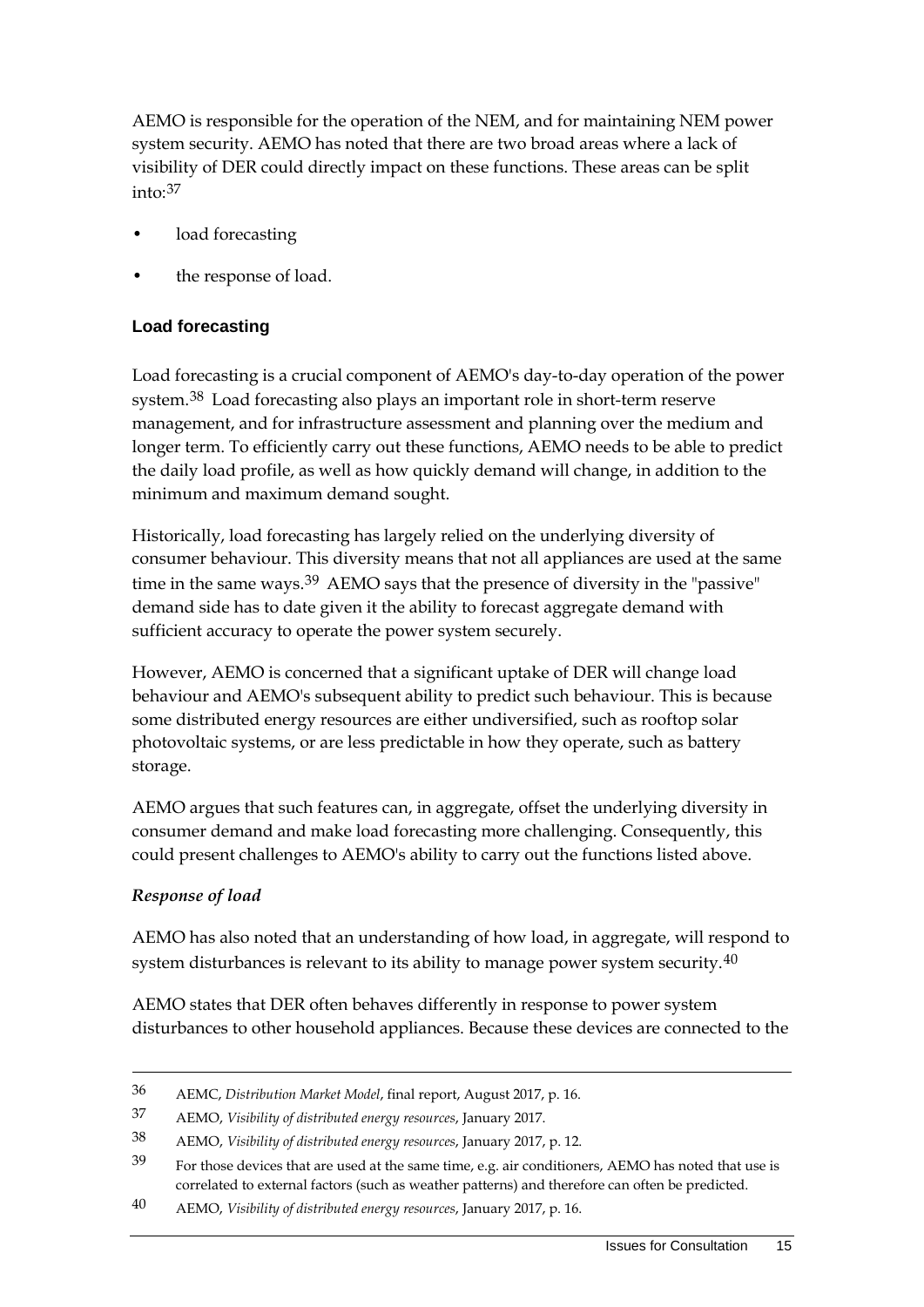network via electronic inverters, they disconnect automatically if voltage or frequency reaches certain thresholds. This means that, unlike traditional appliances, their reaction to a system disturbance is a controlled outcome rather than a technical or mechanical characteristic.

Without visibility of how DER is pre-set to respond,  $41$  AEMO argues that the prudent course of action is for it to take a conservative approach. This affects the bounds of the technical envelope<sup>[42](#page-19-1)</sup> on a day-to-day basis if the penetration of DER is large, making operation of the power system less efficient.

It also means that AEMO does not know how these devices will respond to extreme power system conditions, and whether they will present challenges for AEMO in managing the power system following non-credible or multiple credible contingency events, including increasing the risk of cascading outages leading to black system events.

### *How visibility might improve power system operation*

To mitigate the above risks, the COAG Energy Council expects that a register of distributed energy resources would provide AEMO with more information to efficiently manage the balance of supply and demand in the National Electricity Market, and to plan against contingency events.

In particular, the COAG Energy Council envisions that AEMO could benefit from the improved **static** information about DER that a register could provide by:<sup>[43](#page-19-2)</sup>

- having more information about load profile and response to better manage the system within the technical envelope, including scheduling generation, and managing voltage and contingency events
- having the necessary information to identify and respond to non-credible contingency and protected events, such as DER unexpectedly disconnecting at a certain frequency, and expected but rare events, such as extreme weather incidents and solar eclipses
- reducing the cost of frequency control ancillary services (FCAS), by improving forecasting and dispatch of FCAS.

### **Network security and operation**

At low levels of penetration, distributed energy resources can be, and have been, accommodated within Australia's distribution networks with little to no coordination

<span id="page-19-0"></span><sup>41</sup> This response can vary between manufacturers, or based on the different preferences of installers and owners.

<span id="page-19-1"></span><sup>&</sup>lt;sup>42</sup> The technical envelope is defined in clause 4.2.5 of the NER as the technical boundary limits of the power system for achieving and maintaining the secure operating state of the power system for a given demand and power system scenario.

<span id="page-19-2"></span><sup>43</sup> Rule change request, p. 16.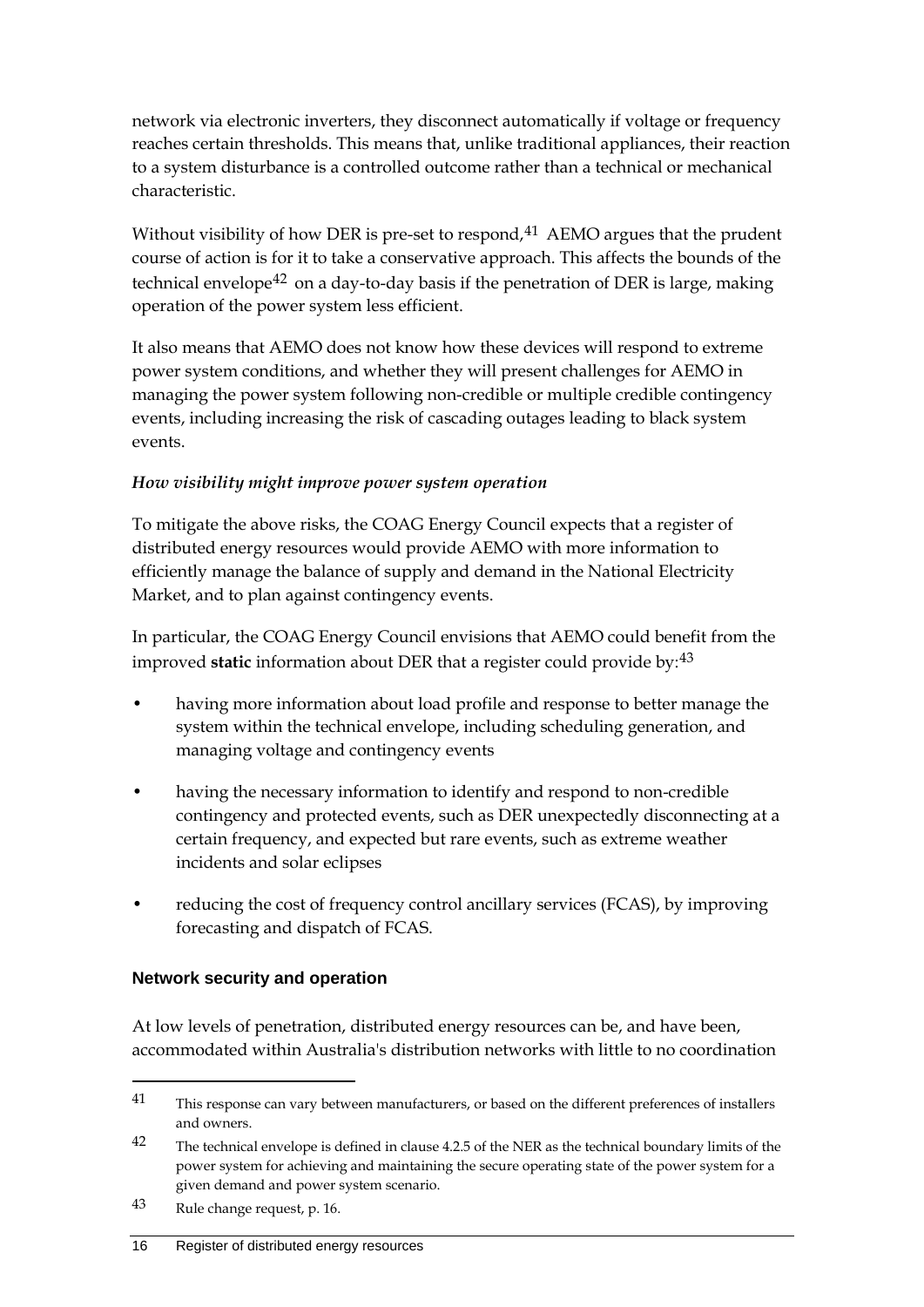or assessment of their cumulative impacts of the network. This is because networks generally have had spare capacity and are therefore able to adapt to the technical impacts of distributed energy resources.<sup>[44](#page-20-0)</sup>

However, it is possible that distribution networks are likely to be increasingly affected by distributed energy resources if penetration levels increase. The AEMC has previously published a list of the potential technical impacts on distribution networks in our 2017 Distribution Market Model report.[45](#page-20-1)

By allowing DNSPs greater visibility over the DER installed on their networks, the COAG Energy Council advocates that a register would help prevent negative impacts on network security, planning and operation from manifesting.<sup>[46](#page-20-2)</sup>

In support of this argument, the Council referenced the 2017 Jacobs' cost-benefit analysis, which attempted to quantify the medium to long-term planning benefits to networks of a DER register. Jacobs' found that a register is likely to provide networks with an improved ability to forecast peak demand, which could consequently lead to greater efficiencies in the network augmentation expenditure.[47](#page-20-3) This is because the presence of DER within a distribution network is likely to depress peak demand, forestalling the need for system augmentation.

In addition, the COAG Energy Council noted that DNSPs who participated in the September 2016 EMTPT battery storage consultation paper, as well as the 2017 cost benefit analysis report consultation, were generally supportive of a register.<sup>[48](#page-20-4)</sup> Energex, Ausgrid, Ergon and Endeavour supported the view that a register would enable effective and safe planning, management and operation of the distribution network.<sup>[49](#page-20-5)</sup> In addition to the planning benefits outlined above, Endeavour suggested that static information provided by a register could provide a better understanding of maximum demand and its effect on network cyclic ratings.<sup>[50](#page-20-6)</sup>

#### **Issue 2 Benefits of a register**

- 1. What are the **likely uses** of a distributed energy resources register?
- 2. How, and to what extent, could the **static** information provided by a DER register meet the objectives outlined by the COAG Energy Council, namely:

<span id="page-20-0"></span><sup>44</sup> AEMC, *Distribution Market Model*, final report, August 2017, p. 12.

<span id="page-20-1"></span><sup>45</sup> AEMC, *Distribution Market Model*, final report, August 2017, p. 12.

<span id="page-20-2"></span><sup>46</sup> Rule change request, p. 13.

<span id="page-20-3"></span><sup>47</sup> Jacobs, *Cost Benefit Analysis of options to collect and share information about small scale battery storage*, final CBA report, June 2017, p. 54.

<span id="page-20-4"></span><sup>48</sup> Rule change request, p. 16.

<span id="page-20-5"></span><sup>49</sup> Submission to the EMTPT consultation paper: Ausgrid, p. 1; Energex, p. 1; Ergon pp.1-2; Endeavour Energy, Attachment A, pp. 1-2.

<span id="page-20-6"></span><sup>50</sup> Submission to the EMTPT consultation paper: Endeavour Energy, Attachment A, pp. 1-2.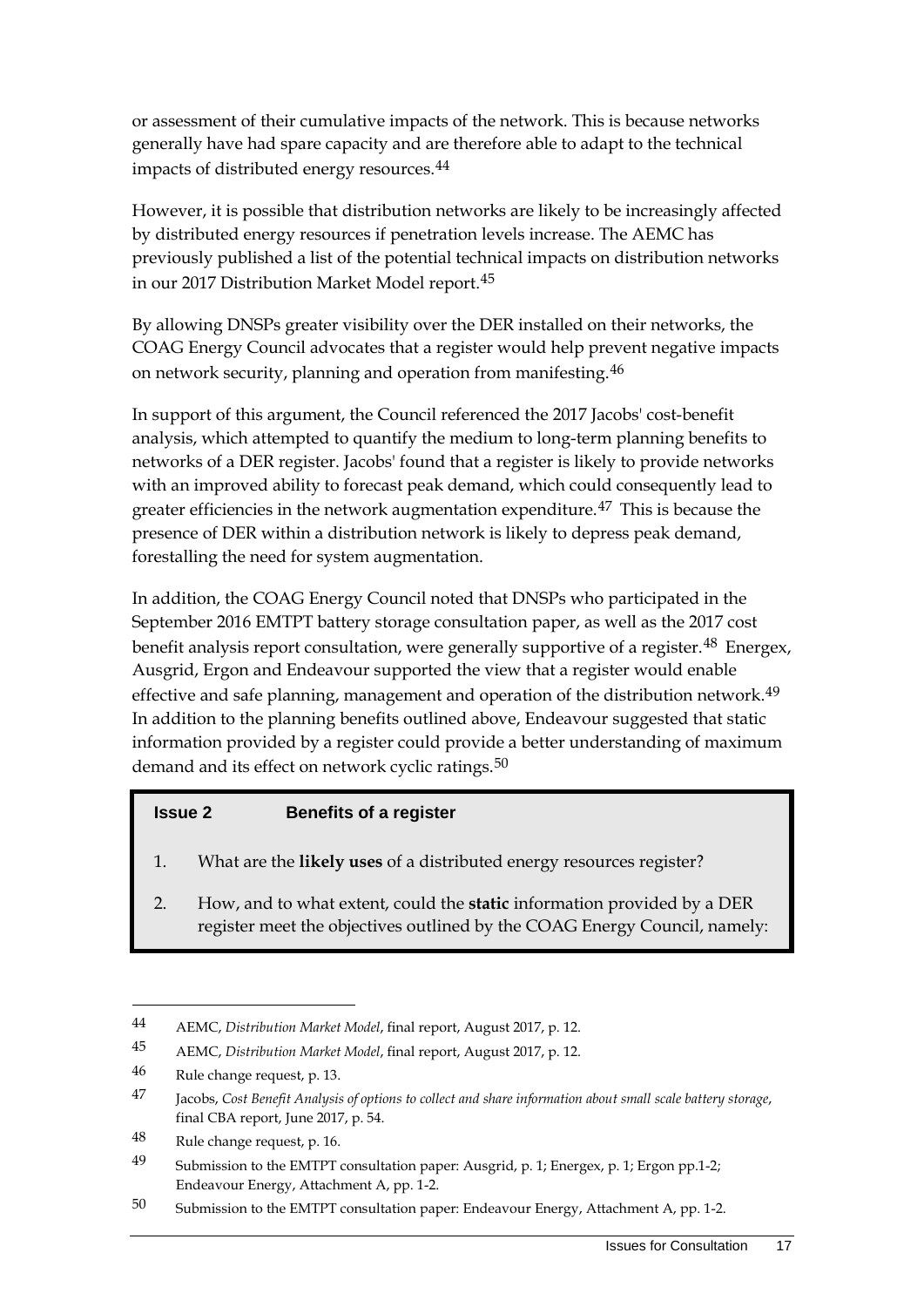- (a) **more accurate load forecasting**?
- (b) **improving AEMO's ability to manage power system security** during credible contingency, protected and non-credible contingency events?
- (c) improving AEMO's ability to **set the bounds of the technical envelope at an efficient level**?
- (d) improving **efficient market and network investment**?
- 3. Are there any other ways that a distributed energy resources register could benefit the National Electricity Market?
- 4. What **features** does a register need to have in order to meet the objectives outlined by the COAG Energy Council?

### **5.1.2 Expected costs**

The Commission considers that the most useful data is accurate, timely and universal. If a distributed energy resources register were to be established, collecting useful data is likely to be one of the key elements that determine its success.

As outlined in Chapter [4,](#page-14-0) one of the proposed assessment criteria for this rule change is to consider whether the cost of introducing a DER register is proportional to the issue it is trying to resolve. It is important that the register not impose an excessive regulatory or administrative burden on participants, as this may lead to unnecessary costs being passed onto consumers.

We understand that many stakeholders who participated in the September 2016 EMTPT battery storage consultation paper were of the view that the most cost-effective way to obtain useful information may be to collect it when DER devices are being installed.[51](#page-21-0) If this avenue were pursued, potential costs might include developing a new app or introducing a new process to improve data collection from installers.<sup>[52](#page-21-1)</sup>

The Jacobs cost benefit analysis report, published in June 2017, noted that there is an opportunity to improve consistency and efficiency of data collection requirements across DNSPs (through a new fit for purpose app), resulting in a more streamlined process and time savings.<sup>[53](#page-21-2)</sup> The costs estimated by Jacobs included the development of this app and the time savings from its use.

<span id="page-21-0"></span><sup>51</sup> Submission to the EMTPT consultation paper: AGL, p. 3; Clean Energy Council, p. 3; Energy Consumers Australia, p. 7; Endeavour Energy, p. 3; Energy Networks Association, p. 6; Dr Penelope Crossley, p. 12.

<span id="page-21-1"></span><sup>52</sup> See section 2.1.2 for potential data requirements.

<span id="page-21-2"></span><sup>53</sup> Jacobs, *Cost Benefit Analysis of options to collect and share information about small scale battery storage*, final CBA report, June 2017, pp. 21;33.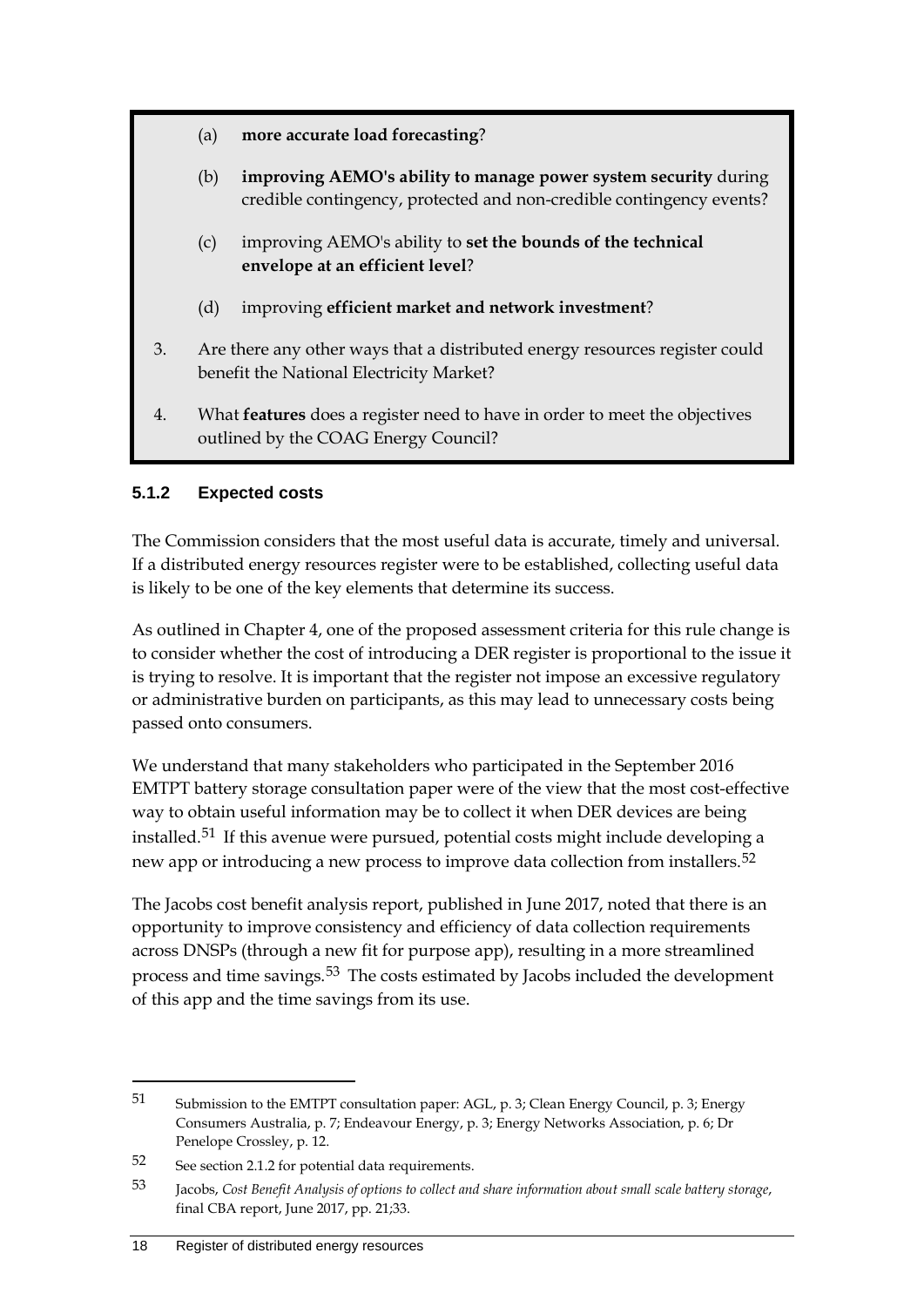Jacobs' CBA report evaluated the potential costs associated with establishing a DER register.[54](#page-22-1) The table below summarises the costs that Jacobs envisioned would occur if AEMO were to administer a register of DER data provided by DNSPs, with installers as the primary source of information.

#### **Table 5.1 Total cost summary**

| <b>Cost (present value)</b>                         | <b>Assumptions (AEMO host)</b> |  |  |
|-----------------------------------------------------|--------------------------------|--|--|
| Initial hardware development or adjustment<br>costs | \$0.74m                        |  |  |
| Data collection systems development                 | \$0.24m                        |  |  |
| Ancillary database adjustment costs                 |                                |  |  |
| Policy and design consultation                      | \$0.57m                        |  |  |
| Operation and maintenance                           | \$0.74m                        |  |  |
| Data collection costs                               | \$6.97m                        |  |  |
| Data validation and auditing                        | \$1.41m                        |  |  |
| <b>Total cost</b>                                   | \$10.67m                       |  |  |

#### **Issue 3 Expected costs**

- 1. What costs do you believe would likely be involved in the collection of useful data about DER?
- 2. Do you agree with the costs identified by Jacobs for different stakeholders? If not, why?
- 3. Are stakeholders able to provide data or case studies that would support further quantification (in monetary terms) of any of the likely costs?
- 4. How might the nature and magnitude of these potential costs change over time?

### <span id="page-22-0"></span>**5.2 Governance**

-

Important considerations for the Commission will include:

1. which party is accountable for the management of the register

<span id="page-22-1"></span><sup>54</sup> Jacobs, *Cost Benefit Analysis of options to collect and share information about small scale battery storage*, final CBA report, June 2017, pp. 45-49.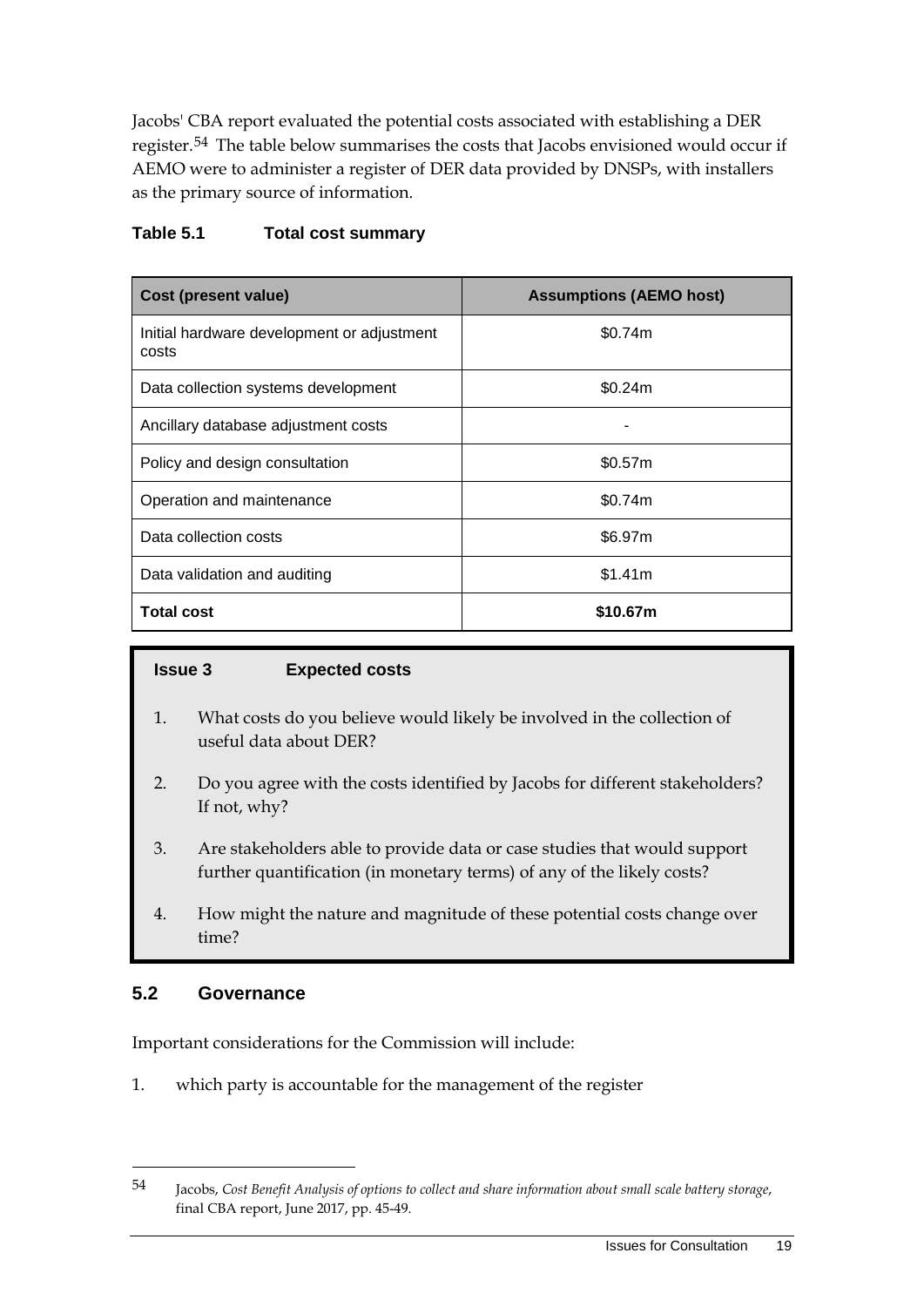- 2. how the types of DER systems that are included in the register and the information that is required to be reported on those systems are determined
- 3. what scope of powers is given to the party managing the register.

### **5.2.1 Management of the register**

As noted in Chapter 3, the proposed rule change seeks to create an obligation on AEMO to administer the register of distributed energy resources. Stakeholders' submissions to the 2016 EMTPT consultation paper were generally supportive of a register hosted by an existing national body, with some favouring AEMO and others the CER.[55](#page-23-0) As discussed in Chapter [2,](#page-5-0) Jacobs' 2017 cost-benefit analysis report found a positive benefit-cost ratio for a register hosted by either body.

## **5.2.2 Type of systems to be included in the register**

An important governance consideration will be what types of DER systems are included in the register, which systems are exempt from registration, and how are those decisions made.

The proposed rule change seeks to improve the visibility of small-scale behind the meter DER in the NEM. The COAG Energy Council has outlined that it intends for the register to include behind the meter DER that will materially affect patterns of electricity production and consumption at a customer's premises.<sup>[56](#page-23-1)</sup>

It is important to note, however, that 'small-scale', 'behind the meter' and 'distributed energy resources' are not defined in the proposed rule change, nor in the NER or NERR. The Commission will need to consider how these terms should be defined; specifically, whether they are prescribed within the Rules or delegated to another body, such as the administrator of the register, to specify through procedures or guidelines.

The COAG Energy Council has proposed that AEMO should be allowed to specify the types of DER that are subject to registration. Under the proposed rule, AEMO would be required to consider principles set out in the NER, and undertake a consultation process with stakeholders, when developing guidelines that specify the types of information on distributed energy resources that is collected and recorded.

An understanding of what these terms are intended to capture is also needed to assess the potential benefits and costs of the data to be collected and then for incorporation into the rules, as appropriate. The concepts are elaborated on below.

<span id="page-23-0"></span><sup>55</sup> Examples of submissions to the consultation paper that favoured the CER include the Clean Energy Council and ANU Energy Change Institute. Examples that favoured AEMO include Red Lumo, Energy Consumers Australia and King & Wood Mallesons.

<span id="page-23-1"></span><sup>56</sup> Rule change request, p. 11.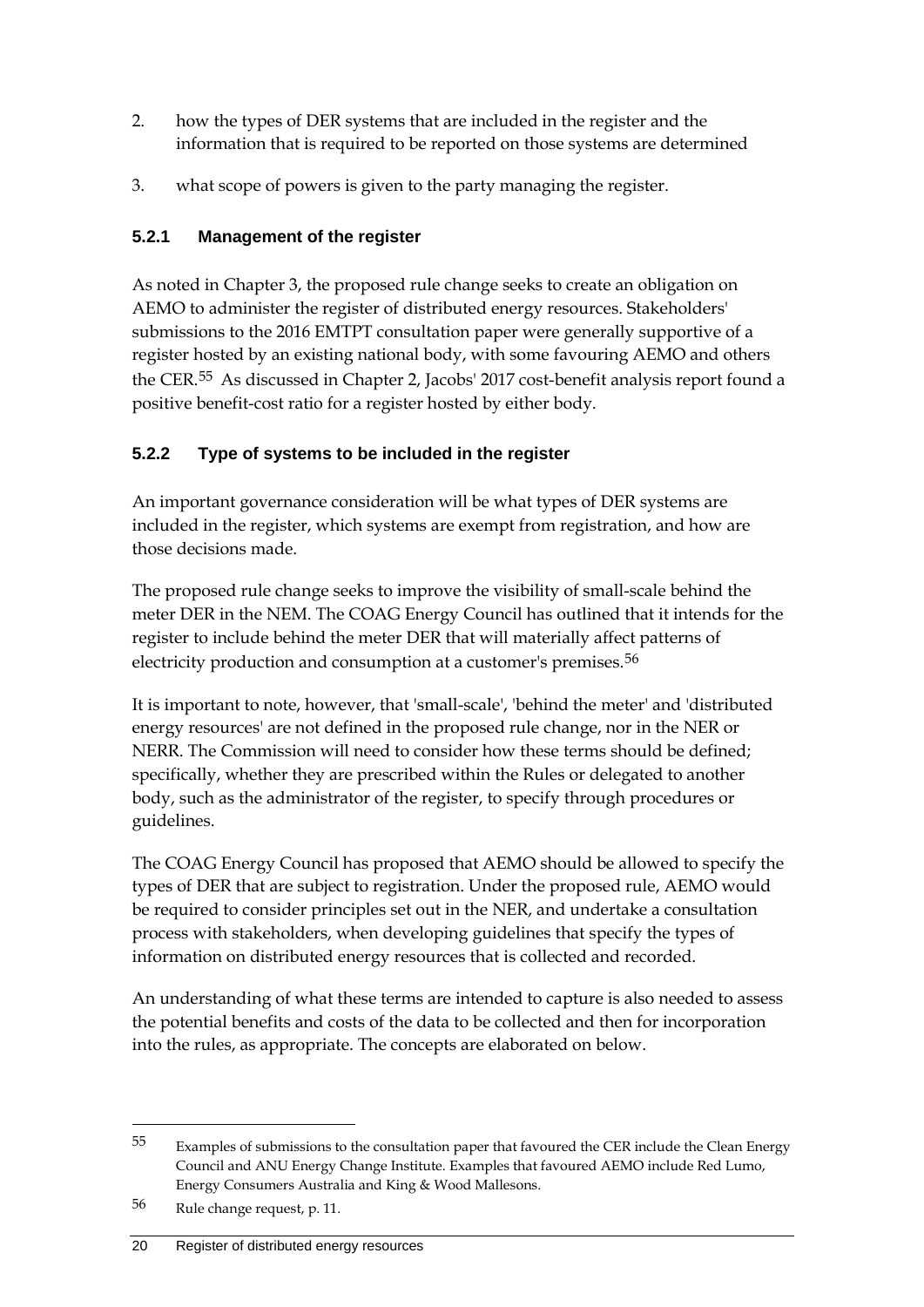#### **Small scale**

The COAG Energy Council has suggested that 'small scale' should, at minimum, be understood as a range of generation systems below  $5 \text{ MW}$  in size.<sup>[57](#page-24-0)</sup> This is because AEMO currently exempts generators with a capacity of 5MW or less from needing to register as a generator in the NEM, and visibility over these systems is low.<sup>[58](#page-24-1)</sup>

Apart from the 5 MW threshold, the COAG Energy Council has intentionally left the definition of 'small scale' open to be determined by the AEMC during the rule change process, or by AEMO during any subsequent consultation that may result if AEMO were empowered to set guidelines determining the nature of eligible DER.<sup>[59](#page-24-2)</sup> Stakeholder views are sought on what an appropriate size range may be for inclusion in the register, weighing the additional costs of data collection against any benefits that may result from collecting the information.

#### **Behind the meter**

In *Contestability of energy services final determination*, published by the AEMC on 12 December 2017, the Commission considered a range of options for the spatial specification of 'behind the meter' or similar concepts. In that context, the Commission considered that the clearest approach was to use the connection point instead of the meter as the relevant spatial reference, and refer to equipment that is electrically connected to the network on a retail customer's side of the connection point.<sup>[60](#page-24-3)</sup>

Connection point is defined in the NER as the agreed point of supply established between the NSP(s) and another registered participant, non-registered customer or franchise customer.<sup>[61](#page-24-4)</sup> More generally, the connection point is commonly the point where responsibility for supply transfers from the DNSP to the customer and therefore represents the most logical boundary for the end of DNSP control and investment in assets.

While the current NER definition does not provide for a uniform point of connection for all customers, the Commission understands that the location of the connection point is generally established under connection contracts and that in many jurisdictions the exact location of the connection point for different customer types and situations is defined through jurisdictional instruments.

Stakeholder views are sought on what an appropriate spatial specification of DER equipment to be included in the register is, noting that the COAG Energy Council has

<span id="page-24-0"></span><sup>57</sup> Rule change request, p. 1.

<span id="page-24-1"></span><sup>58</sup> AEMO, *NEM Generator Registration Guide*, August 2016, p. 25.

<span id="page-24-2"></span><sup>59</sup> Rule change request, p. 1.

<span id="page-24-3"></span><sup>60</sup> AEMC, *Contestability of energy services*, final determination, December 2017, p. 54.

<span id="page-24-4"></span><sup>61</sup> NER Chapter 10, definition of 'connection point' refers to networks other than embedded networks.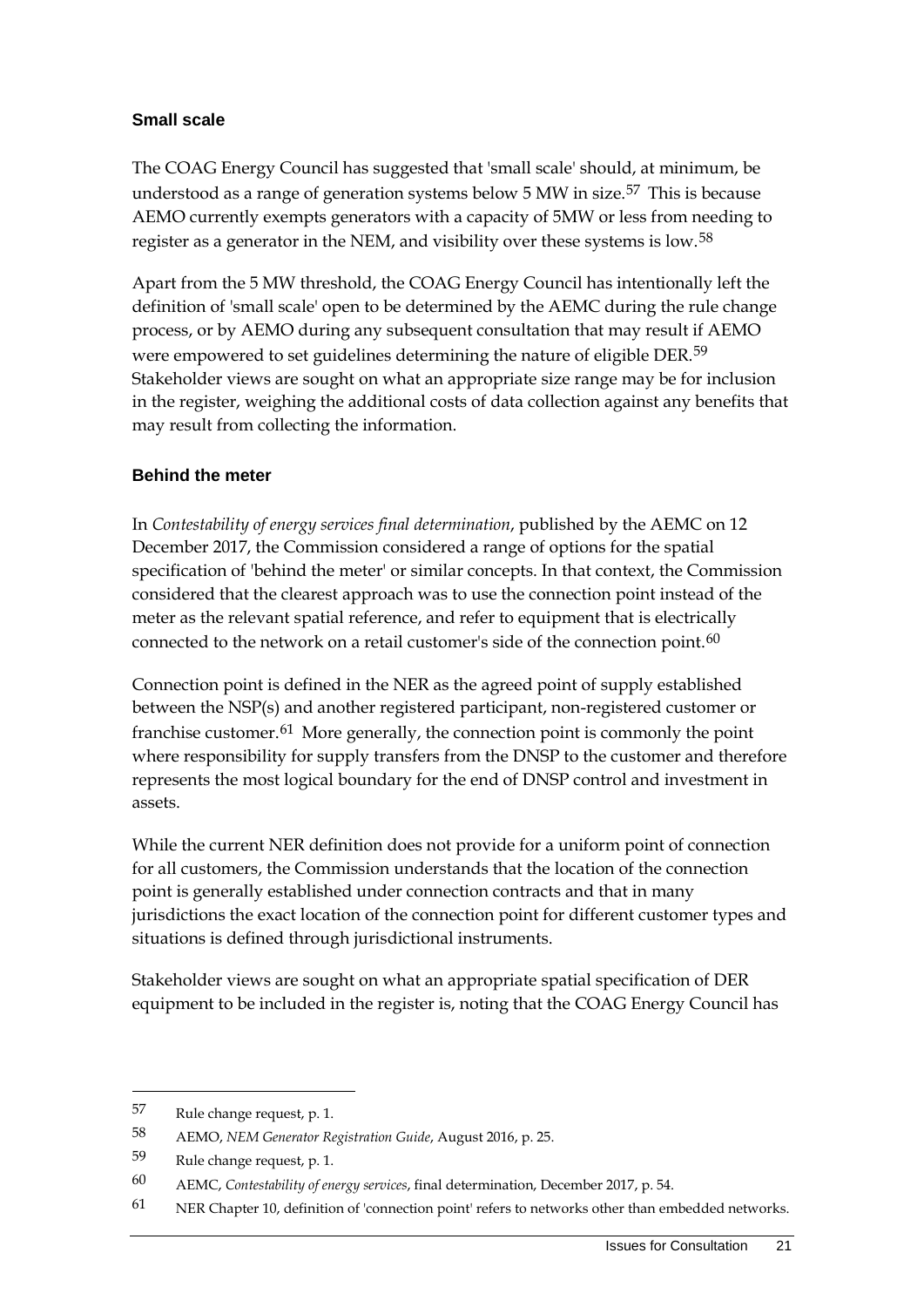indicated a preference for information about small retail customers to be captured (i.e. residential households and small businesses).[62](#page-25-0)

### **Distributed energy resources**

Depending on the interpretation, DER can include a wide range of technologies such as solar photovoltaic devices, combined heat and power or co-generation systems, micro-grids, wind turbines, micro-turbines, back-up generators and energy storage.

Demand response or energy efficiency are also sometimes characterised as DER, given that they could in some circumstances have the same value as injecting power into the network.<sup>[63](#page-25-1)</sup> However, these forms of DER may not be suitable for inclusion in a register if they do not constitute a distinct piece of energy equipment.

The Commission has previously defined distributed energy resources in its *Distribution Market Model* report as "an integrated system of energy equipment co-located with consumer load".[64](#page-25-2) This definition encompasses both 'smart' devices (i.e. devices that have the ability to respond automatically to short-term changes in prices or signals from wholesale markets or elsewhere in the supply chain) as well as 'passive' devices (for example, a rooftop solar PV system that generates and feeds power into the grid when the sun shines).

One advantage of the definition above is that is technology-neutral, which could be important given the rapid pace of change in the DER sector. In its *Visibility of distributed energy resources report*, AEMO emphasized the importance of developing a framework that could be easily applied to new technologies subject to mass-market uptake, given their potential impacts on power system operation.<sup>[65](#page-25-3)</sup>

### **5.2.3 Type of information to be included in the register**

The COAG Energy Council has proposed that the NER be amended to allow AEMO to use a guideline to specify the data that should be collected, subject to requirements set out in the NER. Box 5.1 below summarises the type of DER information that AEMO has previously indicated it may need to improve power system operation. Other information may be required for the purposes of power system security or to address safety concerns.

<span id="page-25-0"></span><sup>62</sup> Rule change request, p. 2.

<span id="page-25-1"></span><sup>63</sup> KPMG, *Distribution Market Models - Preliminary assessment of supporting frameworks*, Report for the Australian Energy Council, June 2017, pp. 6-7.

<span id="page-25-2"></span><sup>64</sup> AEMC, *Distribution Market Model*, final report, August 2017, pp. 4-5.

<span id="page-25-3"></span><sup>65</sup> AEMO, *Visibility of distributed energy resources*, January 2017, pp. 40-41.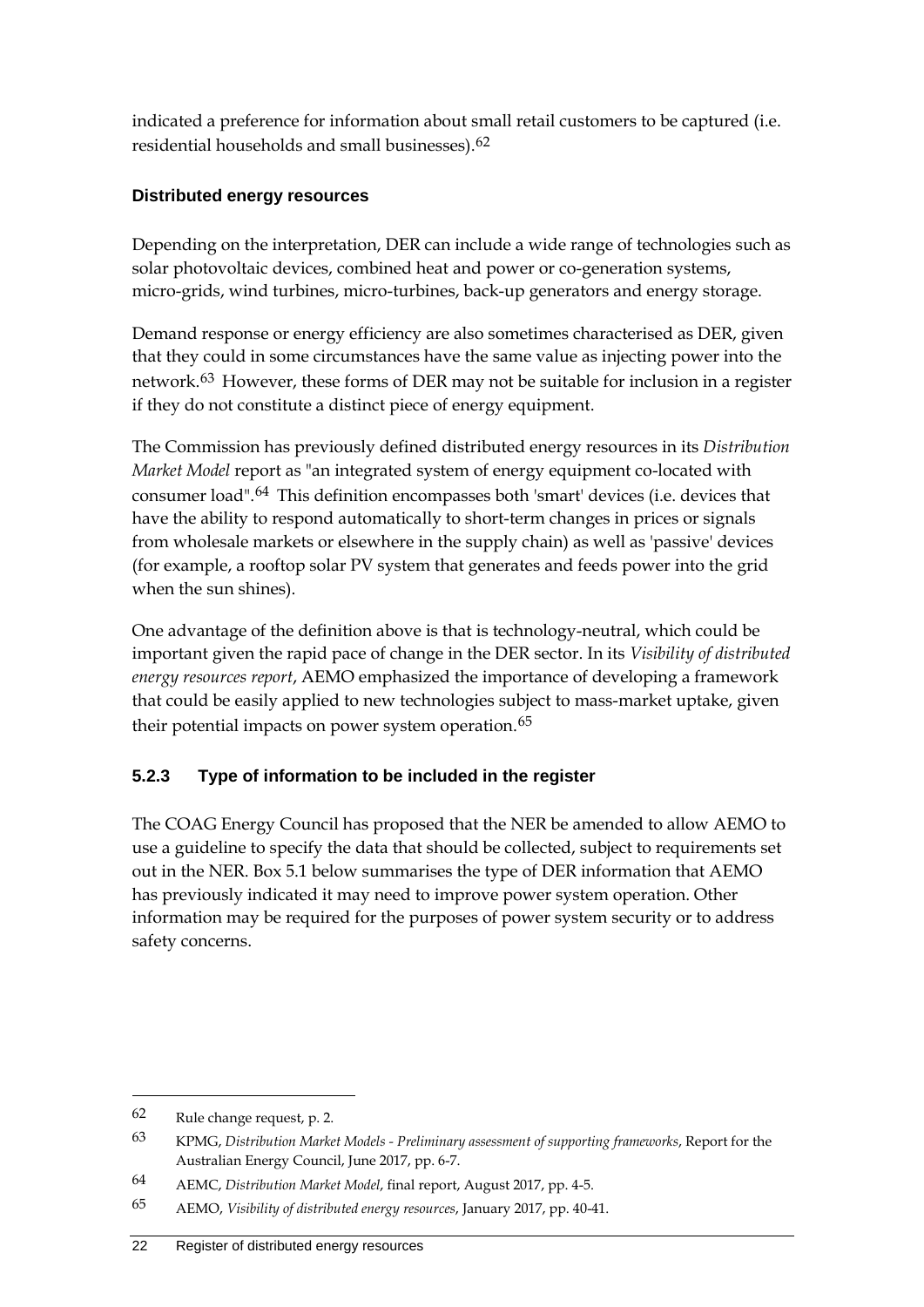| <b>Overview of AEMO's needs</b><br><b>Box 5.1</b> |  |
|---------------------------------------------------|--|
|---------------------------------------------------|--|

- **Location:** AEMO stated it that would require information about each installation at the National Metering Identifier (NMI) level, as:
	- Each installation has unique properties that need to be considered when aggregated to the transmission connection point. AEMO noted that NMI information is preferred over postcode data because postcodes do not always map to a single connection point.
	- It provides a way to identify "those DER participating in providing services and that will be captured in the Demand Side Participation (DSP) guidelines".<sup>[66](#page-26-0)</sup> AEMO noted that providing services (e.g. ancillary services and load shifting to support the management of power system operations) will change how the DER operate, and hence how they need to be forecast.
	- AEMO also noted that "disaggregated data also allows [it] to determine the locational drivers that couldn't otherwise be considered".[67](#page-26-1)
- **Capacity:** The capacity of DER is important to forecast generation and load shifting.
- **Technical characteristics:** AEMO has stated that technical characteristics are most important for the inverters interfacing with the network, because these will determine the response to system disturbances.
	- Technical characteristics include the electronic settings such as frequency and voltage trip settings, as well as other modes that may be enabled.
	- AEMO has argued this data cannot be aggregated as it will be unique to each individual DER, and these characteristics are vital inputs into power system stability studies.

Source: AEMO, *Visibility of distributed energy resources*, January 2017, pp. 35-36.

### **5.2.4 Scope of the rules and guidelines**

-

In its assessment of the solution proposed by the COAG Energy Council, the Commission will need to determine what matters need to be included in the rules and what issues should be set out in AEMO guidelines regarding the content and operation of the DER register.

<span id="page-26-0"></span><sup>66</sup> AEMO, *Visibility of distributed energy resources*, January 2017, p. 35.

<span id="page-26-1"></span><sup>67</sup> AEMO, *Visibility of distributed energy resources*, January 2017, p. 36.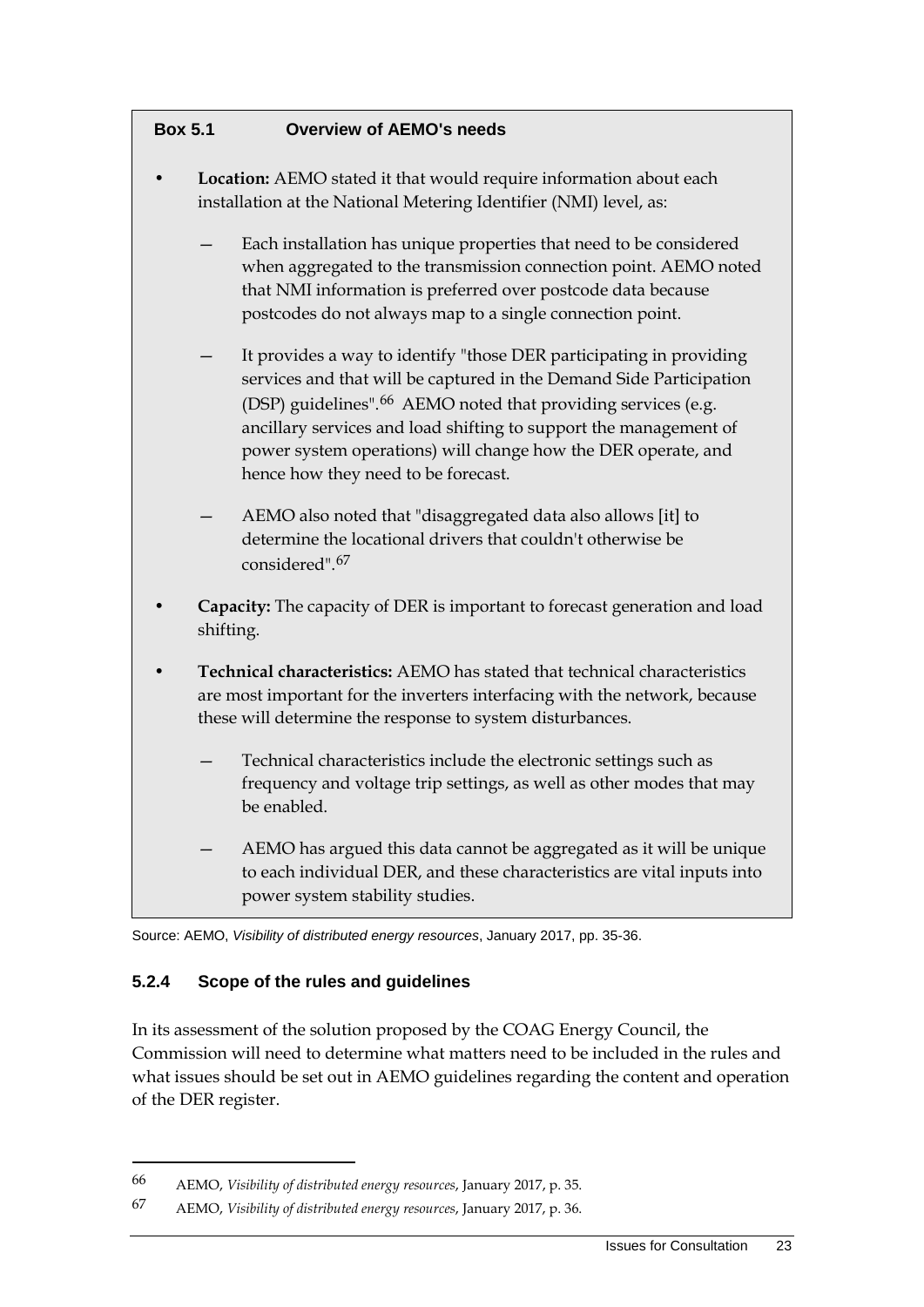The National Electricity Rules generally set out a framework, such as prescribing the governance of the register, the rights and obligations of various participants involved in the collection and use of the data, and guidance on how guidelines are developed. Guidelines can be better suited to governing any matters that could evolve over time, for example, as technology changes or as the market for DER develops.

It will also be important to consider the nature of any principles introduced in the rules, as well as the extent that AEMO must consider those principles. Under the proposed rule, AEMO would be required to consider principles set out in the NER, and undertake a consultation process with stakeholders, when developing guidelines that specify the types of information on distributed energy resources that is collected and recorded.

Examples of principles that could be enshrined in the rules may include a provision for AEMO to: (1) have regard to the reasonable costs of compliance with the register compared to the likely benefits from the use of the information gathered; or (2) periodically report on the benefits of the information it has received from the register.

| <b>Issue 4</b> |     | Governance framework for the register                                                                                                                                                                      |  |  |
|----------------|-----|------------------------------------------------------------------------------------------------------------------------------------------------------------------------------------------------------------|--|--|
| 1.             |     | Please comment on the suitability of the following:                                                                                                                                                        |  |  |
|                | (a) | Should 'small scale' systems be limited to generation systems below 5<br>MW? Should any further limitations be imposed (e.g. a minimum<br>capacity or a threshold in MWh for energy storage)?              |  |  |
|                | (b) | Is the NER definition of 'connection point' an appropriate spatial<br>demarcation for 'behind the meter' DER? If not, what is an<br>appropriate spatial demarcation for 'behind the meter' DER?            |  |  |
|                | (c) | Is a 'distributed energy resource' "an integrated system of energy<br>equipment co-located with consumer load"? If not, what else could it be<br>characterised as?                                         |  |  |
| 2.             |     | Regarding the management of a DER register:                                                                                                                                                                |  |  |
|                | (a) | To what extent should the types and capacity of DER eligible for<br>inclusion in the register be defined in the NER or in an AEMO<br>guideline?                                                            |  |  |
|                | (b) | Should the nature of the information being collected and recorded in<br>the register and any other requirements, such as how often parties<br>need to report the data, be determined in an AEMO guideline? |  |  |
|                | (c) | What types of principles, factors or other criteria should AEMO be<br>required to consider when developing guidelines on the collection<br>and recording of information on DER?                            |  |  |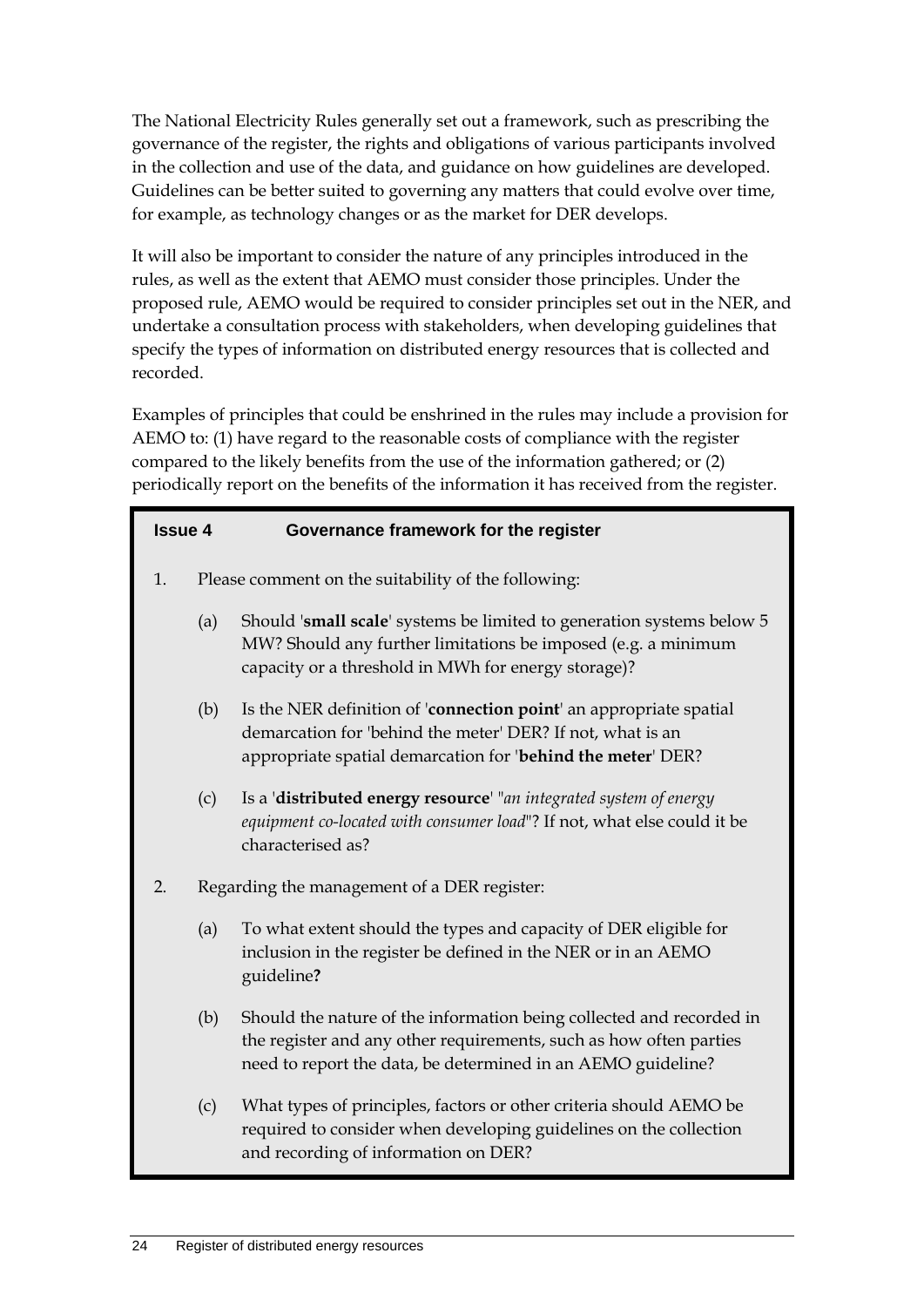### <span id="page-28-0"></span>**5.3 Data collection and compliance**

The COAG Energy Council noted in its rule change request that the biggest barrier to data collection for the purposes of a register is the limited recording of small-scale DER, including batteries, under the current Rules.<sup>[68](#page-28-1)</sup>

This section provides an overview of the current arrangements in place to collect data on behind the meter DER installations, and the issues that would need to be resolved in order to collect a comprehensive set data for the proposed register.

It is important to note that, for brevity, we have limited the discussion of current data collection arrangements to small-scale behind the meter battery storage and solar PV systems given the rule change request is focussed on these systems.<sup>[69](#page-28-2)</sup>

### **5.3.1 Current sources of information and their limitations**

The COAG Energy Council indicated that even though there are currently mechanisms that collect some information on behind the meter DER, there are gaps in those mechanisms.<sup>[70](#page-28-3)</sup>

Table 5.2 below provides a summary of the existing mechanisms in place that collect data related to small-scale behind the meter DER, the data collection process, the compliance requirements and challenges and also the limitations of each mechanism:

- Small-scale renewable energy scheme
- DNSPs' connection application process
- AEMO's demand side participation guidelines.

<span id="page-28-1"></span><sup>68</sup> Rule change request, p. 6.

<span id="page-28-2"></span><sup>69</sup> Rule change request, pp. 1-2.

<span id="page-28-3"></span><sup>70</sup> Rule change request, p. 2.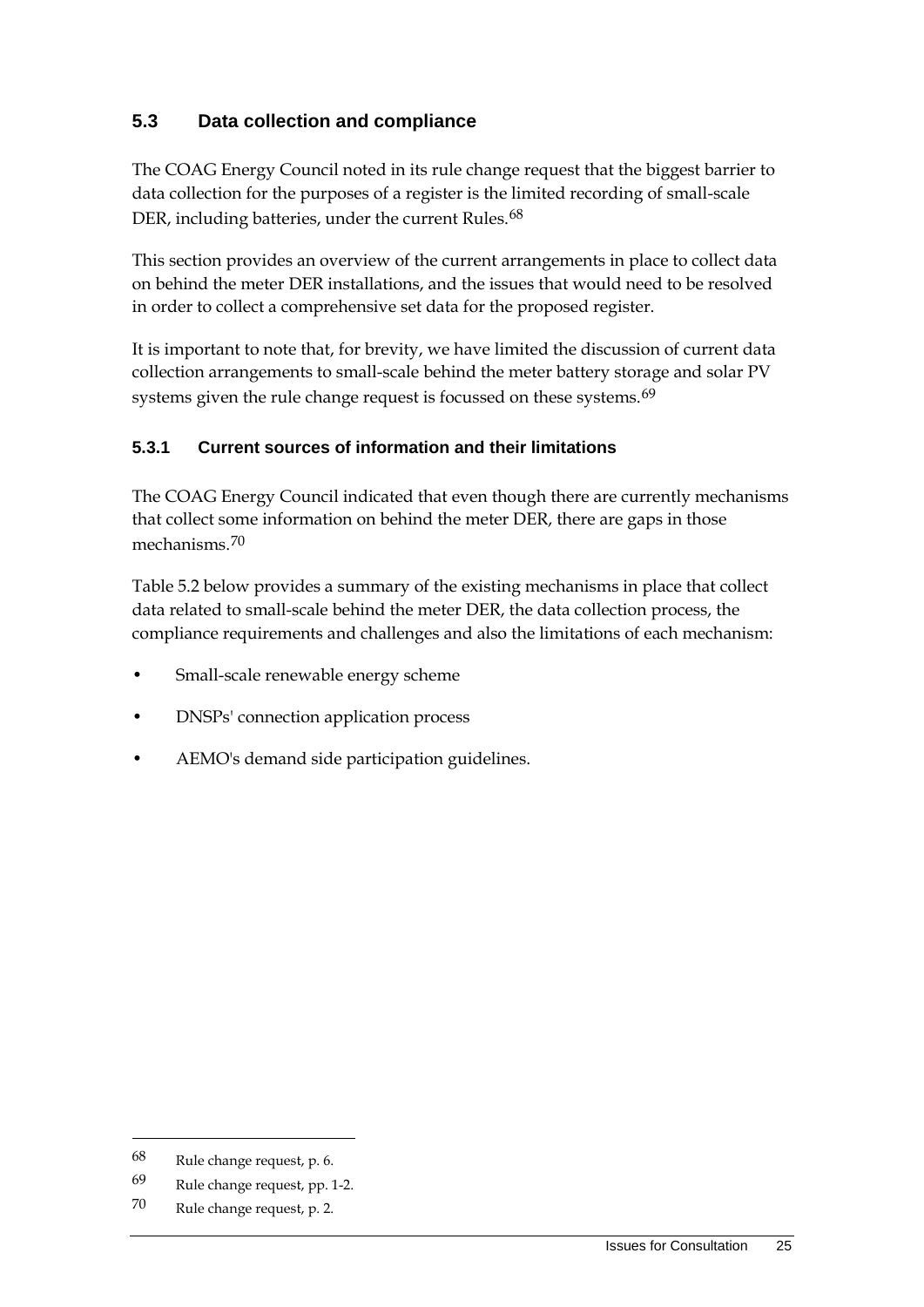### <span id="page-29-0"></span>**Table 5.2 Current sources of information and their limitations**

| <b>Mechanism</b>                                                         | <b>Data collection</b>                                                                                                                                                                                                                                                                                                                                                                                                                                                      | <b>Compliance</b>                                                                                                                                                                                                                                                                                                                                                                               | <b>Key limitations</b>                                                                                                                                                                                                                                                                                                                                                                                                                                                                                                                       |
|--------------------------------------------------------------------------|-----------------------------------------------------------------------------------------------------------------------------------------------------------------------------------------------------------------------------------------------------------------------------------------------------------------------------------------------------------------------------------------------------------------------------------------------------------------------------|-------------------------------------------------------------------------------------------------------------------------------------------------------------------------------------------------------------------------------------------------------------------------------------------------------------------------------------------------------------------------------------------------|----------------------------------------------------------------------------------------------------------------------------------------------------------------------------------------------------------------------------------------------------------------------------------------------------------------------------------------------------------------------------------------------------------------------------------------------------------------------------------------------------------------------------------------------|
| Small-scale renewable energy<br>scheme(SRES)<br>(Clean Energy Regulator) | Customers, or their agents, are<br>required to fill in a range of<br>documents and submit to the<br>CER.<br>It is mandatory for consumers to<br>$\bullet$<br>register their systems with the<br>CER in order to receive<br>incentives under the SRES.<br>The CER already collects some<br>$\bullet$<br>information about battery storage<br>systems included in the<br>installation of small-scale<br>generation units, but this<br>information is provided<br>voluntarily. | The CER has the right to impose<br>penalties on individuals who<br>provide false or misleading<br>information which results in the<br>improper creation of small-scale<br>technology certificates.<br>The CER conducts annual audits<br>to confirm compliance of<br>registered systems with the<br>legislation. Some audits are also<br>conducted where there is<br>evidence of non-compliance. | Only systems <100 kW are required<br>to register.<br>Battery storage systems and<br>components are not eligible to<br>participate in the scheme, however,<br>approved systems with an integrated<br>battery could be. <sup>71</sup><br>Data may not be collected or<br>maintained once the SRES scheme<br>ends in 2030.<br>Systems can be registered up to 12<br>months after installation, meaning<br>that there can be a time lag in the<br>information contained in the<br>database.<br>It is not under the framework of the<br>NEL/NERL. |
| <b>Connection application</b><br>process<br>(DNSPs)                      | Before installing solar PV panels<br>$\bullet$<br>and batteries at a business or<br>residence, the consumer must<br>gain permission from their local                                                                                                                                                                                                                                                                                                                        | The regulatory framework for<br>$\bullet$<br>small loads and generating<br>systems connecting to a<br>distribution network is set out in                                                                                                                                                                                                                                                        | Low levels of compliance<br>$\bullet$<br>DNSPs vary as to the level and type<br>of data collected on DER, and how it                                                                                                                                                                                                                                                                                                                                                                                                                         |

 $71\,$ Clean Energy Regulator, viewed 9 February 2018,

http://www.cleanenergyregulator.gov.au/RET/Scheme-participants-and-industry/Agents-and-installers/Small-scale-systems-eligible-for-certificates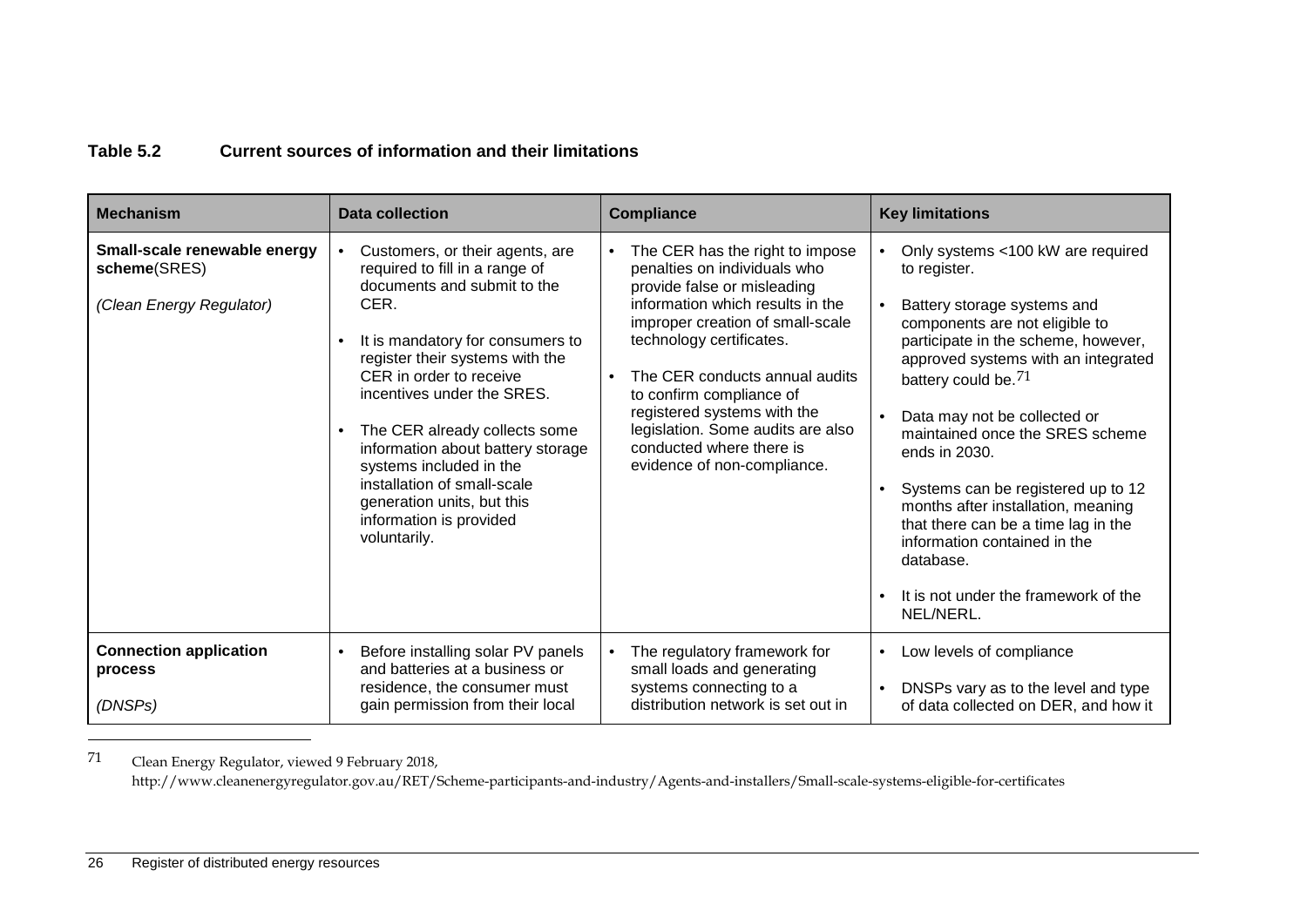<span id="page-30-2"></span><span id="page-30-1"></span><span id="page-30-0"></span>

| <b>Mechanism</b>                               | <b>Data collection</b>                                                                                                                                                                                                                                                                                                                                                                                                                                                                                                                                                                                                                                                                                                 | <b>Compliance</b>                                                                                                                                                                                                                                                                                                                                                                                                                                                                            | <b>Key limitations</b>                                                                                                                                                                                                                                                                                                                                                                                                                                                                                                                             |
|------------------------------------------------|------------------------------------------------------------------------------------------------------------------------------------------------------------------------------------------------------------------------------------------------------------------------------------------------------------------------------------------------------------------------------------------------------------------------------------------------------------------------------------------------------------------------------------------------------------------------------------------------------------------------------------------------------------------------------------------------------------------------|----------------------------------------------------------------------------------------------------------------------------------------------------------------------------------------------------------------------------------------------------------------------------------------------------------------------------------------------------------------------------------------------------------------------------------------------------------------------------------------------|----------------------------------------------------------------------------------------------------------------------------------------------------------------------------------------------------------------------------------------------------------------------------------------------------------------------------------------------------------------------------------------------------------------------------------------------------------------------------------------------------------------------------------------------------|
|                                                | DNSP to connect to the network<br>by making a Network Connection<br>Application.<br>Once submitted, the DNSP will<br>$\bullet$<br>conduct a network technical<br>assessment to determine the<br>impact of the solar power<br>installation on the network, and<br>the size of the system the<br>applicant may connect.<br>Consumers (or their agents)<br>٠<br>need to provide certain<br>information about proposed<br>embedded generation, including<br>type, size, make and model.<br>In theory, static information about<br>$\bullet$<br>the location and technical<br>characteristics of distributed<br>energy resources should<br>therefore already be captured by<br>DNSPs when they process a new<br>connection. | Chapter 5A of the NER.<br>Some DNSPs have raised<br>$\bullet$<br>concerns that consumers (or their<br>agents) do not always inform<br>them of new connections or<br>modifications to existing<br>connections.<br>On average, only 30% of battery<br>$\bullet$<br>systems are being detected<br>through the existing connection<br>process. Jacobs carried out a<br>survey with DNSPs, which<br>indicated that this value can<br>range from 5% to 50% depending<br>on the DNSP. <sup>72</sup> | is stored and used, creating<br>inconsistencies across the $NEM^{73}$<br>Some DNSPs have a threshold under<br>which systems are automatically<br>pre-approved for connection to the<br>network (usually less than 5 kW). The<br>threshold differs between DNSPs and<br>depends on the type of line a<br>customer is connected to. <sup>74</sup><br>There is currently no obligation under<br>$\bullet$<br>the NER for DNSPs to collect and<br>share specific technical data about<br>DER systems with AEMO for the<br>purposes of system security. |
| <b>Demand side participation</b><br>guidelines | The guidelines require registered<br>$\bullet$<br>participants to submit their DSP<br>data annually, with the first                                                                                                                                                                                                                                                                                                                                                                                                                                                                                                                                                                                                    | Clause 3.7D(b) of the NER<br>$\bullet$<br>requires all registered<br>participants to provide DSP                                                                                                                                                                                                                                                                                                                                                                                             | DER that are not involved in DSP will<br>$\bullet$<br>not be captured                                                                                                                                                                                                                                                                                                                                                                                                                                                                              |

72 Jacobs, *Cost benefit analysis of options to collect and share information about small-scale battery storage*, final CBA report, June 2017, p. 20.

Rule change request, p. 5.

-

74 AEMC, *Distribution Market Model*, final report, August 2017, p. 45.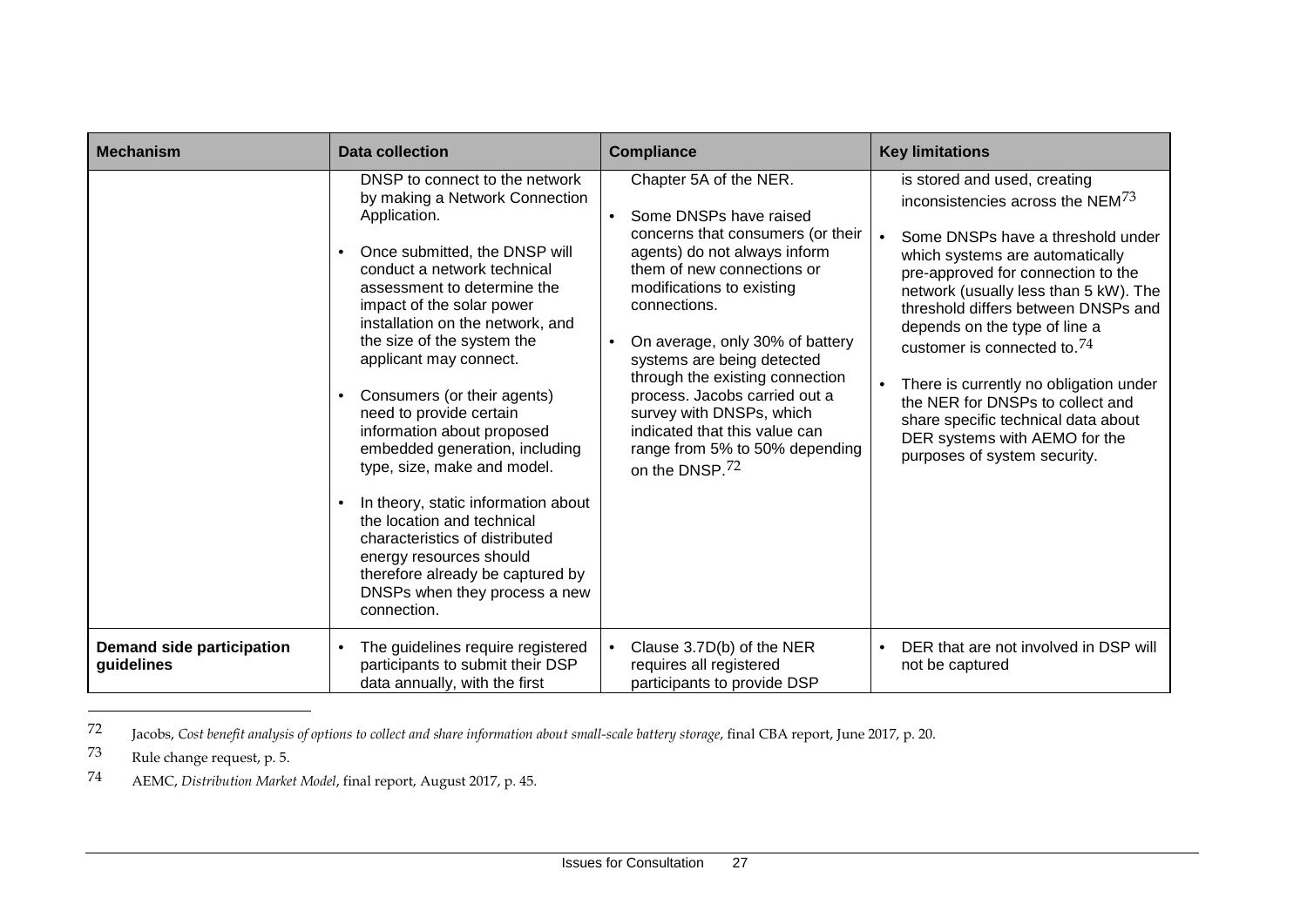<span id="page-31-0"></span>

| <b>Mechanism</b> | Data collection                                                                                                                                                                                                                                                                                                                                                | <b>Compliance</b>                                                                                                                                             | <b>Key limitations</b>                                                                                                                                                                                                                                            |
|------------------|----------------------------------------------------------------------------------------------------------------------------------------------------------------------------------------------------------------------------------------------------------------------------------------------------------------------------------------------------------------|---------------------------------------------------------------------------------------------------------------------------------------------------------------|-------------------------------------------------------------------------------------------------------------------------------------------------------------------------------------------------------------------------------------------------------------------|
| (AEMO)           | submission scheduled to occur in<br>April 2018.                                                                                                                                                                                                                                                                                                                | information to AEMO in<br>accordance with the guidelines.                                                                                                     | The DSP guidelines only apply to<br>registered participants                                                                                                                                                                                                       |
|                  | Each registered participant is<br>required to provide information at<br>the National Metering Identifier<br>(NMI) level. This is to enable<br>AEMO to reconcile the DSP<br>information provided in<br>accordance with the guidelines<br>with other data sources, such as<br>metering and pricing databases,<br>to assess the accuracy of the<br>data provided. | The obligation imposed on<br>registered participants by the<br>guidelines is to provide data that<br>is obtainable under their current<br>business processes. | AEMO is only allowed to access<br>information for load forecasting<br>purposes. There is no ability to collect<br>information for understanding the<br>load response to system<br>disturbances, or power system<br>security studies more generally. <sup>75</sup> |

A more comprehensive overview of such mechanisms can be found in Appendix [B.](#page-48-2)

<sup>75</sup> AEMO, *Visibility of distributed energy resources*, January 2017, p. 22.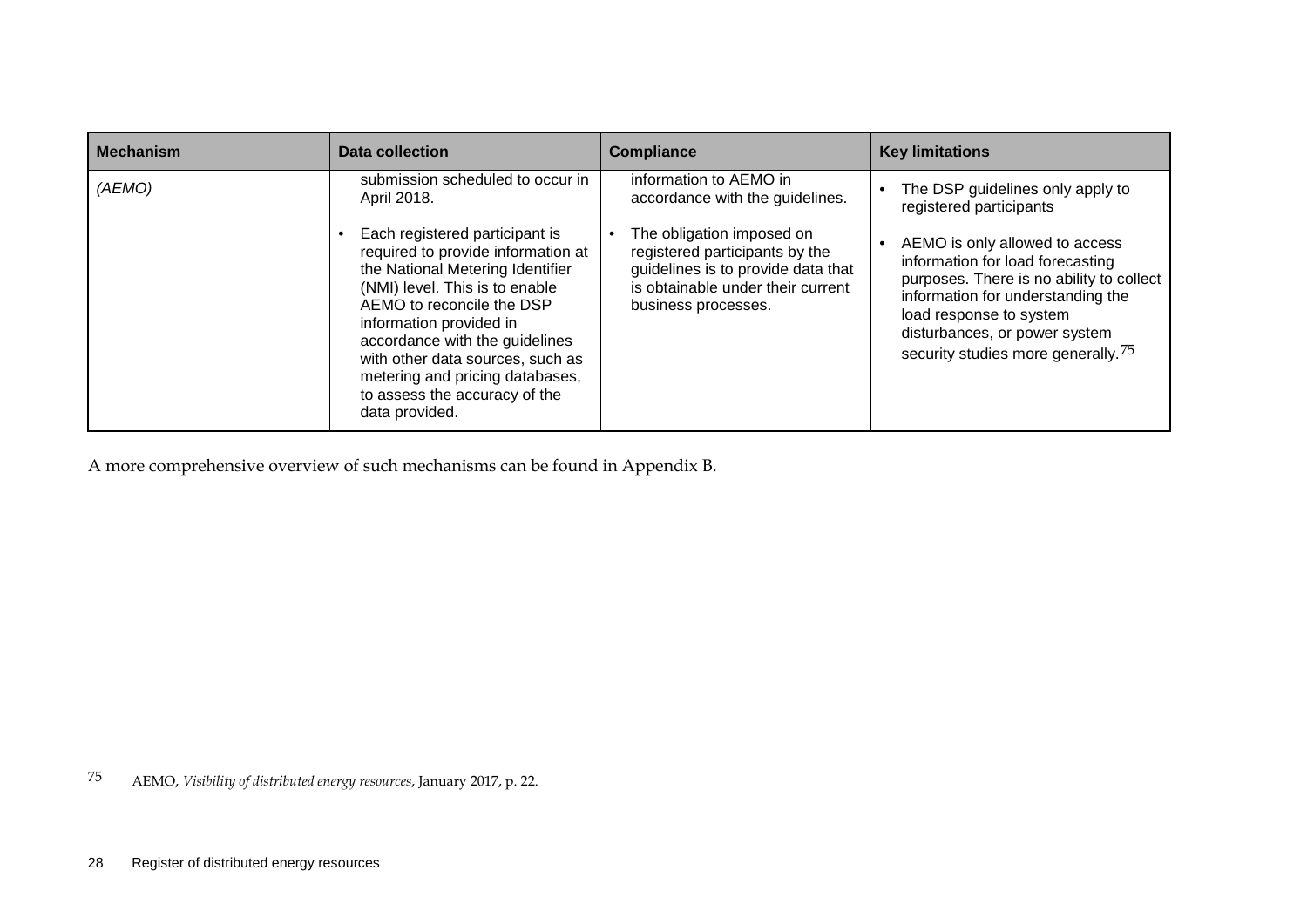### **5.3.2 Addressing limitations in data collection and compliance**

As set out above, there are a number of limitations to existing arrangements to collect data on small-scale DER. Many of these limitations will be equally applicable to the proposed register and will need to be addressed if an effective DER register is to be established.

The COAG Energy Council has proposed that DNSPs collect information about DER at customer sites and report this to AEMO for the register. They have also proposed some potential steps for consideration that support the collection of this information and address some of the current limitations in DNSPs connection application process identified above, including:[76](#page-32-0)

- "amending the Rules around connection agreements to clarify the situations when customers and their agents / suppliers (such as a retailer and/or an installer/ electrician) need to inform their DNSP about changes at their sites, including DER installations"
- DNSPs applying "random auditing protocols on premises / DER systems, and referral to the appropriate body for enforcement where non-compliance is identified"
- changes to the NERR "relating to the relationship between distributors, retailers and customers, and deemed standard connection contracts"
- a mechanism or obligations on other parties so that "any changes to DER post installation are captured, such as potential system changes by retailers or aggregators".

The COAG Energy Council proposes that customers who are the owners of DER systems (or their agent) should be obliged to provide information on the DER system to their DNSP.[77](#page-32-1) The COAG Energy Council does not discuss how such obligations on individual consumers would be enforced.

The COAG Energy Council also states that the measures above "should not preclude jurisdictions from using electricity safety, licensing and/or other methods, such as links to training and skills competencies, to support data collection by installers and electricians and the provision of this data to DNSPs".[78](#page-32-2) They note that other measures may be needed to support compliance, such as raising the DER industry's awareness of the requirements."<sup>[79](#page-32-3)</sup> They note that these types of measures will need to be considered

<span id="page-32-0"></span><sup>76</sup> Rule change request, p. 12.

<span id="page-32-1"></span><sup>77</sup> Rule change request, p. 3.

<span id="page-32-2"></span><sup>78</sup> Rule change request, p. 12.

<span id="page-32-3"></span><sup>79</sup> Rule change request, p. 3.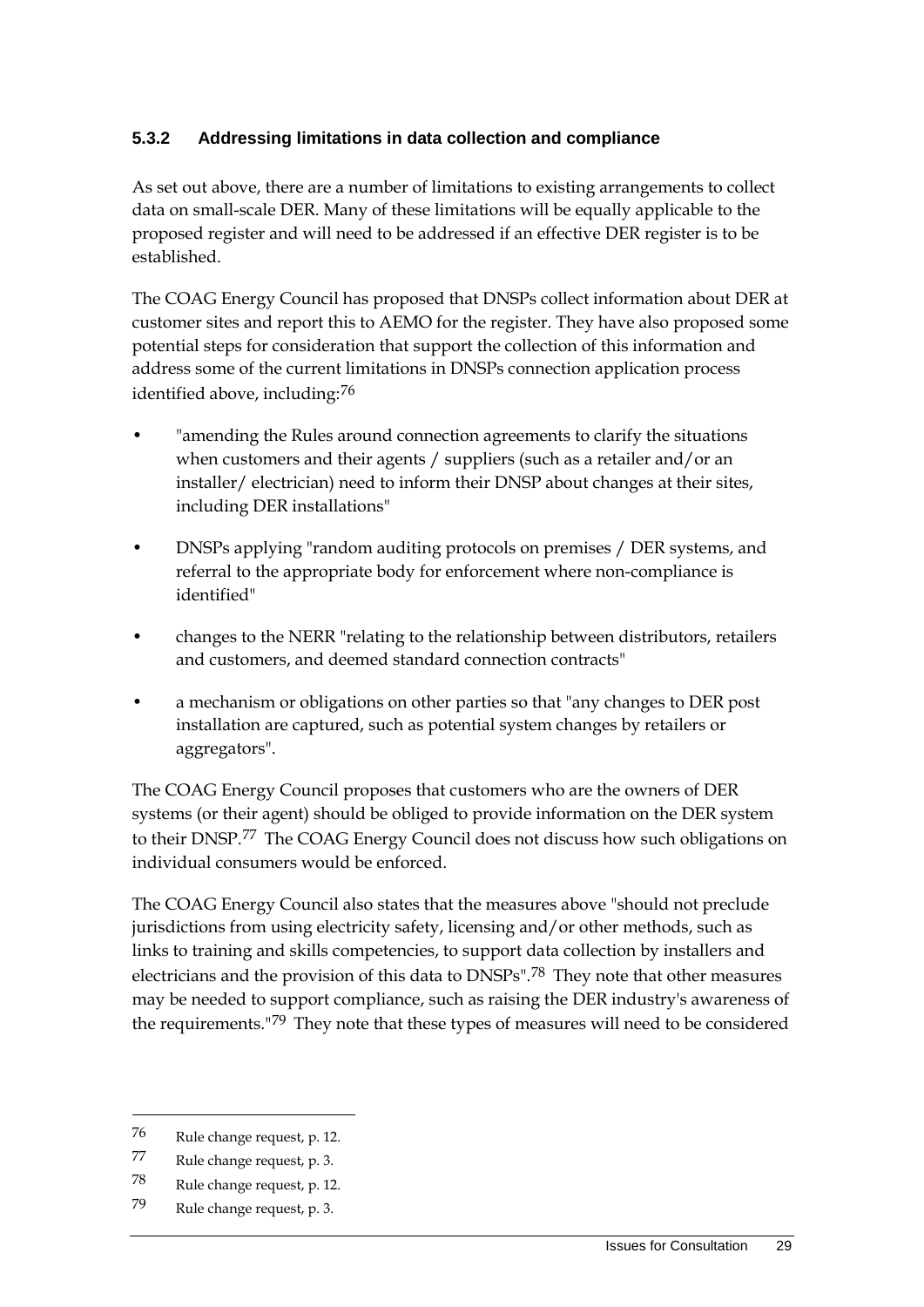separately by governments; however they would welcome recommendations from the AEMC on supporting compliance with the rules.<sup>[80](#page-33-0)</sup>

Obligations on one or more parties may need to be considered in order for a DER register to collect a sufficient amount of data.

A wide range of parties hold information on installations of DER including: battery or inverter manufacturers; equipment retailers; installers; solar and battery system designers, registered small generator aggregators; embedded network service providers; DNSP; metering coordinators; energy retailers; customers; safety regulators; electricians and the Clean Energy Regulator.<sup>[81](#page-33-1)</sup>

Each of these parties could potentially assist to collect and report data; however their ability to provide the appropriate data and the cost of reporting will vary. Placing obligations on a large number of different parties is also likely to result in overlapping reporting and unnecessary costs.

Placing enforceable obligations on some of these parties may not be possible under the NER or NERR and is likely to require changes to national or jurisdictional regulation outside of national energy regulation. For example, there are no precedents for the NER or NERR imposing obligations on electricians, and effective enforcement by the AER of new obligations imposed on electricians or individual customers may not be possible.

Regardless of who is collecting and reporting data for a register, it is likely that incentives and/or penalties would need to be introduced to achieve an appropriate level of compliance. Obligations on some parties may be easier to enforce than those on others. It may be challenging to achieve close to one hundred per cent compliance and stakeholders should consider how incomplete data will affect the benefits of the register.

Changes in technology may also influence compliance with reporting obligations. For example, monitoring devices on inverters may be able to automatically report data, or on the other hand, some battery systems (e.g. plug and play systems are under development) may be able to be installed without an electrician.

Taking into consideration the limitations and compliance challenges around the existing data collection mechanisms, and the obligations that might need to be imposed on various parties, stakeholders' views are sought on how data collection and compliance issues should be dealt with if a national DER register is created.

<span id="page-33-0"></span><sup>80</sup> Rule change request, p. 13.

<span id="page-33-1"></span><sup>81</sup> The Clean Energy Regulator currently shares information with AEMO on DER.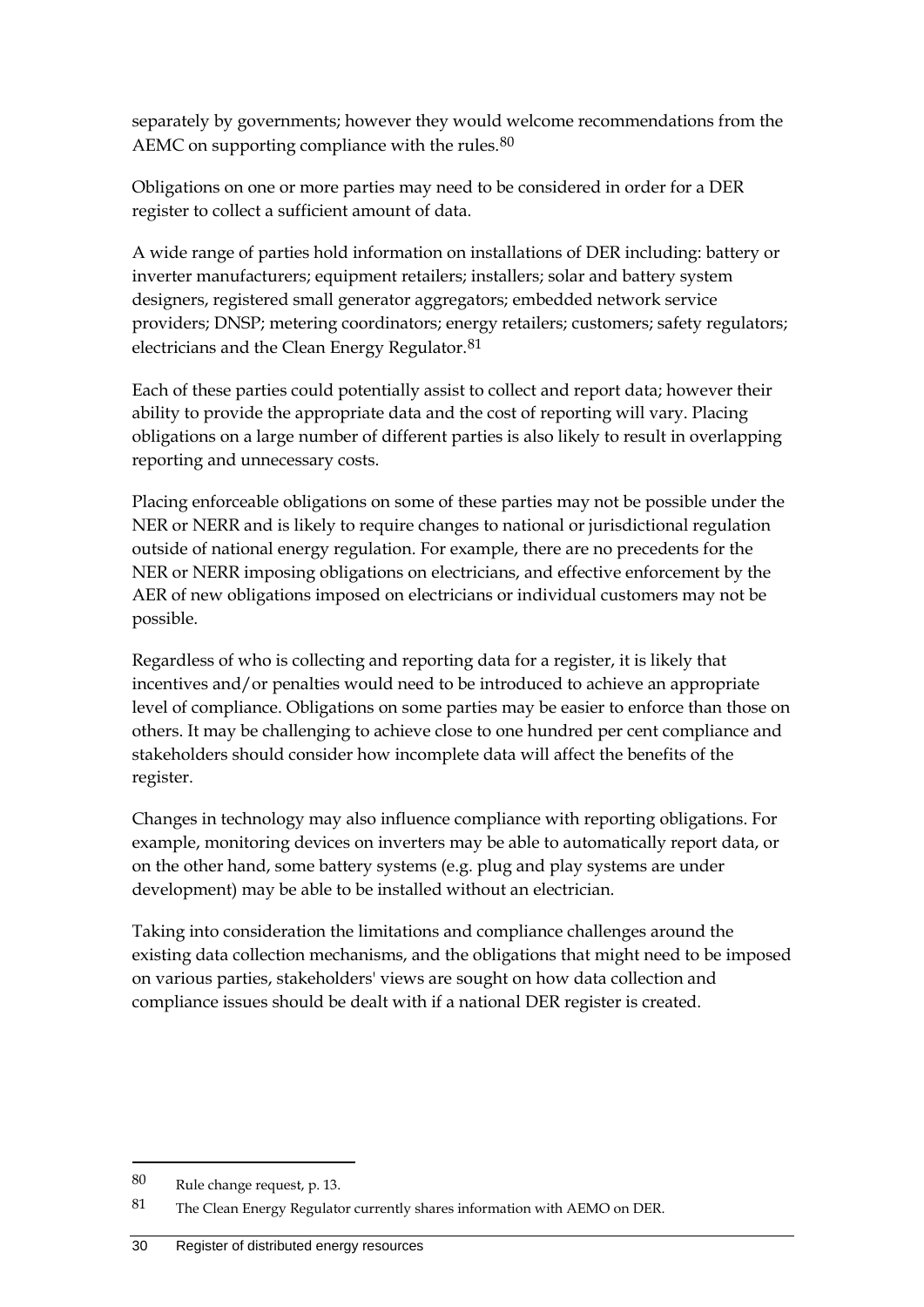### **Issue 5 Data collection and compliance**

- **1**. How often does the data need to be **collected and updated** to achieve the objectives of a DER register?
- 2. Do you agree that there is a **need for consistency across network regions** in what data should be collected?
- 3. If DNSPs' connection application processes are considered a good method of collecting data, **what changes are needed to existing processes**?
- 4. Should **obligations on parties other than DNSPs** be considered to support data collection? If yes, **which parties are best placed** to collect and report this data?
- 5. How would an **obligation on the parties** identified above best be applied and enforced? Please provide details.
- 6. Will a register be beneficial if the levels of compliance in relation to providing information are similar to the **low levels of compliance** with the DNSP connection application processes? What levels of compliance are needed?
- 7. How else can **compliance levels be improved**?
- 8. How can compliance best be maintained over time as **technology changes**?

### <span id="page-34-0"></span>**5.4 Transparency and confidentiality**

The objective of this section is to understand stakeholders' views on any transparency and confidentiality issues that may arise as a consequence of establishing a DER register.

- Section 5.4.1 discusses the proposal to share information with third parties
- Section 5.4.2 discusses AEMO's current ability to share data
- Section 5.4.3 discusses potential privacy concerns
- Section 5.4.4 discusses AEMO's cyber security protocols

### **5.4.1 Proposal to share information with third parties**

The proposed rule change seeks to allow AEMO to share information in a DER register with third parties, subject to existing privacy laws. These parties are listed as including both registered participants, such as DNSPs and retailers, and a range of other parties.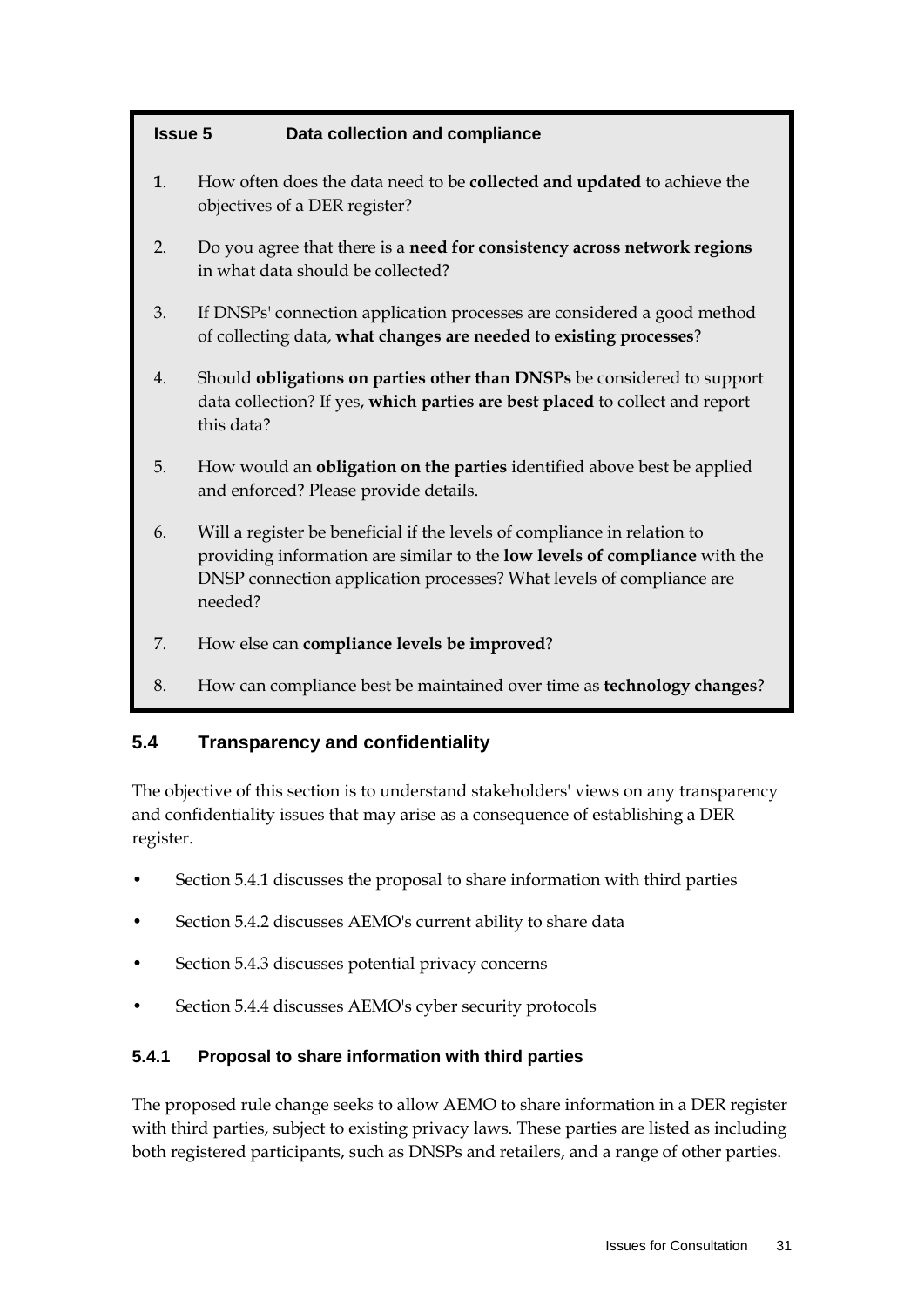The intent of the rule change proposal is that where parties can use the data in the DER register to provide benefits to customers, such as more efficient market and network operation or improved safety, this would justify access to data at an appropriate level of aggregation and anonymity.[82](#page-35-0)

In particular, the COAG Energy Council has suggested a list of stakeholders who could benefit from access to the DER register which includes:  $83$ 

- emergency services, where data could assist with effective responses to emergency events on sites with a battery storage device or other DER
- public sector bodies, where aggregated data could lead to more informed policy decisions and improved market and network efficiency
- private sector entities, where data could promote innovation and make it easier to conduct DER product recalls.

These potential benefits need to be balanced against the costs of providing the information to such parties, as well as privacy concerns. Participants that are not registered with AEMO might need to pay a fee in order to have access to the data, and AEMO would take that into consideration when designing the cost-recovery framework for the register. As part of the rule change process, the Commission will need to consider the nature and scope of rights to access and disclose the information contained in a DER register and whether certain energy specific requirements are needed to complement existing laws and regulations (such as privacy laws).

### **5.4.2 AEMO's current ability to share data**

Under Part 5, Division 6 of the National Electricity Law, AEMO has certain obligations with regard to the use and disclosure of protected information. For the purposes of the NEL, 'protected information' is information given to AEMO in confidence or in connection with the performance of its statutory functions and classified under the NER or the regulations as confidential information.

Section 54FA of the NEL authorises AEMO to disclose information in aggregated form given to it in confidence.<sup>[84](#page-35-2)</sup> In the rule change request, the COAG Energy Council suggested that this provision would permit the disclosure of data from the register to bodies such as to policy-makers, researchers, consultants and other market participants or investors if done in aggregated form. However, the COAG Energy Council noted that aggregated data would not cover the needs of emergency services, since emergency response requires detailed information about the affected site. This

<span id="page-35-0"></span><sup>82</sup> Rule change request, pp. 11-12

<span id="page-35-1"></span><sup>83</sup> Rule change request, pp. 17-18.

<span id="page-35-2"></span><sup>84</sup> More specifically, it permits the disclosure of such information if in a form that has been combined or arranged with other information so that it does not reveal any confidential aspects of the information.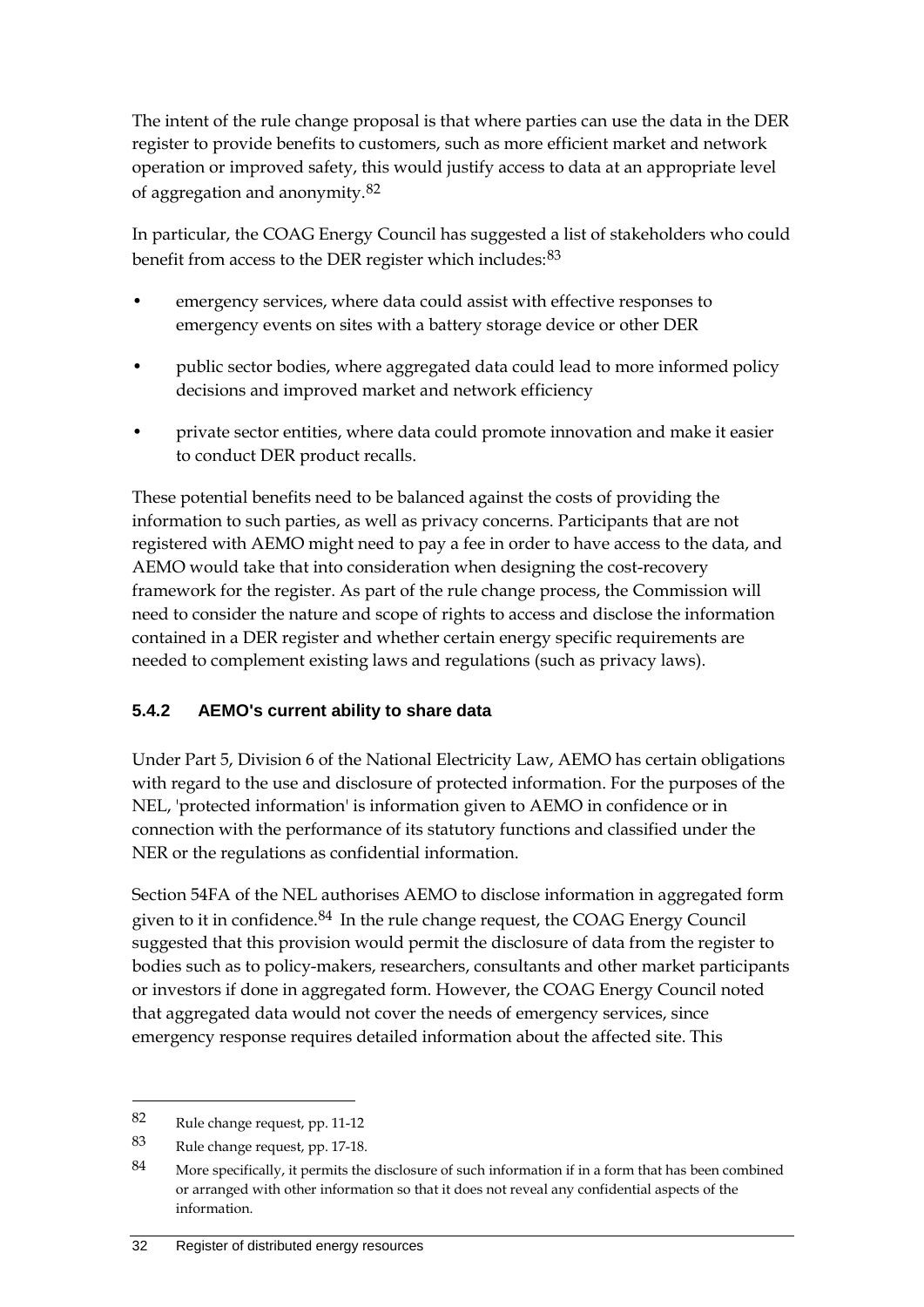provision would also not permit disclosure to a number of the other potential users proposed above who would require data about individual DER installations.

Section 54G of the NEL authorises AEMO to disclose protected information if the disclosure is necessary for the safety, reliability or security of the supply of electricity or the national electricity system. In the rule change request, the COAG Energy Council asked the AEMC to consider whether this section would permit the sharing of register data with DNSPs and emergency response agencies in certain circumstances. The Commission will consider the operation of this provision in the context of the rule change request.

### **5.4.3 Privacy issues**

The rule change request also notes that another important consideration may be the collection, use and disclosure of 'personal information' under the *Privacy Act 1988*, to which AEMO is also subject. $85$  In particular, AEMO must comply with the Australian Privacy Principles (APPs) as set out in Schedule 1 to that Act. The APPs set out how entities must deal with personal information, including its collection, use and disclosure.[86](#page-36-1)

The COAG Energy Council noted in the rule change request that some of the information that may be collected, used and disclosed by AEMO for the purposes of the DER register could constitute personal information within the meaning of the Privacy Act (for example, a retail customer's name, address or phone number). It is the Council's view that the APPs would not prevent the implementation of the DER register as proposed.

More broadly, several stakeholders raised privacy concerns as part of the 2016 EMTPT consultation into a battery register.[87F](#page-36-2)or example, Dr Penelope Crossley noted that the amount of data made available to energy retailers or insurance companies should be limited to prevent market abuse. She also suggested there should be an established process for consumers to access and correct their own data, without needing to submit a Freedom of Information request.[88](#page-36-3)

## **5.4.4 Cyber security**

-

According to AEMO's *Guide to electricity information systems*, all data submitted to AEMO or generated by AEMO is permanently stored in secure databases and AEMO

<span id="page-36-0"></span><sup>85</sup> Rule change request, pp. 9-10.

<span id="page-36-1"></span><sup>86</sup> 'Personal information' means information or an opinion about an identified individual, or an individual who is reasonably identifiable: a) whether the information or opinion is true or not, and; b) whether the information or opinion is recorded in a material form or not.

<span id="page-36-2"></span><sup>87</sup> Submissions to the consultation paper: AESA, p. 2; Electrical Trades Union of Australia, p. 2; Dr Penelope Crossley, p. 15; Public Interest Advocacy Centre, p. 2.

<span id="page-36-3"></span><sup>88</sup> Dr Penelope Crossley, *Submission on the Energy Storage Registration Consultation Paper*, 20 September 2016, Sydney, p. 16.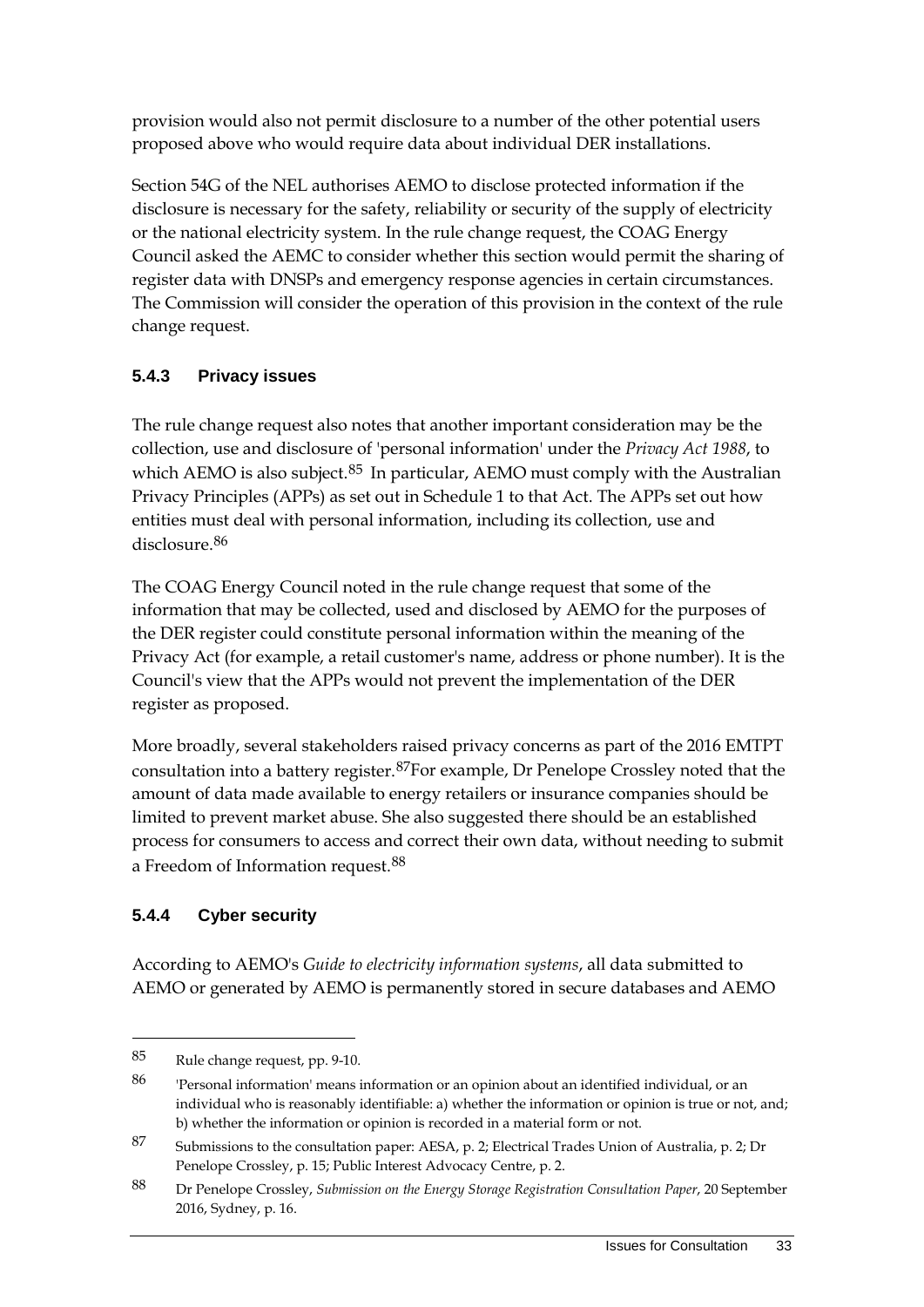has implemented electronic, physical, and administrative safeguards that provide a high level of data security.[89](#page-37-0)

These safeguards are designed to prevent unauthorised access to system data and to maintain the confidentiality of all participant information. They include:

- passwords to authenticate participant users that must be changed regularly
- the use of secure communication channels for exchanging secure data with authorised data users and providers
- authentication before access to data is granted to a person or system
- controls to prevent system users with access to system application logic (programs) from unauthorised modification of associated application data
- an audit system that tracks all changes to system data and records what data was changed, when it changed, and who made the change.

In addition, system integrity is protected through disaster recovery measures, which include hardware redundancy, systematic data backup and restoration, and the mirroring and replication of data on geographically separated data storage and processing system.[90](#page-37-1)

However, AEMO's current systems do not generally contain customers' names.

### **Issue 6 Sharing data and privacy issues**

- 1. Given the nature of information that may be required to be provided by registered participants under the proposed rule change, **are existing regulatory arrangements** (such as the protected information provisions under the NEL and Privacy Act 1988) regarding the collection and disclosure of **information adequate to protect** market participants and consumers whose DER systems are included in the register?
- 2. If not:

- (a) What are the likely nature, and magnitude, of **potential consequences of insufficient protection** of such information?
- (b) Should the NER limit, on the basis of confidentiality concerns, the information that registered participants or others would be required to provide to AEMO under the DER Register Guidelines? If yes, how?
- (c) Should the NER limit, on the basis of confidentiality concerns, how AEMO may use or disclose information provided to it under the DER

<span id="page-37-0"></span><sup>89</sup> AEMO, *Guide to electricity information systems*, October 2017, pp. 35-36.

<span id="page-37-1"></span><sup>90</sup> AEMO, *Guide to electricity information systems*, October 2017, p. 36.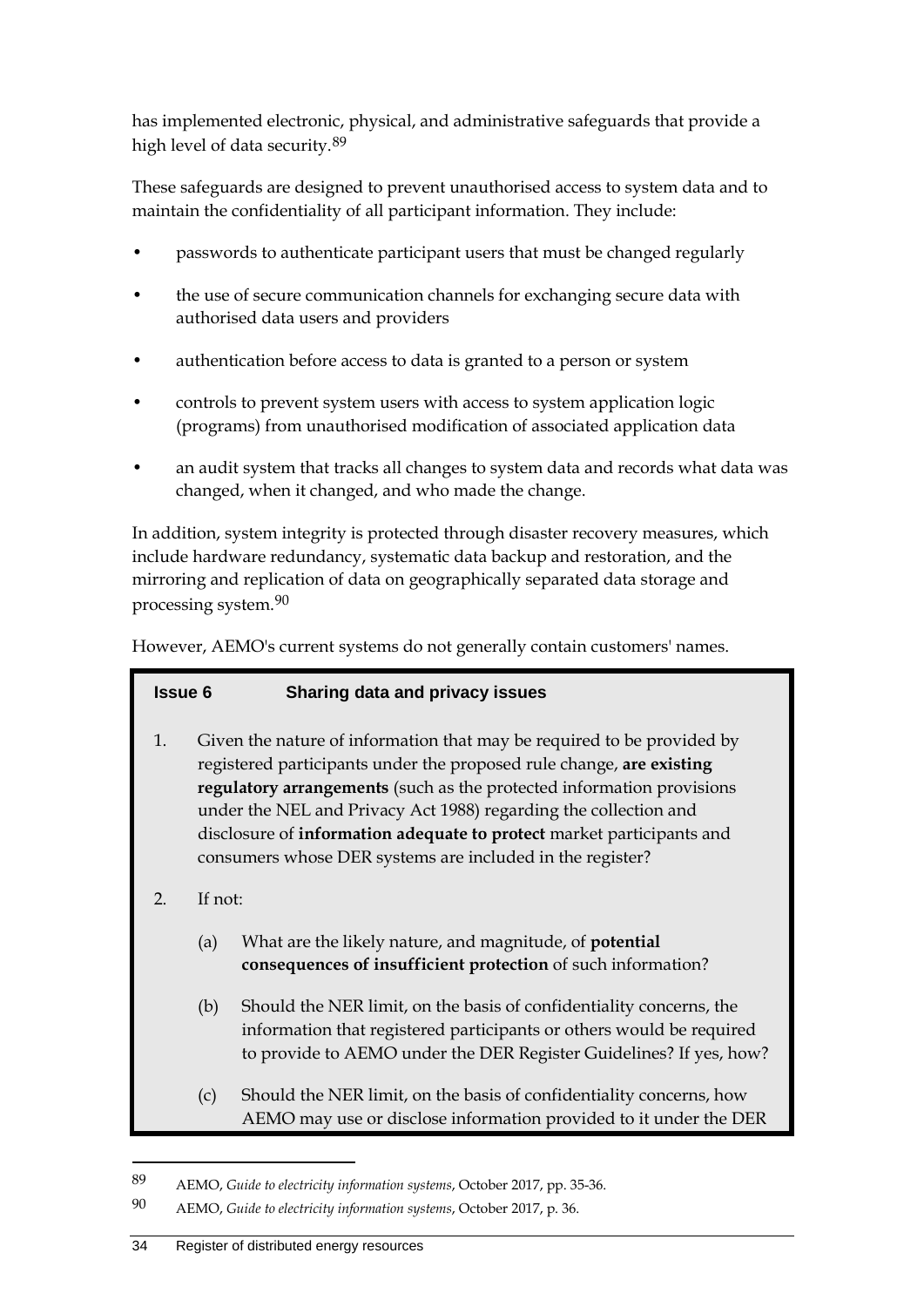Register Guidelines? If yes, how?

3. Are there any **competition concerns** raised by the establishment of the register?

#### <span id="page-38-0"></span>**5.5 Safety issues and emergency response**

The COAG Energy Council's proposed rule change considers safety as a secondary objective of the DER register. The rule change request suggests that a register would help protect the safety of consumers, workers and first responders in the event of emergencies involving DER affected by fire, floods or other extreme conditions.

This section provides an overview of the Commission's consideration of safety in the context presented in the rule change request and seeks stakeholder feedback on the benefits of sharing data collected through a register in the event of an emergency.

#### **5.5.1 Commission's safety considerations**

The Commission considers that safety of the energy markets and the public is an important consideration of the various energy market objectives that it operates under. However the national electricity objective/national electricity retail objective refers to safety in the context of the power system being safe if is maintained and is operating in a secure condition. The safety of the power system is linked to the security of the power system and relates primarily to the operation of assets and equipment within their technical limits. The Commission is not able to directly consider issues involving safety in the context of emergency services.<sup>[91](#page-38-1)</sup>

The regulation of electrical safety and emergency response matters falls within the remit of jurisdictional departments or jurisdictional safety regulators in each state and territory. State and territory legislation governs the safe supply of electricity by network service providers and the broader safety requirements associated with electricity use in households and businesses. Appendix  $C^{92}$  $C^{92}$  $C^{92}$  provides an overview of the safety framework for each jurisdiction. Jurisdictions have specific provisions that explicitly refer to the safety duties of networks, as well as other aspects of electricity systems such as metering and batteries.

Australian Standards also outline technical, building and safety standards for electricity storage devices and their installation. While the use of all Australian standards is generally voluntary, Australian standards set fundamental parameters for how distributed energy resources can be installed and operated.<sup>[93](#page-38-3)</sup> In 2016 Standards Australia, in collaboration with Energy Networks Australia, launched a work plan for improving Australian standards to support a future with distributed energy resources.

<span id="page-38-1"></span><sup>91</sup> For example first responders and fire services.

<span id="page-38-2"></span><sup>92</sup> Reliability Panel, *Annual market performance review 2016*, Final report, 16 May 2017, Appendix H.

<span id="page-38-3"></span><sup>93</sup> Compliance with Australian Standards can be required through requirements of safety regulators, AEMO procedures or DNSP connection agreements.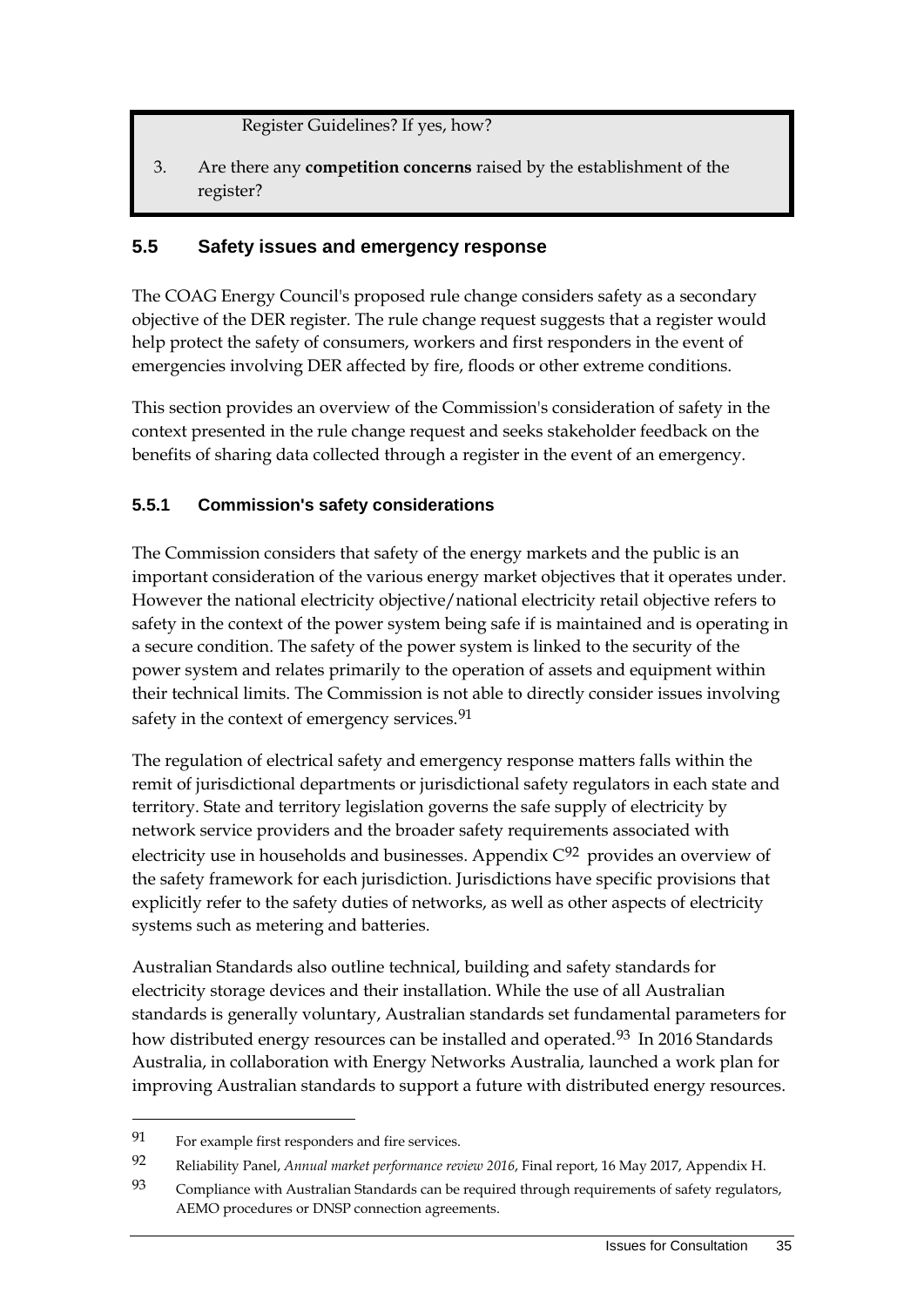Standards Australia adopted the product standard for battery storage in December 2017. This standard covers safety requirements for batteries for use in stationary and mobile applications as well as applied to residential and commercial battery systems.<sup>[94](#page-39-0)</sup> Standards Australia is also currently consulting on the future development of onsite battery storage standards in Australia, including safety elements of battery storage.<sup>[95](#page-39-1)</sup>

The Commission does not directly consider issues involving safety in the context of emergency services, however it recognises that safety of the public is an important consideration and therefore proposes to consider how the sharing of information collected by a DER register could be facilitated if evidence suggests it would be useful.

### **5.5.2 Safety issues**

In November 2015, the Clean Energy Council (CEC) commissioned CSIRO to prepare an *Energy storage safety* report. Key findings of the report suggest there is a lack of knowledge on the variety of emerging storage technologies including how to operate and maintain them in a safe manner.

CSIRO found limited examples of safety incidents involving energy storage systems in Australia and instead highlight US examples of incidents involving storage safety particularly in the aviation industry.<sup>[96](#page-39-2)</sup> It recommends that industry develop a best practice initiative to report energy storage installations and incidents.

Another area examined in the report is emergency response teams limited knowledge of issues related to energy storage that could arise in the event of an emergency. The report recommends that relevant safety signage needs to be displayed for the response team to take account of the location of the battery.

CSIRO also considered there was a need for Australian standards to be updated to account for the changing profile of emerging technologies.

The COAG Energy Council EMTPT consulted on the merit of a register providing a benefit to emergency responders. There were a number of submissions that provided feedback on this issue:

• Victoria Safety's submission suggests that safety is the primary role of standards and state regulation. It considers that the Australian standard for storage system installation AS/NZS 5139 which is currently being consulted on will assist with improving safety of storage systems by requiring premises with storage systems to have signage showing the type of battery installed and the location of the

<span id="page-39-0"></span><sup>94</sup> Standards Australia, *Media Release: Australia adopts international product standard for battery storage,* 13 December 2017.

<span id="page-39-1"></span><sup>95</sup> Standards Australia, *Media Release: Future development of onsite battery storage standards in Australia,* 18 August 2017.

<span id="page-39-2"></span><sup>96</sup> CSIRO (2015) *Energy Storage Safety Study: Report for the Clean Energy Council*, p. 33.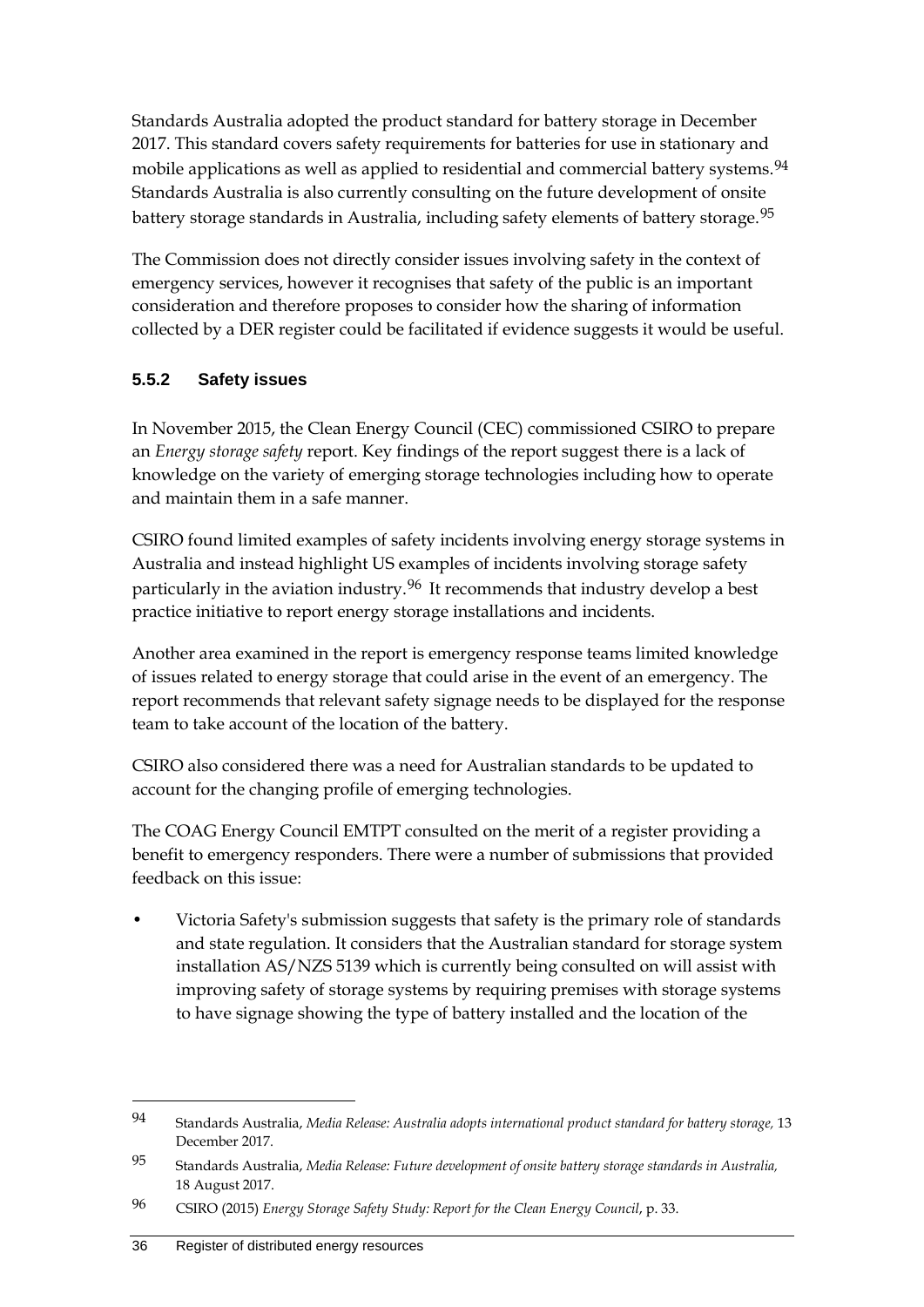battery.[97](#page-40-0) Victoria Safety considers this should provide adequate information for emergency workers and tradespeople attending site.

- S&C Electric considers that while batteries, including Lithium ion batteries, represent a very low fire risk, that is, they rarely initiate a fire, there is a much higher risk that batteries will become engaged in a fire that was ignited from a different source, such as a bushfire.<sup>[98](#page-40-1)</sup>
- S&C Electric also point to the Australian Standard AS/NZS 5139 to address issues around ensuring that the enclosure of any domestic-scale battery system is appropriately rated to ensure that the batteries within are protected from an external source of fire.

### **5.5.3 Sharing of information**

The rule change request considers a secondary objective of a register would be to help protect the safety of consumers, workers and first responders in the event of emergencies involving DER affected by fire, floods or other extreme conditions.

Submissions to the EMTPT process have varied views on the benefits associated with emergencies services having access to a DER register, for example:

- The Australian Energy Council (AEC) considers that first responders manage comparable risks around hazardous equipment at premises, such as stored liquid fuels, chemicals and LPG canisters without registries. A more pragmatic approach may be signage obligations at property access points.<sup>[99](#page-40-2)</sup>
- The Energy Storage Council considers that emergency services need to know if a battery storage system has been installed at a premise when they are responding to a fire, whether or not the fire has anything to do with the battery storage system.[100](#page-40-3)
- EWON also believes that for emergency responders, having installation information and therefore correct equipment available is vital as it will contribute to greater safety and more efficient responses to emergencies.<sup>[101](#page-40-4)</sup>

### **5.5.4 Promoting safety**

-

Section 54G of the NEL allows AEMO to disclose protected information if, among other things, it is necessary for the safety of the supply of electricity or the safety of the national electricity system.

<span id="page-40-0"></span><sup>97</sup> Energy Safe Victoria, *Submission to national battery storage register consultation*, 9 June 2017, p. 1.

<span id="page-40-1"></span><sup>98</sup> S&C Electric, *Submission to national battery storage register consultation*, 9 June 2017, p. 4.

<span id="page-40-2"></span><sup>99</sup> Australian Energy Council, *Submission to national battery storage register consultation*, 8 June 2017, p. 2.

<span id="page-40-3"></span><sup>100</sup> Energy Storage Council, *Submission to national battery storage register consultation*, 9 June 2017, p. 1.

<span id="page-40-4"></span><sup>101</sup> EWON, *Submission to national battery storage register consultation*, 8 June 2017, p. 2.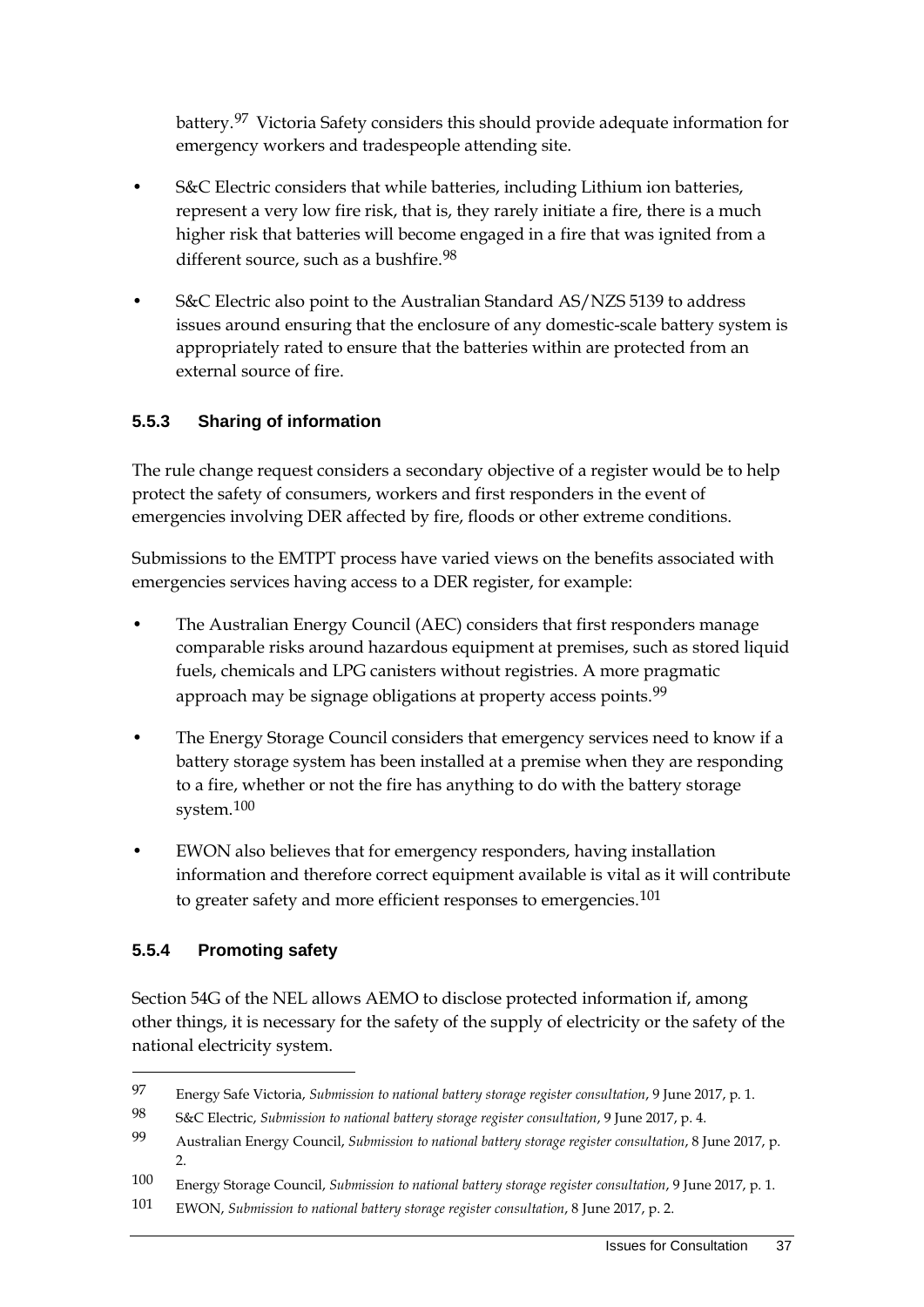As previously described in Section 5.4.1, the COAG Energy Council has asked the AEMC to consider whether section 54G of the NEL may facilitate the achievement of the policy intention to share DER-related data with DNSPs and emergency response agencies in some circumstances.

While the safety aspects outlined in the proposed rule change are outside the Commission's consideration, it recognises that sharing of this information may improve the safety of consumers, workers and first responders in the event of emergencies involving DER. The Commission requests stakeholders to provide feedback on how the sharing of information would be useful and how it could be promoted.

| <b>Issue 7</b> | Safety issues and emergency response                                                                                                                                                   |  |
|----------------|----------------------------------------------------------------------------------------------------------------------------------------------------------------------------------------|--|
| 1.             | Would the sharing of data collected under a DER register be useful to<br>emergency services, and if so, how?                                                                           |  |
| 2.             | Are there existing mechanisms currently in place (e.g. requisite IT systems)<br>that could facilitate the practical sharing of data with emergency<br>responders on a real time basis? |  |
| 3.             | Is the proposed DER register the most practical mechanism to provide<br>emergency services with the required information?                                                              |  |
| 4.             | What important features does a register need to have in order to meet the<br>needs of emergency services?                                                                              |  |
| 5.             | To what extent is energy related information already shared between<br>relevant bodies (e.g. AEMO/CER) to emergency services for safety<br>reasons?                                    |  |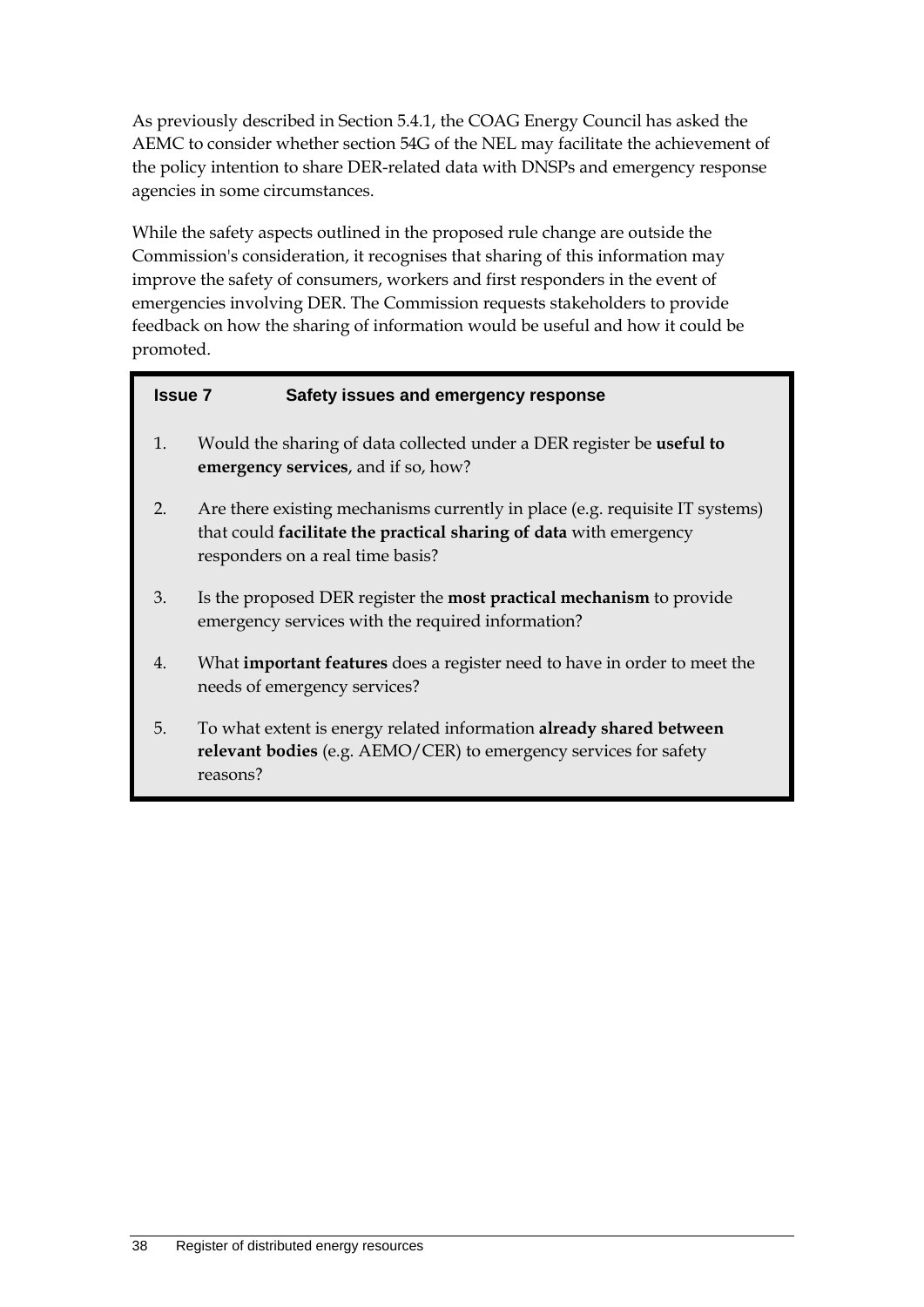# <span id="page-42-0"></span>**6 Lodging a submission**

The Commission has published a notice under s.95 of the NEL and s.251 of the NERL for this rule change proposal inviting written submission. Submissions are to be lodged online or by mail by **17 April 2018** in accordance with the following requirements.

Where practicable, submissions should be prepared in accordance with the Commission's Guidelines for making written submissions on rule change requests $102$ The Commission publishes all submissions on its website subject to a claim of confidentiality.

The AEMC developed a template to enable stakeholders to provide their feedback on the questions posed in this paper and any other issues that they would like to provide feedback on. The AEMC encourages stakeholders to use the template to assist it to consider the views expressed by stakeholders on each issue. Stakeholders should not feel obliged to answer each question, but rather address those issues of particular interest or concern.

All enquiries on this project should be addressed to Daniela Moraes on (02) 8296 0607.

### <span id="page-42-1"></span>**6.1 Lodging a submission electronically**

Electronic submissions must be lodged online via the Commission's website, www.aemc.gov.au, using the "lodge a submission" function and selecting the project reference code **ERC0227/RRC0011**. The submission must be on letterhead (if submitted on behalf of an organisation), signed and dated.

### <span id="page-42-2"></span>**6.2 Lodging a submission by mail**

The submission must be on letterhead (if submitted on behalf of an organisation), signed and dated. The submission should be sent by mail to:

Australian Energy Market Commission PO Box A2449 Sydney South NSW 1235

-

The envelope must be clearly marked with the project reference code ERC0227/RRC0011.

<span id="page-42-3"></span><sup>102</sup> This guideline is available on the Commission's website www.aemc.gov.au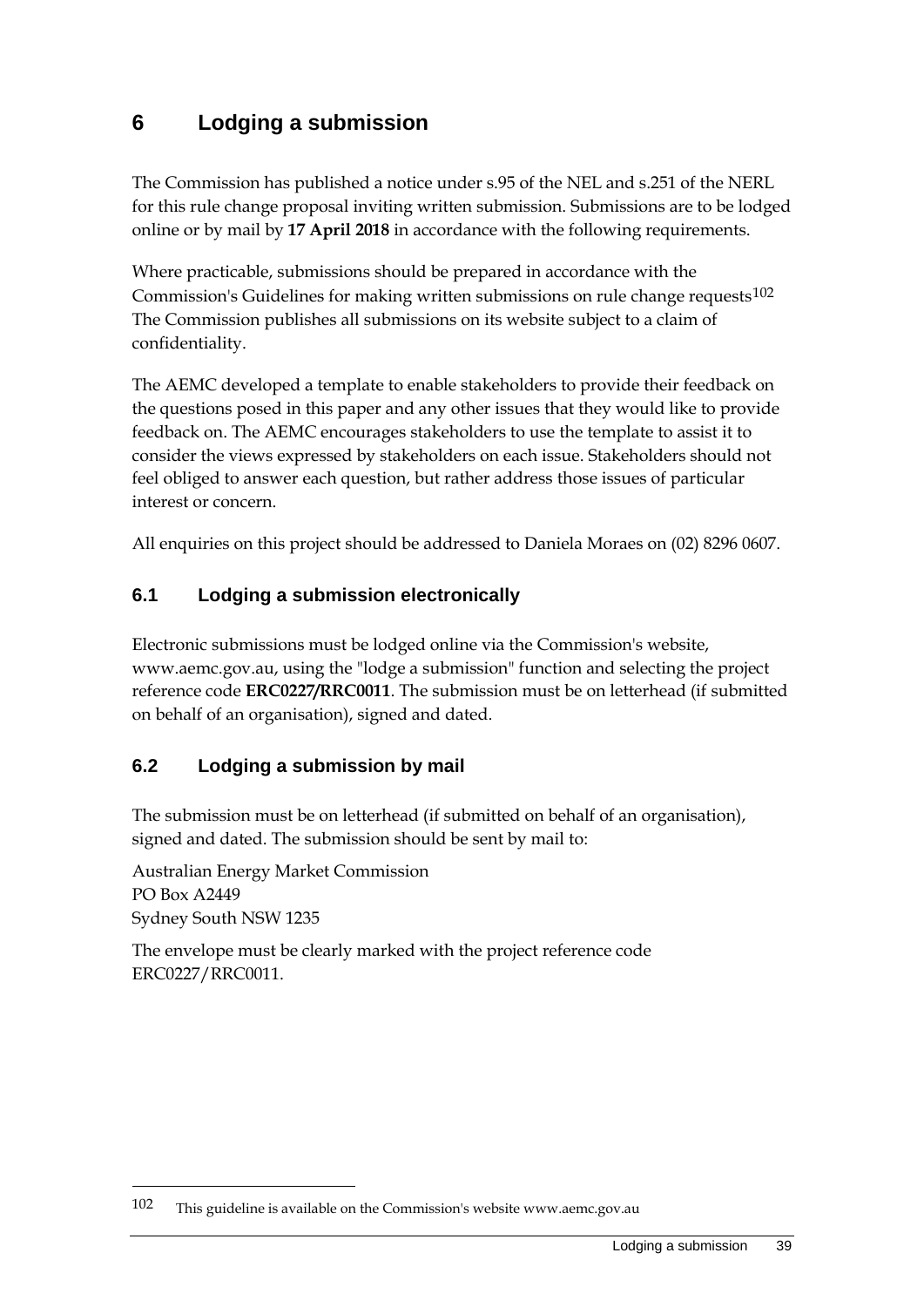# <span id="page-43-0"></span>**Abbreviations**

| <b>AEC</b>                 | <b>Australian Energy Council</b>                 |
|----------------------------|--------------------------------------------------|
| <b>AEMC</b>                | <b>Australian Energy Market Commission</b>       |
| <b>AEMO</b>                | Australian Energy Market Operator                |
| AER                        | Australian Energy Regulator                      |
| <b>APPs</b>                | <b>Australian Privacy Principles</b>             |
| <b>CBA</b>                 | cost-benefit analysis                            |
| <b>CEC</b>                 | Clean Energy Council                             |
| <b>CER</b>                 | Clean Energy Regulator                           |
| <b>COAG Energy Council</b> | Council of Australian Governments Energy Council |
| Commission                 | See AEMC                                         |
| <b>CSV</b>                 | Comma Separated Values                           |
| <b>DER</b>                 | distributed energy resources                     |
| <b>DNSPs</b>               | distribution network service providers           |
| <b>DSP</b>                 | demand side participation                        |
| <b>EMTPT</b>               | <b>Energy Market Transformation Project Team</b> |
| FCAS                       | frequency control ancillary services             |
| <b>NEL</b>                 | National Electricity Law                         |
| <b>NEM</b>                 | National Electricity Market                      |
| <b>NEO</b>                 | National electricity objective                   |
| <b>NER</b>                 | <b>National Electricity Rules</b>                |
| <b>NERL</b>                | National Energy Retail Law                       |
| <b>NERO</b>                | National energy retail objective                 |
| <b>NERR</b>                | National Electricity Retail Rules                |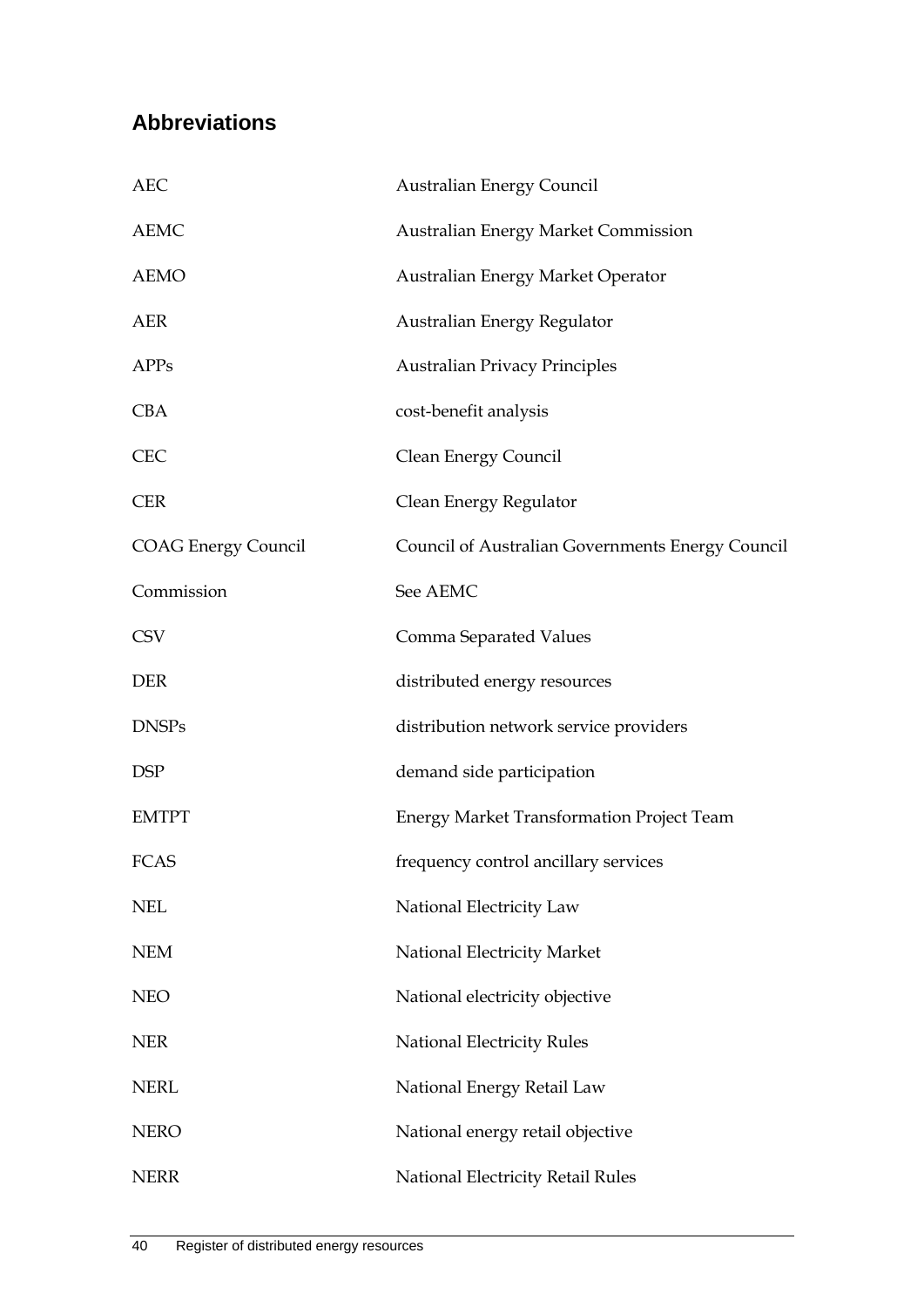| NMI         | National Metering Identifier        |
|-------------|-------------------------------------|
| <b>NPV</b>  | net present value                   |
| PV          | photovoltaic                        |
| <b>SRES</b> | Small-scale Renewable Energy Scheme |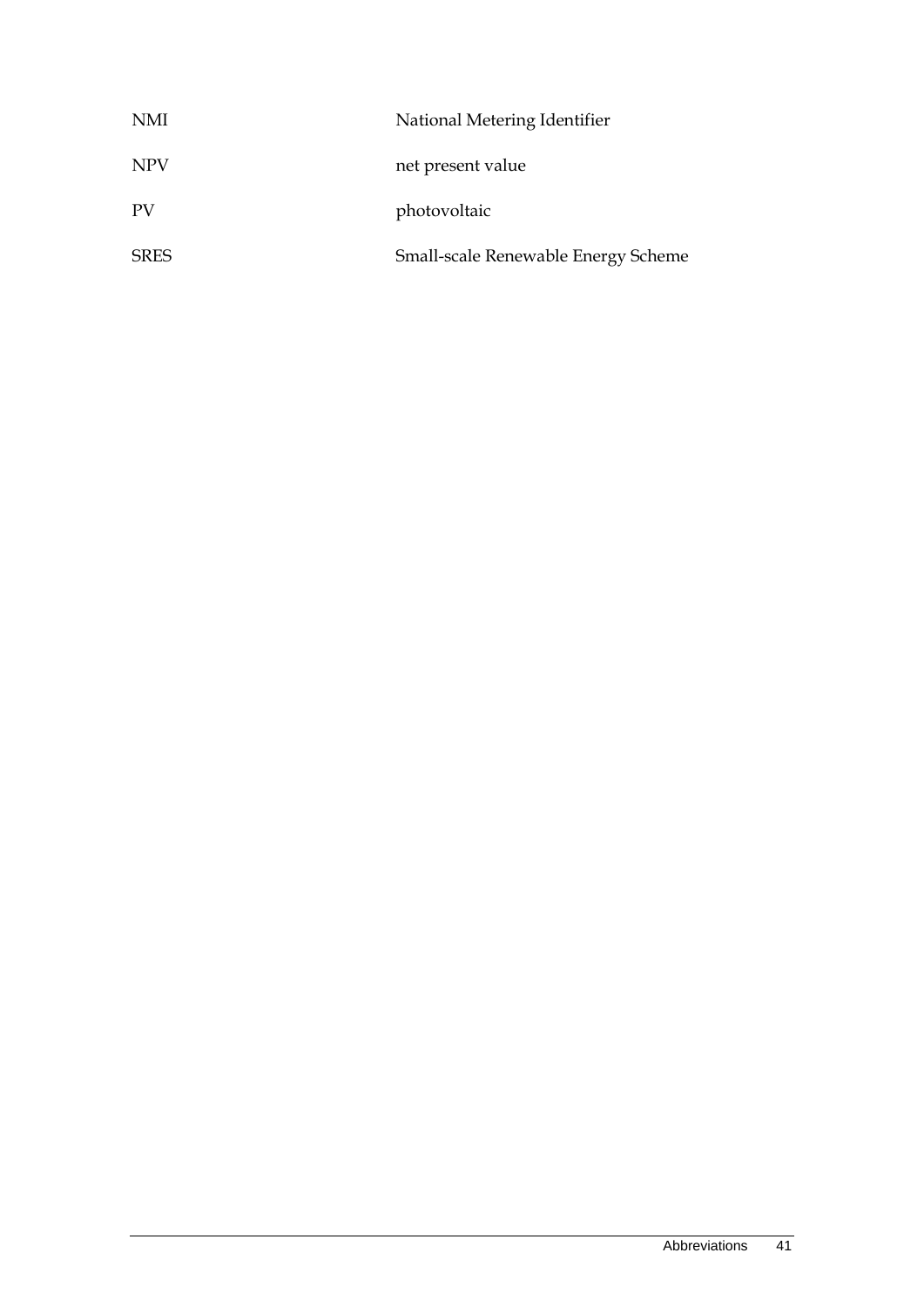# <span id="page-45-0"></span>**A Summary of related projects**

## <span id="page-45-1"></span>**A.1 Connecting embedded generators[103](#page-45-3)**

On 17 April 2014, the Commission made a rule establishing a framework that provides for the efficient connection of registered embedded generators (that are larger than the AEMO exemption from registration threshold of  $5 \text{ MW}$ <sup>[104](#page-45-4)</sup> to distribution networks.

The rule established a new framework for the purpose of reducing the barriers that embedded generation proponents who are registered to participate in the market, have faced in attempting to connect to distribution networks. It also accommodates the need for distributors to adapt their networks to the changing environment while maintaining the reliable and safe supply of electricity to all consumers.

One of the key features of the final rule was to require distributors to publish a register of generating plants that have been successfully connected to the network in the preceding five years, in order to allow embedded generators to better understand the types of equipment that have been able to connect to a distribution network.

In November 2014, the Commission made a rule that also allowed non-registered embedded generators (i.e. generators with a capacity less than 5 MW but who are not micro embedded generators) to use this framework if they elect to do so. The rule also requires all completed embedded generator projects under Chapter 5A of the National Electricity Rules (NER) (other than micro embedded generators) to be included in a public register.[105](#page-45-5)

## <span id="page-45-2"></span>**A.2 Improving demand side participation information[106](#page-45-6)**

On 26 March 2015, the Commission made a rule that provides a process by which AEMO may obtain information on demand side participation (DSP) from electricity registered participants for the purposes of informing its load forecasts under the NER.

The final rule requires:

-

• registered participants to provide to AEMO information on demand side participation, in accordance with new DSP information guidelines

<span id="page-45-3"></span><sup>103</sup> AEMC, *National Electricity Amendment (Connecting Embedded Generators) Rule 2014,* final determination, 17 April 2014.

<span id="page-45-4"></span><sup>104</sup> That is, registered embedded generators, generators intending to apply for exemption from registration, and generators in Victoria and Queensland that are able to access the Chapter 5 process.

<span id="page-45-5"></span><sup>105</sup> AEMC, *National Electricity Amendment (Connecting Embedded Generators under Chapter 5A) Rule 2014*, final determination, 13 November 2014.

<span id="page-45-6"></span><sup>106</sup> AEMC, *Improving demand side participation information*, final determination, 26 March 2015, pp. i-ii.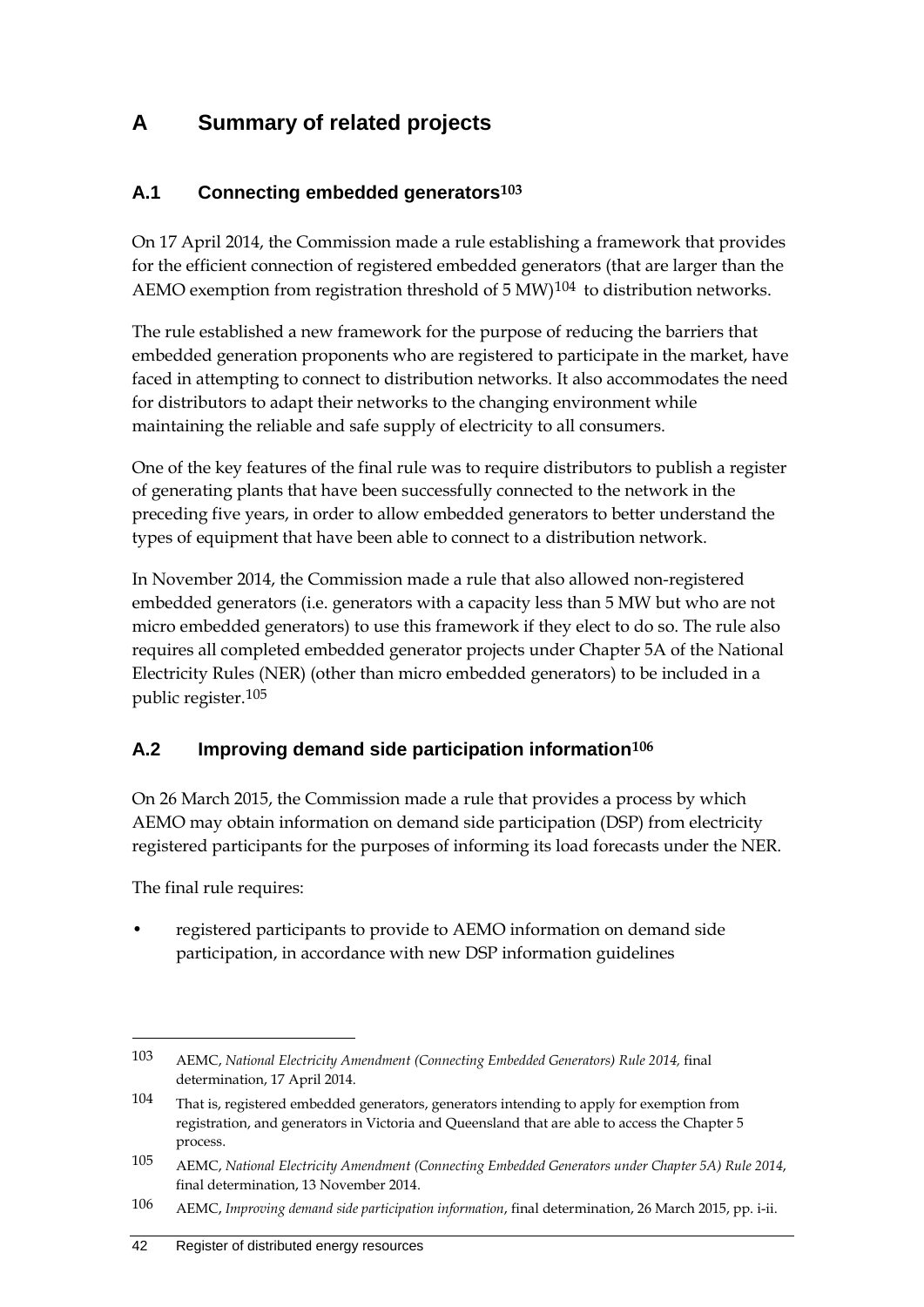- AEMO to develop these guidelines in consultation with registered participants and other interested stakeholders, providing these parties with an opportunity to engage with AEMO on the appropriate specification of the guidelines
- AEMO to have regard to registered participants' costs of efficient compliance with the guidelines compared to the likely benefits of the use of that information by AEMO for the purpose of its load forecasts under the NER
- AEMO to take the information on demand side participation received into account when developing and using load forecasts under the NER
- AEMO to publish details, no less than annually, on the extent to which demand side participation information has informed the development or use of its load forecasts.

The final rule also articulates the scope of information that AEMO may specify be required to be provided under the guidelines.

## <span id="page-46-0"></span>**A.3 Integration of storage[107](#page-46-2)**

On 3 December 2015 the AEMC published its final report on the integration of energy storage. This report recommended that the Australian Energy Regulator (AER), as part of its ongoing compliance work in this area, review existing DNSP basic connection services offerings for micro-embedded generation $108$  to ensure they clearly articulate their applicability to the connection of a storage system intending to export electricity to the grid. $109$ 

## <span id="page-46-1"></span>**A.4 Distribution market model project**

As part of its new technologies work program, the Commission completed a project to examine how a market for electricity services at the distribution level might develop. The project considered how current arrangements might incentivise or disincentivise the emergence of different business models. On the back of this, it considered whether the regulatory framework and distribution market design needs to change to accommodate this potential evolution.

On 22 August 2017, the AEMC published the final report on this project. The report sets out the key characteristics of a potential future that enables investment in and operation of distributed energy resources to be optimised to the greatest extent

<span id="page-46-2"></span><sup>107</sup> See the project page on the AEMC website: https://www.aemc.gov.au/our-work/technology-work-programme

<span id="page-46-3"></span><sup>108</sup> The report notes that a retail customer seeking to connect storage capability at their premises to the distribution system with the intention of exporting electricity to the grid – whether in conjunction with a solar photovoltaic (PV) system, for example, or a standalone device – would be captured by the existing definition of 'micro-embedded generator', as long as the connection is of the kind contemplated by Australian Standard 4777 (Grid connection of energy systems via inverters).

<span id="page-46-4"></span><sup>109</sup> AEMC, *Integration of Energy Storage, Regulatory Implications*, final report, 3 December 2015, p.vi.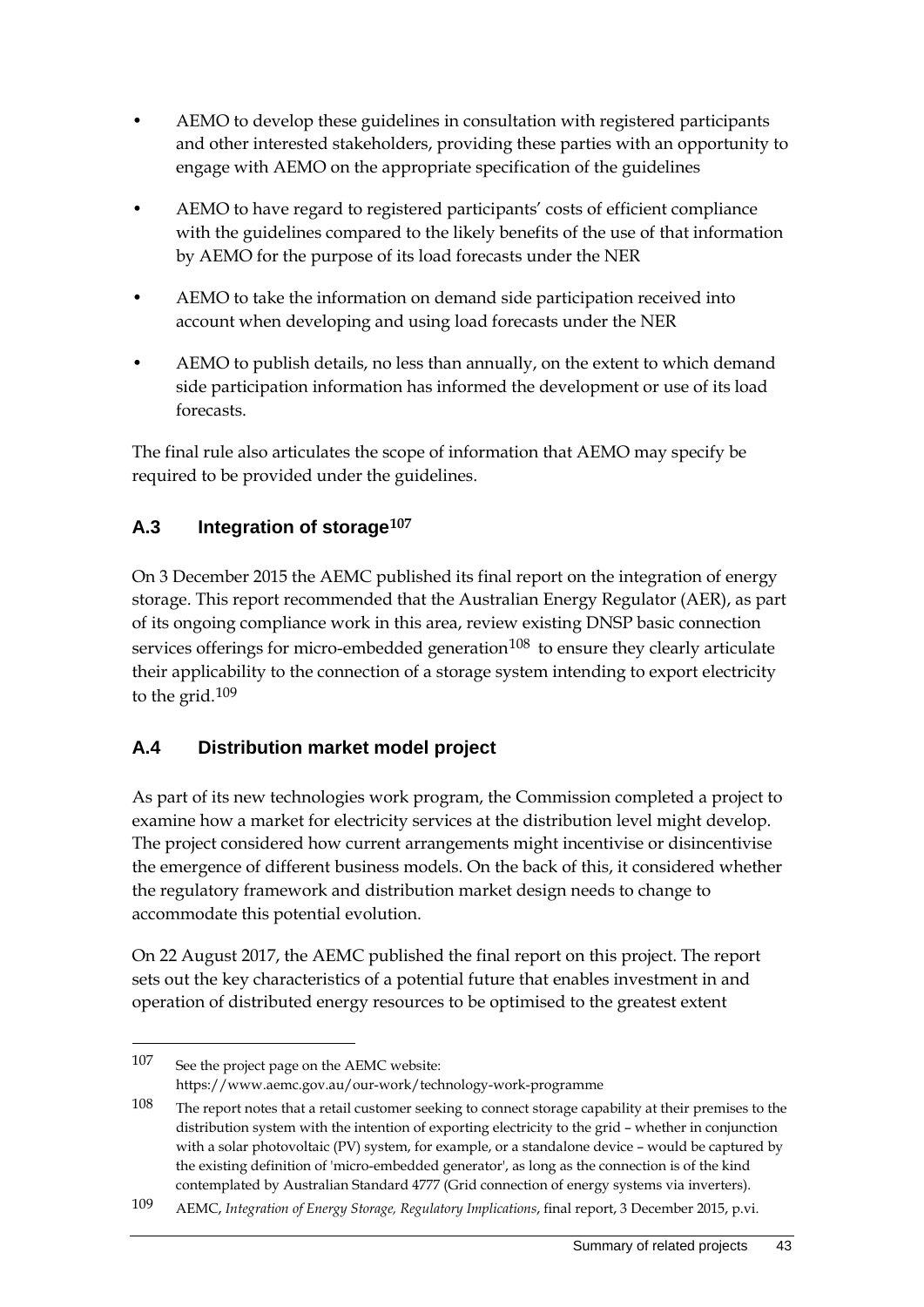possible, as well as a number of findings representing short-term actions that need to be undertaken in order to facilitate distribution-level markets.

One of these findings was a request for AEMO to continue to identify any information gaps related to distributed energy resources for the purposes of maintaining power system security. The Commission noted that AEMO, as the party responsible for maintaining overall power system security, is likely to need more information about power flows on distribution networks as the uptake of DER increases.

## <span id="page-47-0"></span>**A.5 Reliability frameworks review[110](#page-47-1)**

The Commission is currently reviewing the current market and regulatory frameworks that support the reliability of the electricity system in light of the transformation the energy sector is facing. This review will provide a holistic look at the reliability framework, with a view to proposing a coherent package for the future. This review also includes consideration of several recommendations from the *Independent Review into the Future Security of the National Electricity Market (Finkel Panel review)* that relate to reliability.

On 19 December 2017, the AEMC published an interim report for this review that provided an update on the Commission's analysis and views to date on a number of matters. Of particular relevance to this rule change, the Commission set out its preliminary views in relation to forecasts and information provision to the market, which are the foundation of the reliability framework. The Commission agreed with AEMO that as the electricity system evolves it is likely that there could be increased errors in forecasting making it harder to for participants to participate in, and for the system operator to operate, the wholesale market. For example, an increasing penetration of distributed energy resources, combined with a more responsive demand-side, will make it harder to forecast demand, particularly at a more granular level. More generally, increased variances in forecasting may result in increased risks for participants (e.g. knowing when to be available or to rebid), as well as making it more difficult for AEMO to manage reserves on tight demand-supply days.

A directions paper on this review will be published in late March 2018.

<span id="page-47-1"></span><sup>110</sup> See the project page on the AEMC website: http://www.aemc.gov.au/Markets-Reviews-Advice/Reliability-Frameworks-Review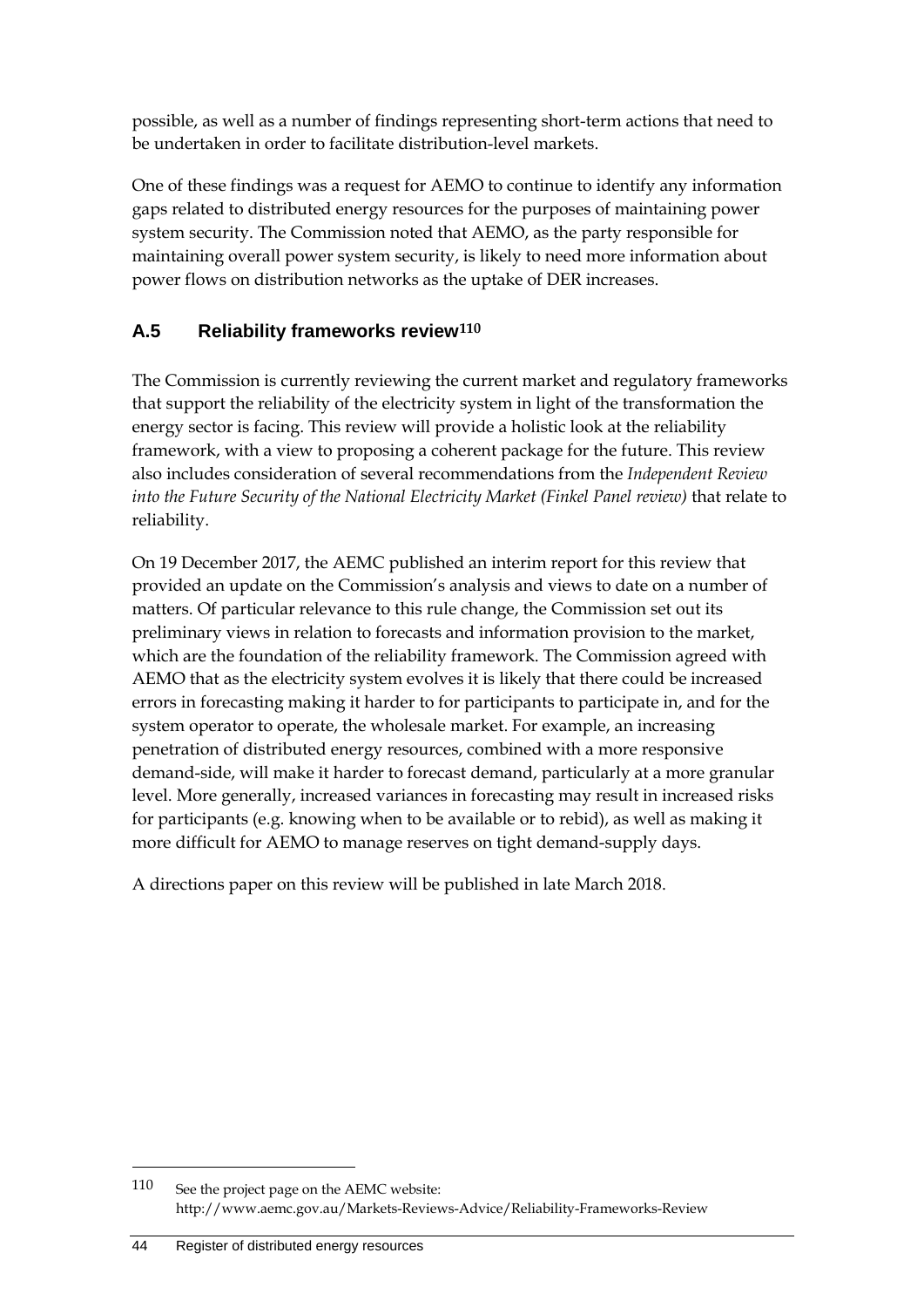# <span id="page-48-2"></span><span id="page-48-0"></span>**B Current sources of information and their limitations**

The COAG Energy Council indicated that even though there are currently mechanisms that collect some information on behind the meter DER, there are gaps in those mechanisms. This section provides a summary of the existing mechanisms in place that collect data related to small-scale behind the meter DER, the data collection process, the compliance requirements and challenges and also the limitations of each mechanism:

- Small-scale renewable energy scheme
- DNSPs' connection application process
- AEMO's demand side participation guidelines

### <span id="page-48-1"></span>**B.1 Small-scale Renewable Energy Scheme (Clean Energy Regulator)**

Under the Small-scale Renewable Energy Scheme (SRES), eligible small-scale renewable energy systems (including solar PV panels, wind turbines and hydro systems) may be entitled to small-scale technology certificates, which can be sold to recoup a portion of the cost of purchasing and installing the system.<sup>[111](#page-48-3)</sup> Battery storage systems and components are not eligible to participate in the scheme, however, approved systems with an integrated battery could be.<sup>[112](#page-48-4)</sup>

#### **Data collection**

-

The CER has frameworks in place to collect data on eligible small-scale renewable energy systems and it is mandatory for consumers to register their systems with the CER in order to receive incentives under the SRES. Box B.1 below summarises the CER process for collecting data on solar PV systems currently in place.

#### **Box B.1 Requirements for small-scale renewable systems and data collection**

#### **Eligibility for small-scale certificates**

To be eligible for small-scale technology certificates, small generation units must:

be installed no more than 12 months prior to the creation of certificates, and have its panels and inverter listed on the Clean Energy Council list of

<span id="page-48-3"></span><sup>111</sup> Clean Energy Regulator, viewed 9 February 2018, http://www.cleanenergyregulator.gov.au/RET/Scheme-participants-and-industry/Agents-and-in stallers/Small-scale-systems-eligible-for-certificates

<span id="page-48-4"></span><sup>112</sup> Clean Energy Regulator, viewed 9 February 2018, http://www.cleanenergyregulator.gov.au/RET/Pages/How%20to%20participate%20in%20the%2 0Renewable%20Energy%20Target/Choosing%20a%20system/Battery-storage-and-eligibility-unde r-the-Small-scale-Renewable-Energy-Scheme.aspx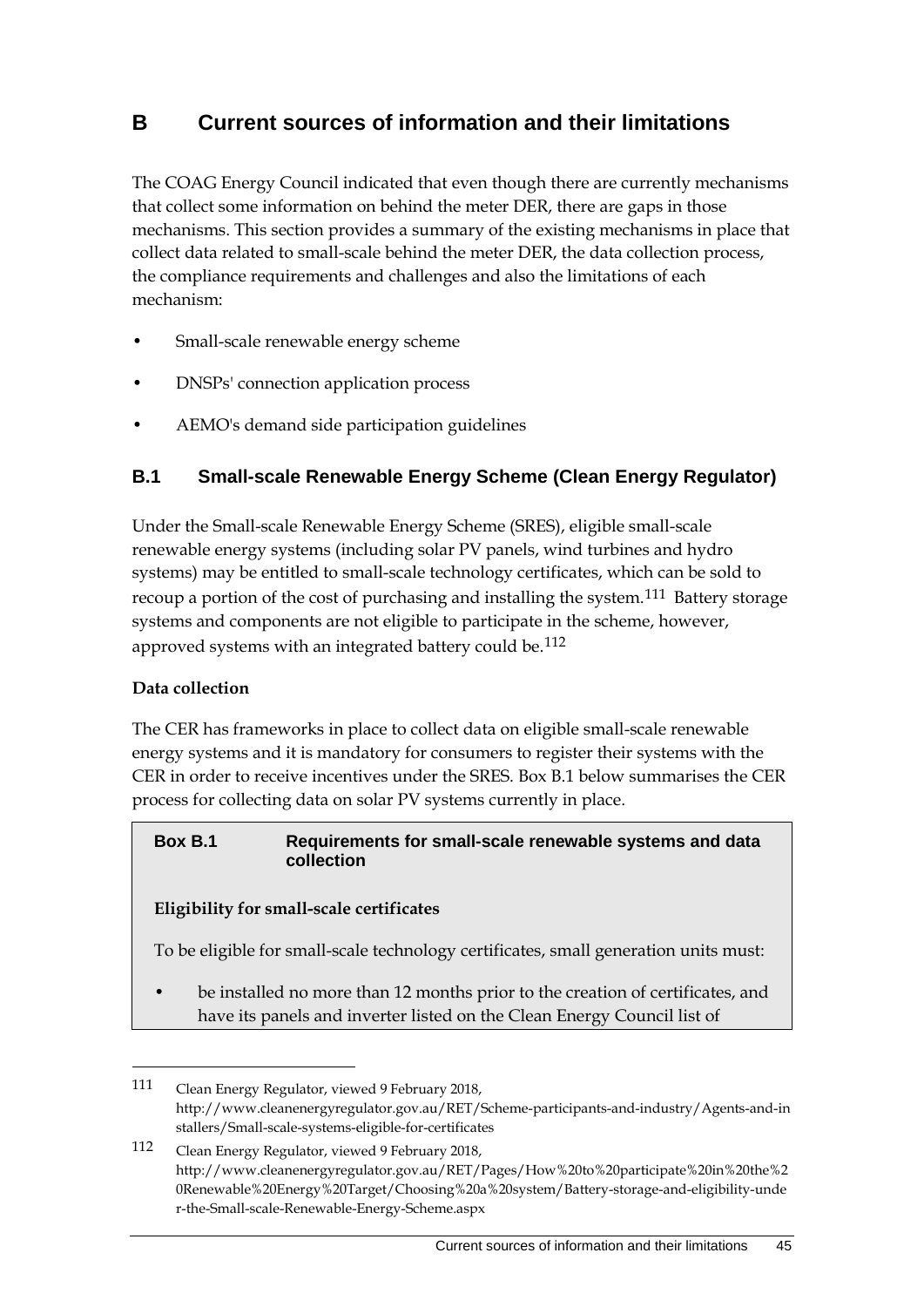approved components

- meet Australian and New Zealand standards
- use a Clean Energy Council accredited designer and installer and meet the Clean Energy Council design and install guidelines
- comply with all local, state, territory and federal requirements, including electrical safety, and
- be classified as small-scale, and a solar panel system that has a capacity of no more than 100kW, and a total annual electricity output less than 250MW.

### **Documents for small-scale generation units**

Documents required for small generation units include:

- a written compliance statement to confirm the system meets all relevant Australian and New Zealand standards, and all local, state or territory requirements
- a written compliance statement to confirm the installer has at least AUD\$5 million public liability insurance, and complies with the Clean Energy Council code of conduct for system installations
- a "small-scale technology certificate assignment form" where the owner of the system has assigned their right to create the certificates, and
- all state or territory government electrical installation compliance documentation such as a certificate of electrical safety.

Under the Small-scale Renewable Energy Scheme, all signed compliance statements, forms, certificates, reports, photos and invoices must be retained for a minimum period of five years after certificates are created. The Clean Energy Regulator may request these documents at any time to prove that the system was eligible for small-scale technology certificates.

Source: Clean Energy Regulator website, viewed 1 February 2018.

Every month the Clean Energy Regulator publishes small-scale renewable energy installation data on its website. This data includes a list of small generation units and kilowatt (kW) capacity by installed postcode. The data represents all systems, including solar PV, that have had certificates validly created against them. The data includes new installations, upgrades to existing systems and stand-alone (off-grid) systems.

The Clean Energy Regulator already collects some information about battery storage systems included in the installation of small-scale generation units, where this information is provided voluntarily. When applying for creation of small-scale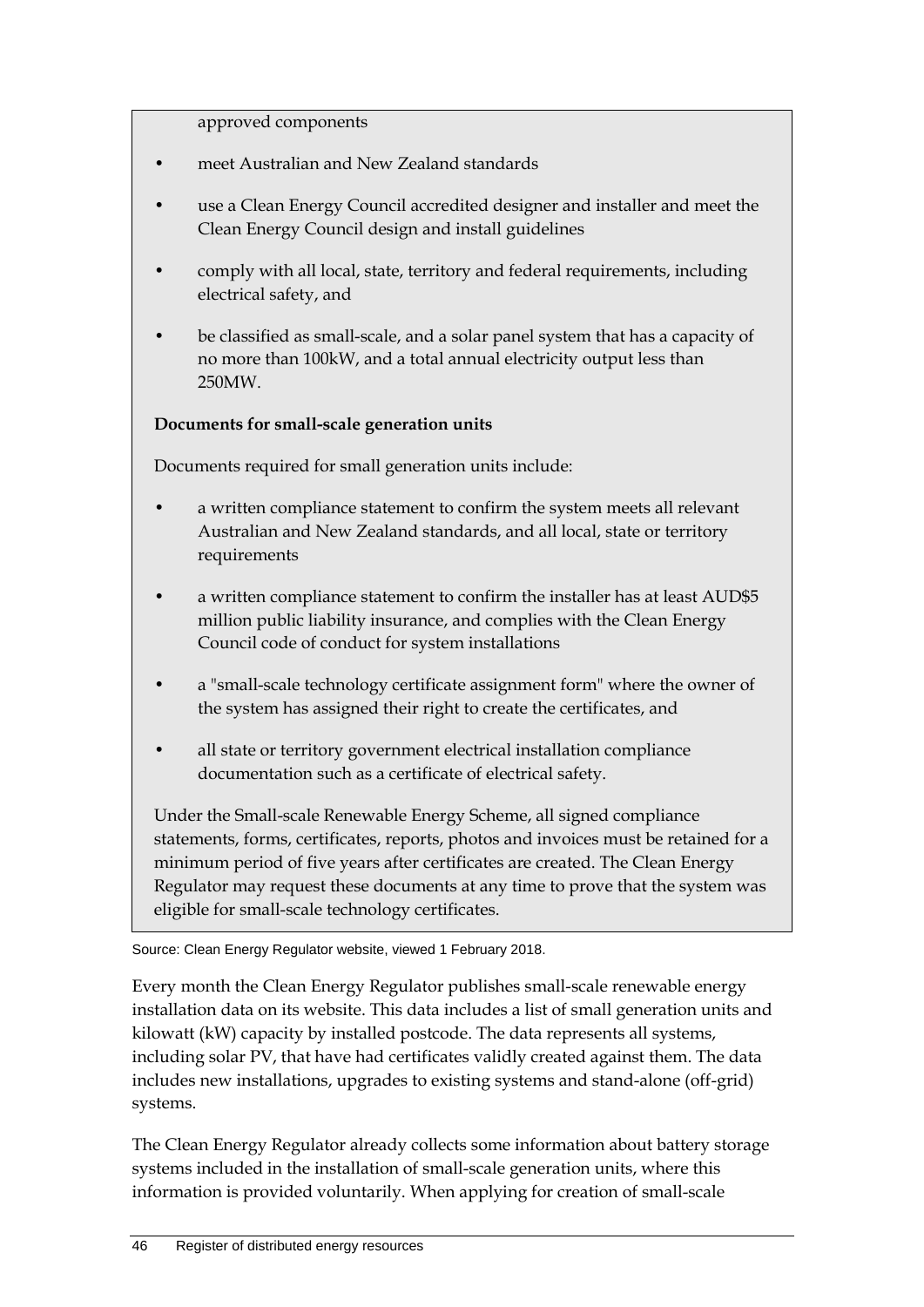generation certificates (STCs), registered agents can select the 'Connected to an electricity grid with battery storage' option and provide additional details.

The CER has also recently announced that they will start to collect additional information as an interim measure $113$  ahead of the possible implementation of a national DER register.

### **Compliance**

Under the Renewable Energy Target scheme participants must comply with the requirements of the *Renewable Energy (Electricity) Act 2000* and the *Renewable Energy (Electricity) Regulations 2001*.

The Clean Energy Regulator has the right to impose penalties on individuals who provide false or misleading information which results in the improper creation of small-scale technology certificates.<sup>[114](#page-50-1)</sup>

The CER also conducts annual audits for the previous reporting year to educate scheme participants and confirm their compliance with the legislation. Some audits are also conducted where there is evidence of non-compliance.

#### **Limitations**

-

AEMO has stated that  $115$ , even though it currently has mechanisms in place to receive the information about behind the meter installations of rooftop solar PV from the CER database, the data collected by the CER is limited in that:

- it represents installations registering for SRES only, where only systems less than 100 kW are required to register
- data may not be collected or maintained once the SRES scheme ends in 2030
- the deeming period for STCs decreases each year meaning there will be less financial incentives to register under the scheme closer to 2030, which means that many new installations may not be captured.

Another limitation of the CER database is that systems can be registered up to 12 months after installation, meaning that there can be a time lag in the information contained in the database.

<span id="page-50-0"></span><sup>113</sup> Clean Energy Regulator, viewed 2 February 2018, http://www.cleanenergyregulator.gov.au/RET/Pages/How%20to%20participate%20in%20the%2 0Renewable%20Energy%20Target/Choosing%20a%20system/Battery-storage-and-eligibility-unde r-the-Small-scale-Renewable-Energy-Scheme.aspx

<span id="page-50-1"></span><sup>114</sup> Clean Energy Regulator, viewed 9 February 2018, http://www.cleanenergyregulator.gov.au/RET/About-the-Renewable-Energy-Target/Administra tion/Scheme-compliance

<span id="page-50-2"></span><sup>115</sup> AEMO, *Visibility of Distributed Energy Resources*, January 2017, p. 21.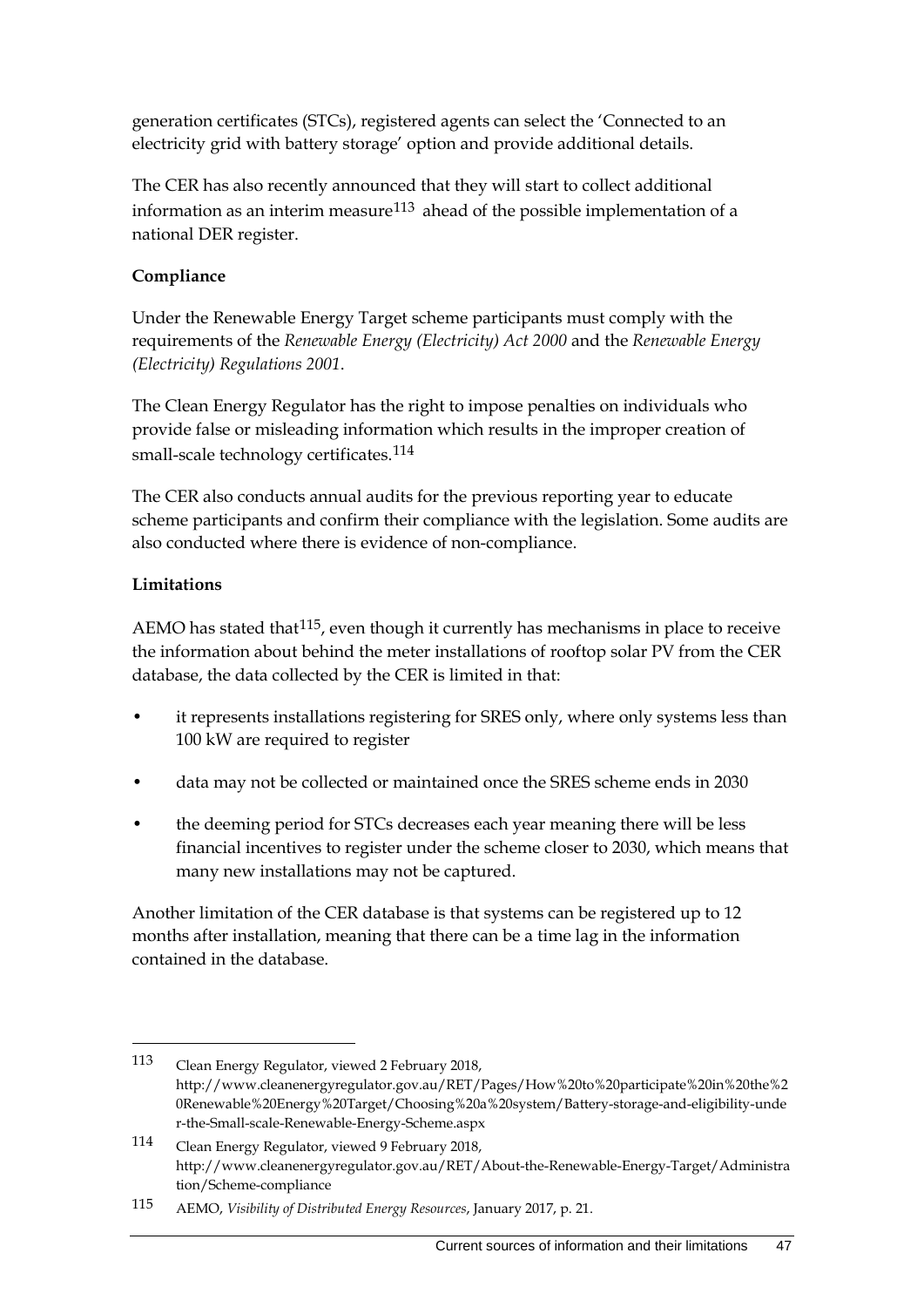## <span id="page-51-0"></span>**B.2 DNSPs' connection application process**

Under the NER, information about some distributed energy resources, including storage and solar PV systems that are connected to the distribution network by retail customers, will be captured by DNSPs when processing a connection application or amending an existing connection agreement.<sup>[116](#page-51-1)</sup>

Box B.2 below explains, in general terms, the Connection Application Process applied by DNSPs.

### **Box B.2 Technical requirements and processes for connection**

To interact with the network, such as through charging or consumption, a distributed energy resource must be connected to the electricity network. To do so, the person who owns the distributed energy resource must enter into a connection agreement with the local DNSP.

The connection arrangements set out in the NER establish the obligations and processes by which generating systems and loads connect to a transmission or distribution network. The regulatory framework for small loads and generating systems connecting to a distribution network is set out in Chapter 5A of the NER. These rules apply (among others) to:

- retail customers
- micro embedded generators (e.g. retail customers with solar PV or battery storage systems)
- non-registered embedded generators (connecting a system of less than 5 MW but larger than a micro embedded generator).

#### **Technical requirements for connection**

DNSPs need to apply some minimum requirements to the connection of distributed energy resources to make sure that those resources can technically and safely interface with the rest of the network.

The technical requirements in Chapter 5A of the NER for the connection of retail customers are much less prescriptive than those for registered participants that connect under Chapter 5 of the NER.

Chapter 5A contains requirements that the terms and conditions of model

<span id="page-51-1"></span><sup>116</sup> In the Commission's 2015 Integration of Storage report, we concluded that a retail customer seeking to connect storage capability at their premises to the distribution system with the intention of exporting electricity to the grid – whether in conjunction with a solar PV system or as a standalone device – would be captured by the existing definition of 'micro-embedded generator' in the NER, as long as the connection is of the kind contemplated by Australian Standard 4777 (Grid connection of energy systems via inverters). See AEMC, *Integration of Storage*, final report, December 2015, p. 74.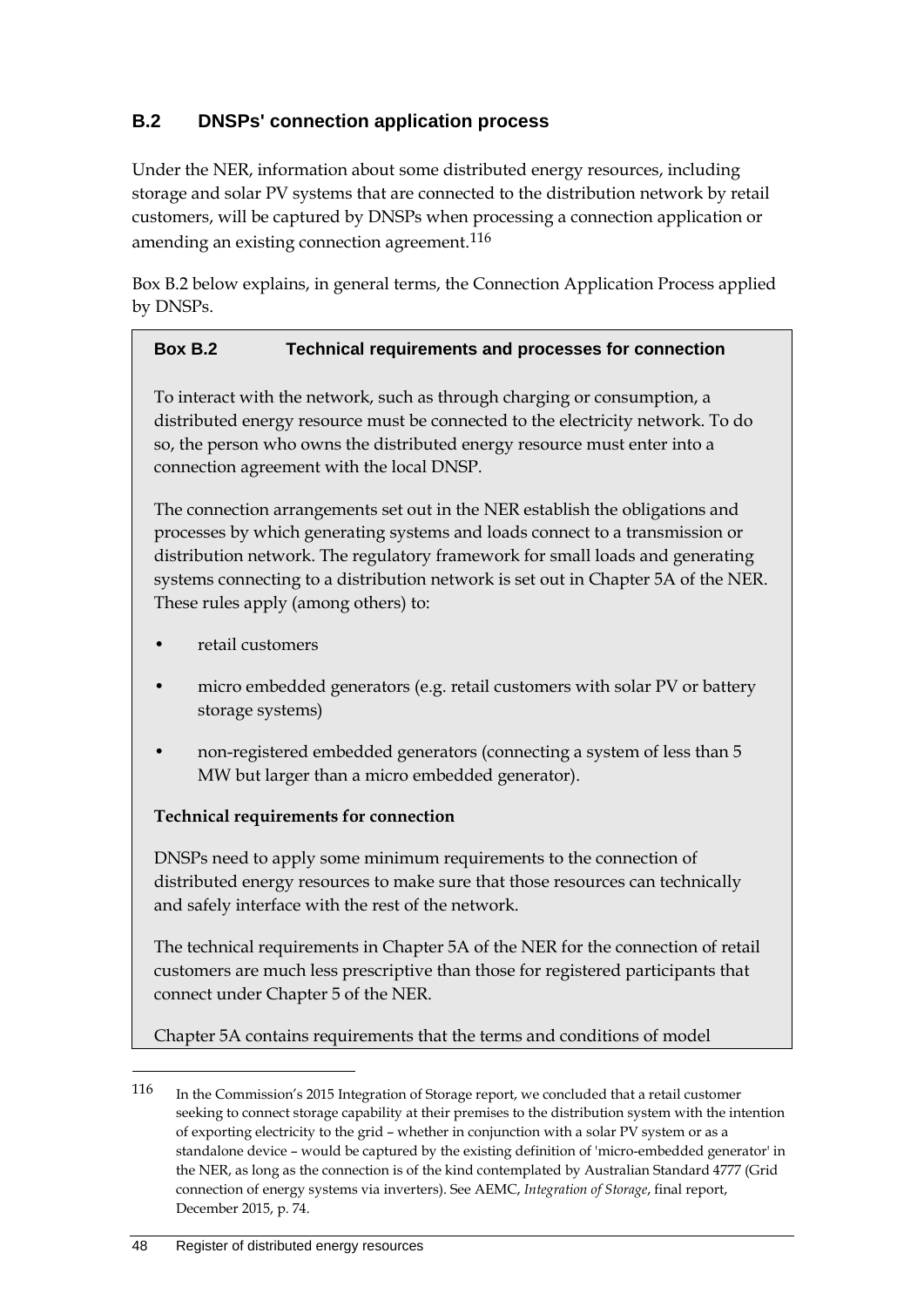standing offers or negotiations for connection services must cover "the safety and technical requirements (including jurisdictional or other legislation under which the requirements are imposed) to be complied with by the retail customer".[117](#page-52-0) However, these requirements are not specifically set out in the NER.

### **Process for connection**

Before commencing the installation of solar PV panels and batteries at a business or residence, the consumer must gain permission from their local DNSP to connect to the network by making a Network Connection Application.

Applicants can allow their solar or battery retailer or installer or any other third party to lodge the Network Connection Application and agree to the terms and conditions of the connection on their behalf. Alternatively, for some DNSPs applicants can lodge a Network Connection Application directly through the DNSP's website. Once submitted, the DNSP will conduct a network technical assessment to determine the impact of the solar power installation on the network, and the size of the system the applicant may connect.

Source: AEMC, *Distribution Market Model*, final report, August 2017, pp. 63-64.

Consumers may also wish to modify an existing connection to include distributed energy resources e.g. to install solar panels, or retrofit an existing solar PV system with storage capability.

Under the NERR, small customers are required to inform the DNSP of any proposed change that they are aware of in plant or equipment, including metering equipment, or any change to the capacity or operation of connected plant or equipment that may affect the quality, reliability, safety or metering of the supply of energy to the premises or the premises of any other person. Small customers are also required to inform either the retailer or the DNSP of any permanent material change to the energy load or pattern of usage at the premises.<sup>[118](#page-52-1)</sup>

### **Data collection**

DNSPs' existing Connection Application process requires consumers (or their agents) to provide certain information about proposed embedded generation, including type, size, make and model. In theory, static information about the location and technical characteristics of distributed energy resources should therefore already be captured by DNSPs when they process a new connection.

<span id="page-52-0"></span><sup>117</sup> See: 5A.B.2(b)(4) of the NER.

<span id="page-52-1"></span><sup>118</sup> See schedule 2, clause 6.2 (c) and (d) of the NERR.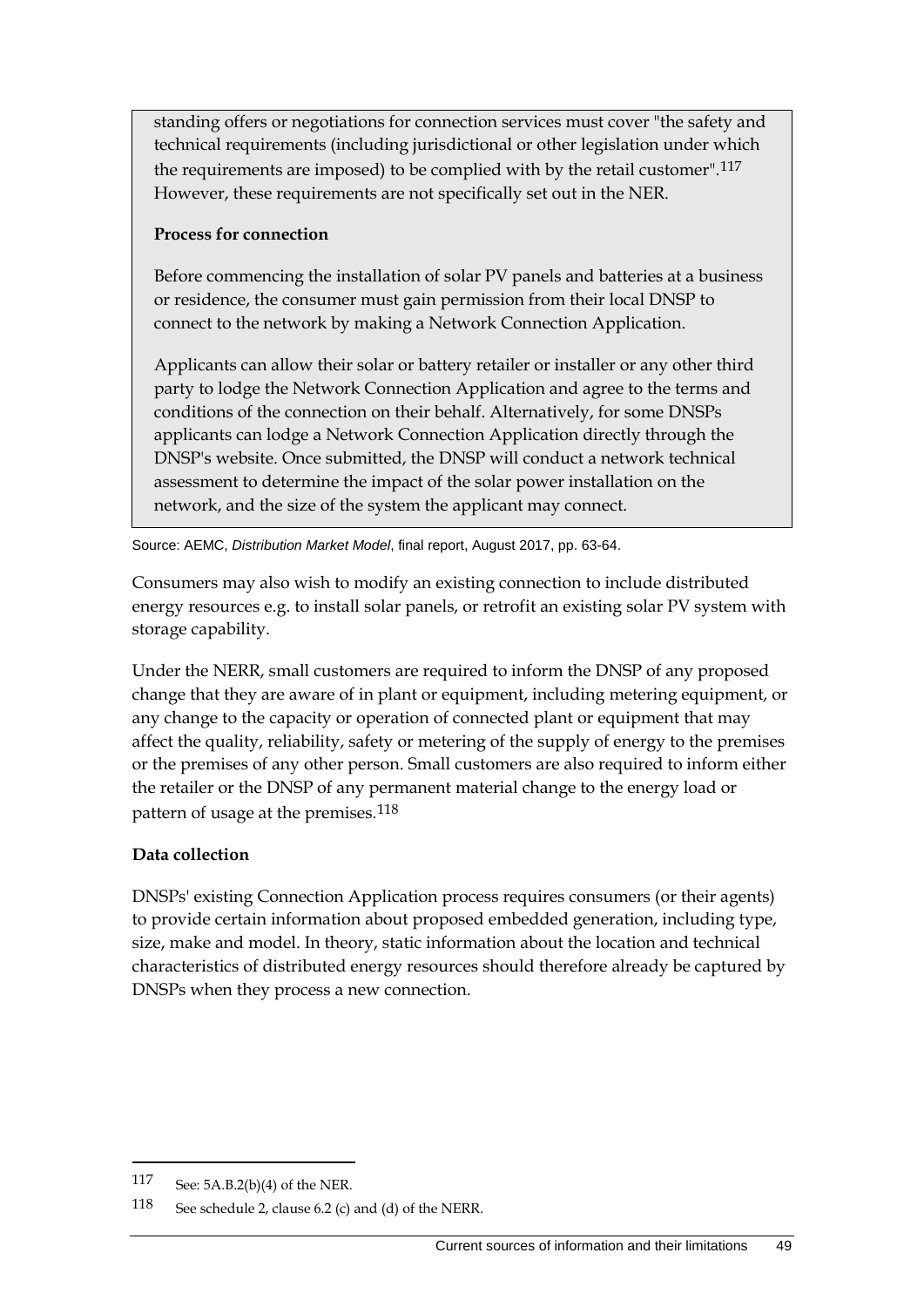### **Compliance**

Some DNSPs have raised concerns that consumers (or their agents) do not always inform them of new connections or modifications to existing connections.<sup>[119](#page-53-0)</sup>

The 2017 Jacobs' report found that, on average, only 30% of battery systems are being detected through the existing connection process. Jacobs carried out a survey with DNSPs, which indicated that this value can range from 5% to 50% depending on the DNSP and within the network of individual DNSPs.[120](#page-53-1) The report stated that information about these installations might not be collected because of:

- installations of batteries pairing with existing solar PV systems where no new inverter or meter is needed
- installations of batteries in instances where electricians don't view these as a form of generation
- installations undertaken by non-electricians (<2.5kW).<sup>[121](#page-53-2)</sup>

Ausgrid also noted that in some instances, installation of energy storage systems do not require a new or upgraded inverter to be installed, and may only require wiring from a battery to a previously installed and approved, "battery ready" inverter system (installed with a solar system). These systems may only require retrofitting a 48 volt DC battery system, which is electrical work not currently required to be done by a certified electrician in NSW. In these situations, compliance with reporting obligations for installation of energy storage systems may become more difficult.[122](#page-53-3)

### **Limitations**

-

While DNSPs currently collect some data on behind the meter DER via connection agreements, there is currently no obligation under the NER for DNSPs to collect and share specific technical data about DER systems with AEMO for the purposes of system security. Some of the mechanisms for data collection available to AEMO allow access to information the DNSPs have  $123$ , but do not provide a right or obligation for DNSPs to collect specific new data as the technology within their networks changes.<sup>[124](#page-53-5)</sup>

<span id="page-53-0"></span><sup>119</sup> In some instances this is because consumers may not have an incentive to do so, e.g. if notifying the DNSP would require them to upgrade equipment.

<span id="page-53-1"></span><sup>120</sup> Jacobs, *Cost benefit analysis of options to collect and share information about small-scale battery storage*, final CBA report, June 2017, p. 20.

<span id="page-53-2"></span><sup>121</sup> For example, according to the Jacobs' report, South Australia advised that the *Plumbers, Gasfitters and Electricians Act 1995 (SA)* contains a definition of 'electrical installation' that may allow non-licensed electricians to install batteries.

<span id="page-53-3"></span><sup>122</sup> Ausgrid, submission to COAG Energy Council consultation paper on Energy Storage Registration, September 2016, p. 4.

<span id="page-53-4"></span><sup>123</sup> These include: a) AEMO surveys DNSPs to inform long-term forecasts and details at each transmission connection point; b) general information gathering powers can be used if necessary for certain AEMO planning obligations.

<span id="page-53-5"></span><sup>124</sup> AEMO, *Visibility of Distributed Energy Resources*, January 2017, p. 21.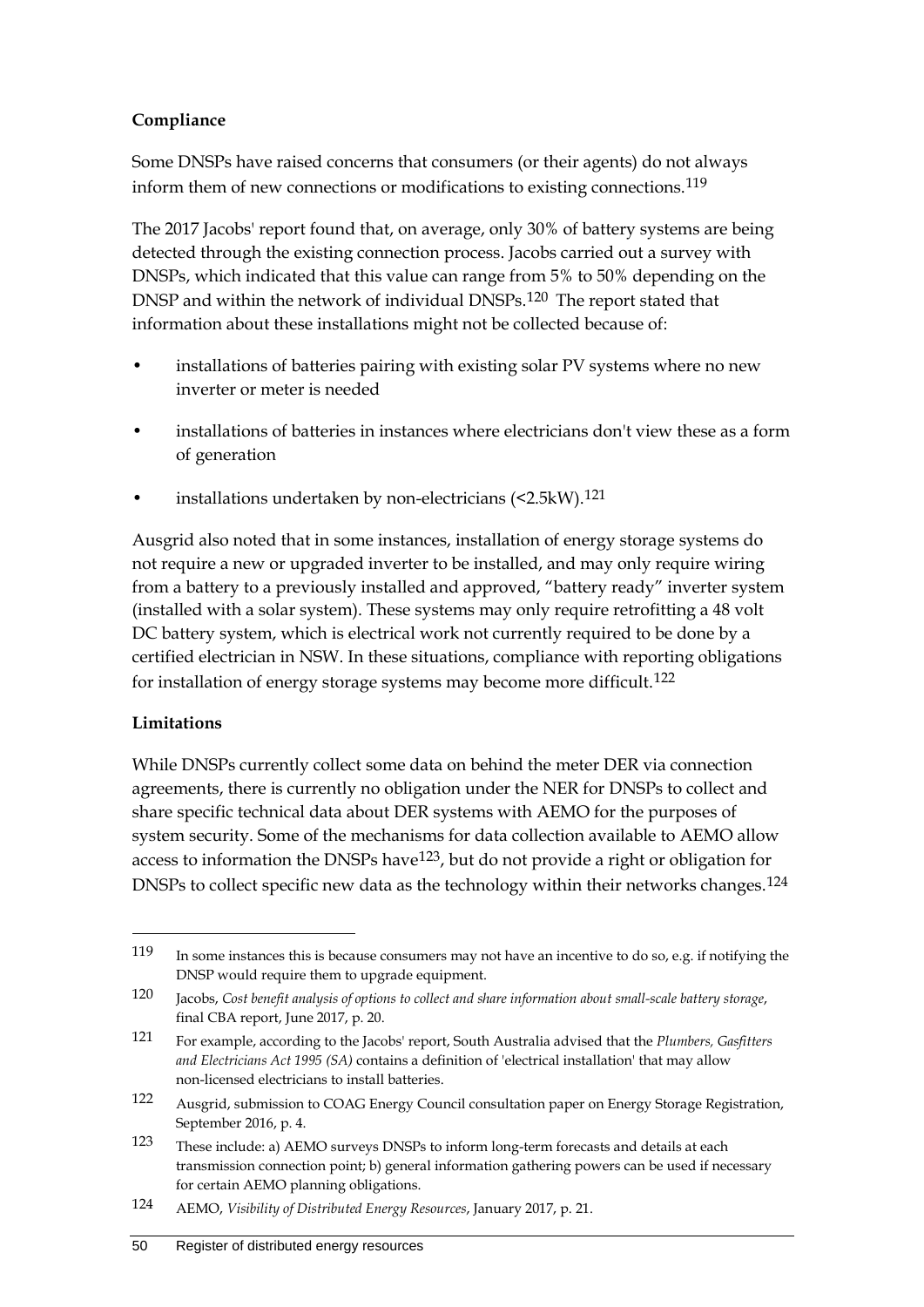AEMO has also noted that it has sought data on rooftop PV and energy storage in the past from DNSPs, with varying levels of success.[125](#page-54-1)

In addition, currently any data collected by DNSPs is based on the DNSP needs at the distribution level, not the needs at the transmission level. DNSPs vary as to the level and type of data collected on DER, and how it is stored and used, creating inconsistencies across the NEM.[126](#page-54-2)

Some DNSPs have a threshold under which systems are automatically pre-approved for connection to the network. Therefore, many small distributed energy resources (<5 kW) are connected without detailed analysis of the incremental impact they have on the network. The threshold differs between DNSPs and depends on the type of line a customer is connected to.[127](#page-54-3)

Furthermore, a lack of consistent technical requirements across and within network areas, or a lack of transparency regarding the reasons why different technical requirements are being imposed, can increase the transaction costs of connecting distributed energy resources.[128](#page-54-4)

## <span id="page-54-0"></span>**B.3 AEMO's demand side participation guidelines**

Clause 3.7D(e) of the NER, which was made following the *Improving demand side participation information provided to AEMO by registered participants* rule 2015[129](#page-54-5) requires:

- AEMO to develop, maintain, and publish guidelines that require registered participants to provide demand side participation information to AEMO
- AEMO to take this information into consideration when developing its electricity load forecasts in accordance with the NER.

The Guidelines<sup>[130](#page-54-6)</sup> specify the information that registered participants<sup>[131](#page-54-7)</sup> must submit to AEMO for AEMO's use when developing or using electricity load forecasts, with the objective of giving AEMO better quality information to further develop and improve its current load forecasting.

<span id="page-54-1"></span><sup>125</sup> AEMO, *Visibility of Distributed Energy Resources*, January 2017, p. 21.

<span id="page-54-2"></span><sup>126</sup> Rule change request, p. 5.

<span id="page-54-3"></span><sup>127</sup> AEMC, *Distribution Market Model*, final report, August 2017, p. 45.

<span id="page-54-4"></span><sup>128</sup> AEMC, *Distribution Market Model*, final report, August 2017, p. 67.

<span id="page-54-5"></span><sup>129</sup> AEMC, *Improving demand side participation information provided to AEMO by registered participants*, final determination, March 2015.

<span id="page-54-6"></span><sup>130</sup> AEMO, *Demand side participation guidelines*, April 2017.

<span id="page-54-7"></span><sup>131</sup> These Guidelines only applies to *registered participants* that have a contractual arrangement under which a person and the *registered participant* agree to the curtailment of *non-scheduled load* or the provision of unscheduled generation in certain specified circumstances.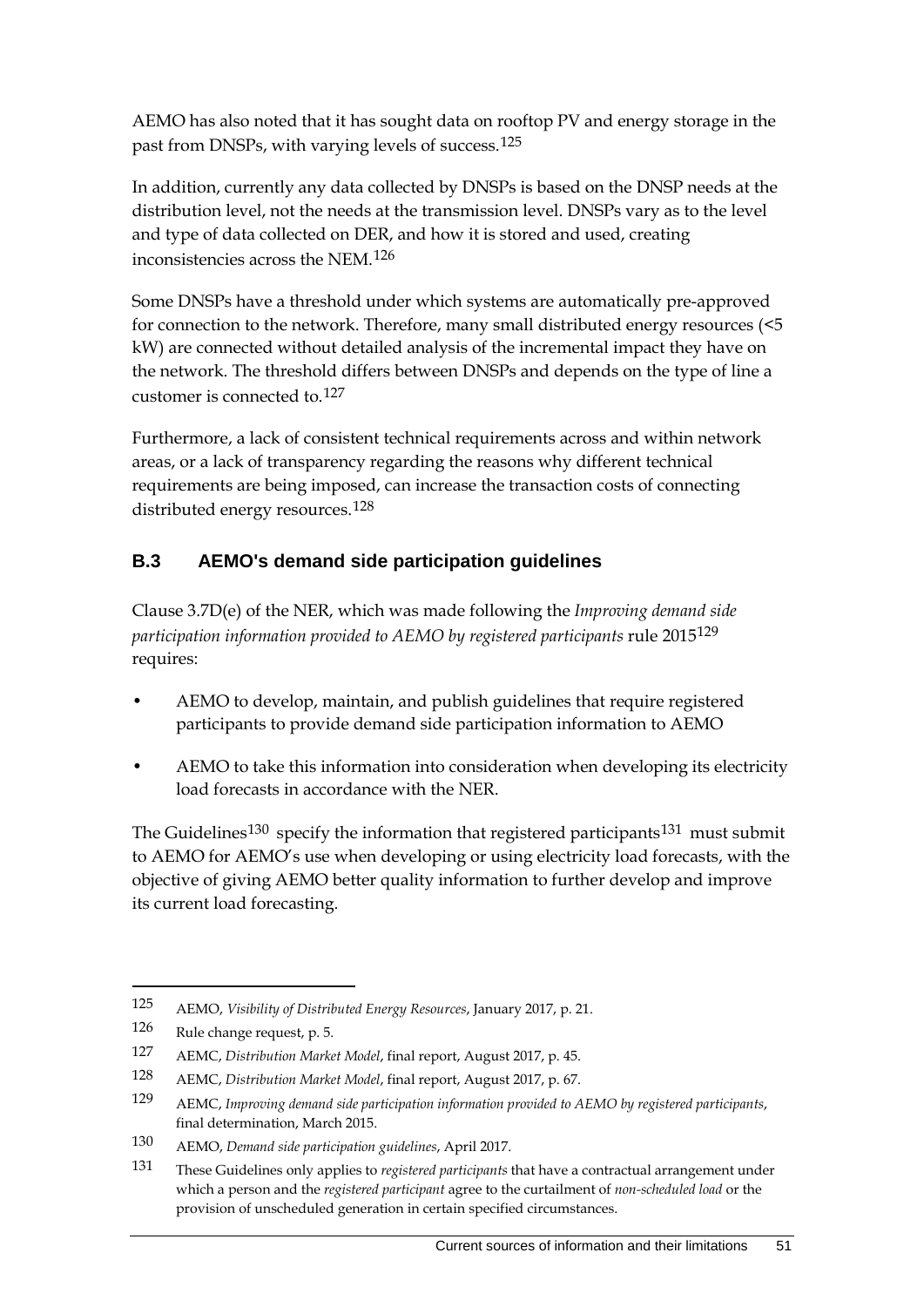### **Data collection**

The Guidelines require registered participants to submit their DSP data annually, with the first submission scheduled to occur in April 2018.

Submission of DSP information will occur via a web portal where registered participants can securely submit their data. Options will be provided to allow for either manual entry of data or partly automated submission using Comma Separated Values (CSV) files.

The information required to be provided by each registered participant is at the NMI level. This is to enable AEMO to reconcile the DSP information provided in accordance with the guidelines with other data sources, such as metering and pricing databases, to assess the accuracy of the data provided.

### **Compliance**

The obligation imposed on registered participants by the Guidelines is to provide data that is obtainable under their current business processes.

Clause 3.7D(b) of the NER requires all registered participants to provide DSP information to AEMO in accordance with the guidelines.

AEMO requires registered participants to complete a data request in a pre-defined standard form, and provide all requested data that is available through their current DSP information collection processes.

Although AEMO does not require registered participants to enhance their DSP information collection processes for the purpose of complying with the guidelines, if any registered participant does so, AEMO expects to receive data obtained by that registered participant following the introduction of the enhanced DSP information collection process.

### **Limitations**

-

As the DSP guidelines only apply to registered participants, not all DER installed behind the meter will be captured by AEMO. Some of these DER may be reported by a registered participant if they participate in service provision<sup>[132](#page-55-0)</sup>, most likely through a retailer or third-party aggregator, in which case AEMO will have visibility through these registered entities. However, a large subset of DER installed behind the meter is expected to be operated solely by consumers, who are not NEM registered participants.

AEMO indicated that a further restriction of this information mechanism is that it only allows AEMO to access information for load forecasting purposes. There is no ability to

<span id="page-55-0"></span><sup>132</sup> For example, demand response programs, which involve paying an incentive for energy users to reduce their power consumption, switch to backup generation or dispatch their energy storage for short periods when electricity reserves reach critically low levels.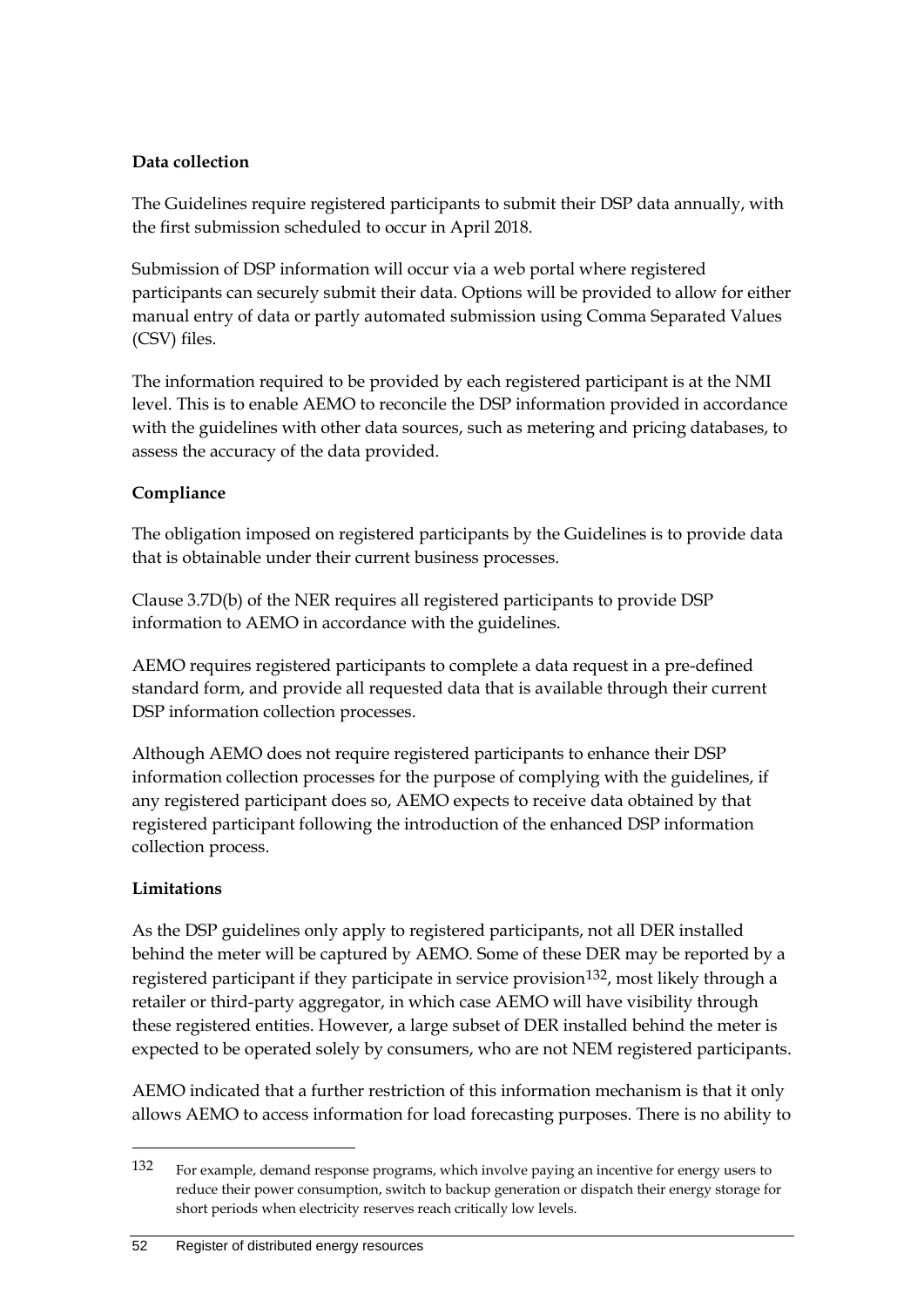collect information for understanding the load response to system disturbances, or power system security studies more generally.[133](#page-56-0)

<span id="page-56-0"></span><sup>133</sup> AEMO, *Visibility of distributed energy resources*, January 2017, p. 22.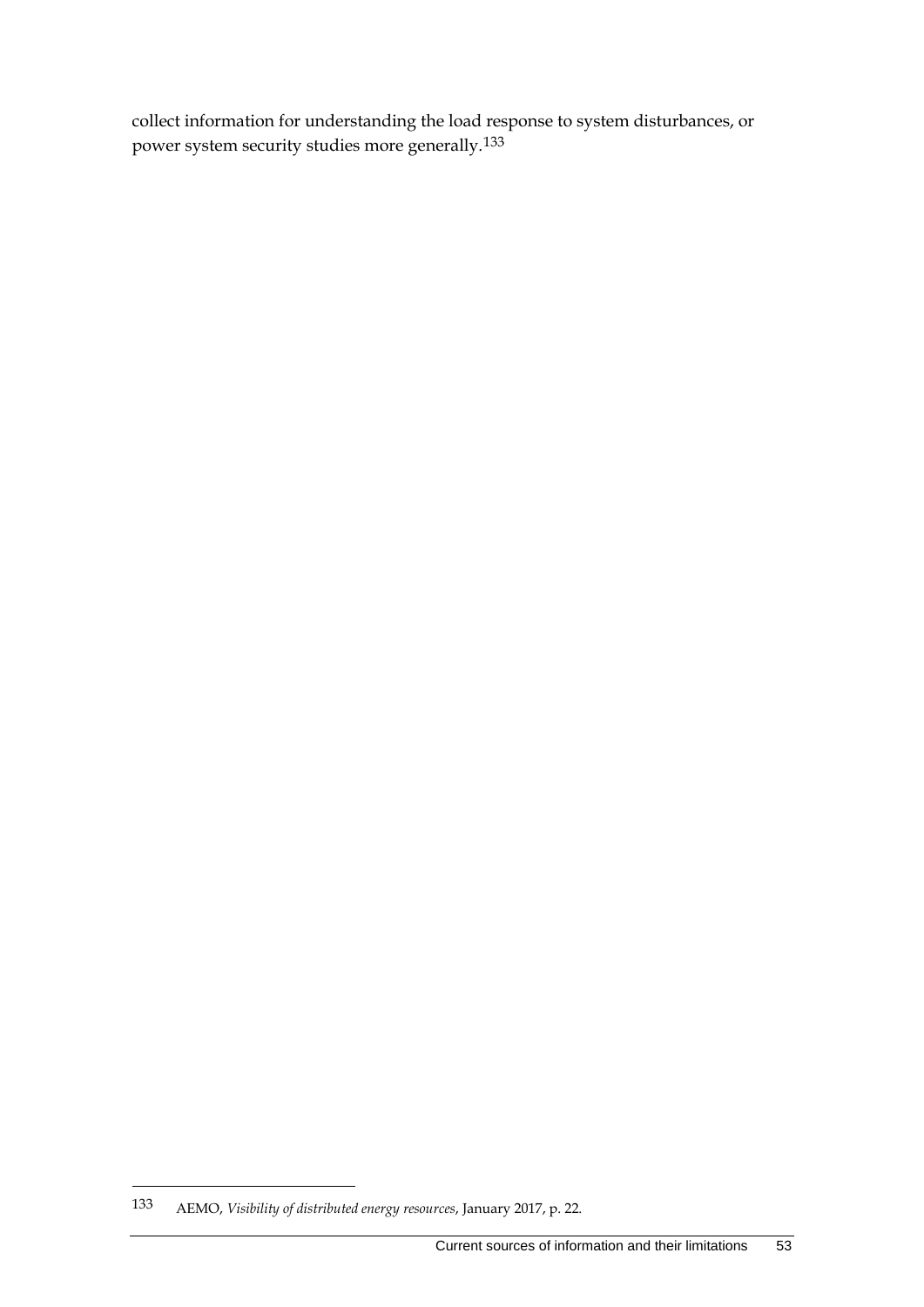# <span id="page-57-0"></span>**C Overview of the current electrical safety framework[134](#page-57-3)**

The electrical system is designed with extensive safety systems to provide for the protection of the system itself, workers and the public. Each NEM region is subject to different safety requirements as set out in the relevant jurisdictional legislation. State and territory legislation governs the safe supply of electricity by network service providers and the broader safety requirements associated with electricity use in households and businesses.

## <span id="page-57-1"></span>**C.1 Queensland**

In Queensland, the Electrical Safety Office is the electrical safety regulator that undertakes a range of activities to support electrical safety with the key objective of reducing the rate of electrical fatalities in Queensland. The *Electrical Safety Act 2002 (Qld)* places obligations on people who may affect the electrical safety of others. This stand-alone legislation fundamentally changed Queensland's approach to electrical safety, establishing a Commissioner for Electrical Safety, an Electrical Safety Board and three Board committees to advise the Minister on electrical safety issues. Additionally, an independent state-wide electrical safety inspectorate was established to administer and enforce the new legislative requirements.

One of the responsibilities of the Electrical Safety Board is the development of a five year strategic plan for improving electrical safety in Queensland. The Electrical Safety Plan for Queensland 2014–2019 was published in 2013 and sets out strategies designed to achieve the Board's goal of eliminating all preventable electrical deaths in Queensland by 2019.

## <span id="page-57-2"></span>**C.2 NSW**

-

In NSW, IPART is the safety and reliability regulator for electricity networks under the *Electricity Supply Act 1995 (NSW)* and the *Electricity Supply (Safety and Network Management) Regulation 2014 (NSW)*. IPART strives to ensure safe and reliable supply of electricity for the benefit of the NSW community (including employees of the network operators) and the environment. IPART has been granted new compliance and enforcement powers with an overall objective to:

- maintain safety standards within electricity networks
- meet relevant reliability standards set by government.

Electricity networks continue to have the ultimate responsibility for network safety and reliability. IPART holds these utilities accountable by developing an effective risk based compliance and enforcement framework.

<span id="page-57-3"></span><sup>134</sup> Reliability Panel, *Annual market performance review 2016*, Final report, 16 May 2017, Appendix H.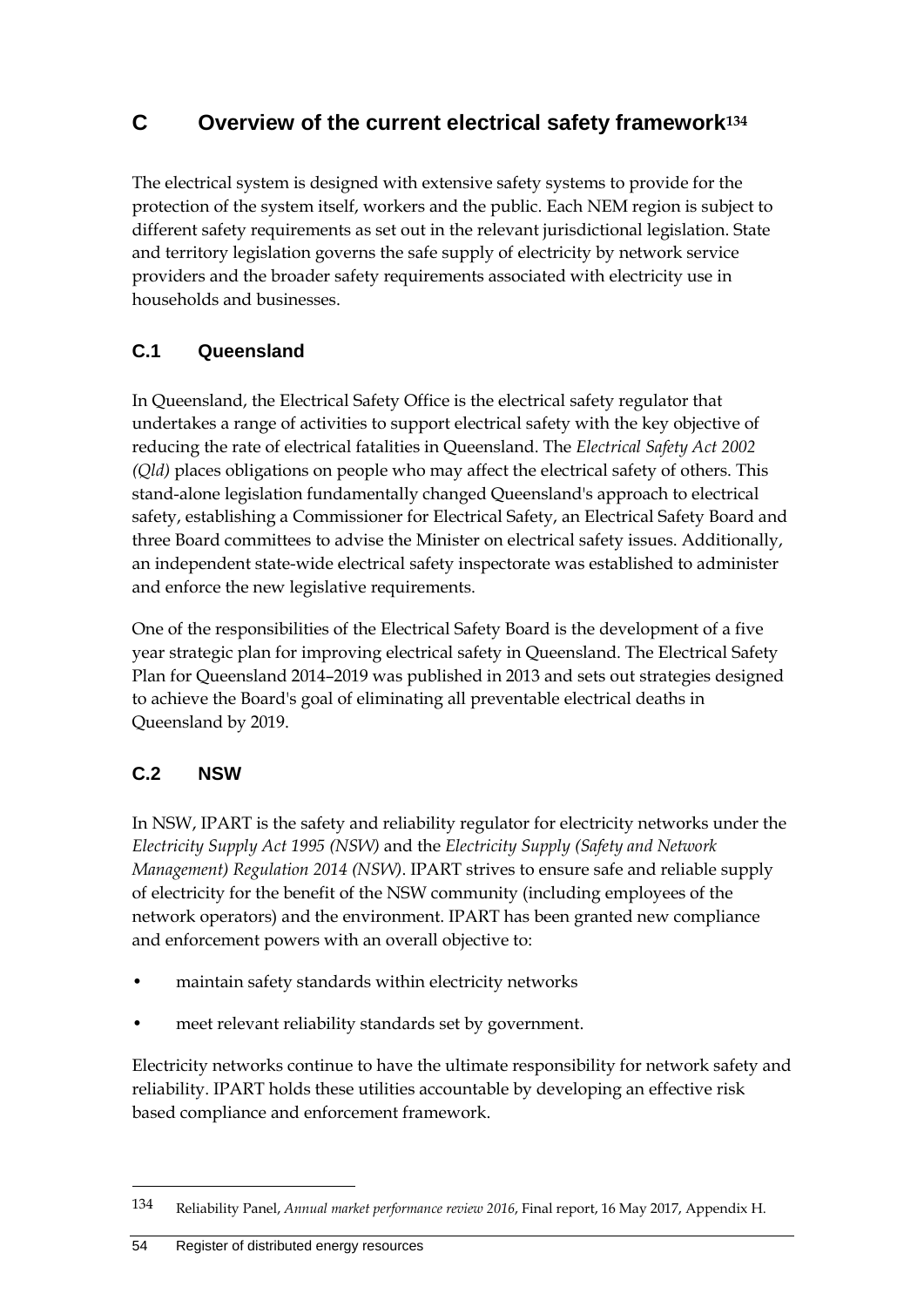The NSW Fair Trading monitors the safety of customer electrical installations under the *Electricity (Consumer Safety) Act 2004 (NSW)* and *Electricity (Consumer Safety) Regulation 2015 (NSW)*. SafeWork NSW monitors the safety of work places under the *Work Health and Safety Act 2011 (NSW)* and *Work Health and Safety Regulation 2011 (NSW)*. The NSW Department of Industry authorises accredited service providers under the *Electricity Supply Act 1995 (NSW)* and the *Electricity Supply (General) Regulation 2014 (NSW)*.

# <span id="page-58-0"></span>**C.3 ACT**

The ACT Planning and Land Authority administers the *Electricity Safety Act 1971 (ACT)* and *Electricity Safety Regulation 1971 (ACT)* in the ACT. This legislation ensures electrical safety, particularly in relation to:

- the installation, testing, reporting and rectification of electrical wiring work for an electrical installation and its connection to the electricity distribution network (the Wiring Rules are the relevant standard)
- the regulation and dealings associated with the sale of prescribed and non-prescribed articles of electrical equipment
- the reporting, investigation and recording of serious electrical accidents by responsible entities
- enforcement by Access Canberra and its electrical inspectors (including inspectors' identification, entry powers, seizing evidence, disconnection of unsafe installations and articles, powers to collect verbal and physical evidence and respondents' rights)
- the appeals system
- miscellaneous matters such as certification of evidence.

## <span id="page-58-1"></span>**C.4 Victoria**

Electricity safety in Victoria is regulated by Energy Safe Victoria. The role of Energy Safe Victoria involves overseeing the design, construction and maintenance of electricity networks across the state and ensuring every electrical appliance in Victoria meets safety and energy efficiency standards before it is sold. Energy Safe Victoria oversees a statutory regime that requires major electricity companies to submit and comply with their Electricity Safety Management Scheme, submit bush fire mitigation plans annually for acceptance and electric line clearance management plans annually for approval, and to actively participate in Energy Safe Victoria audits to test compliance of their safety systems.